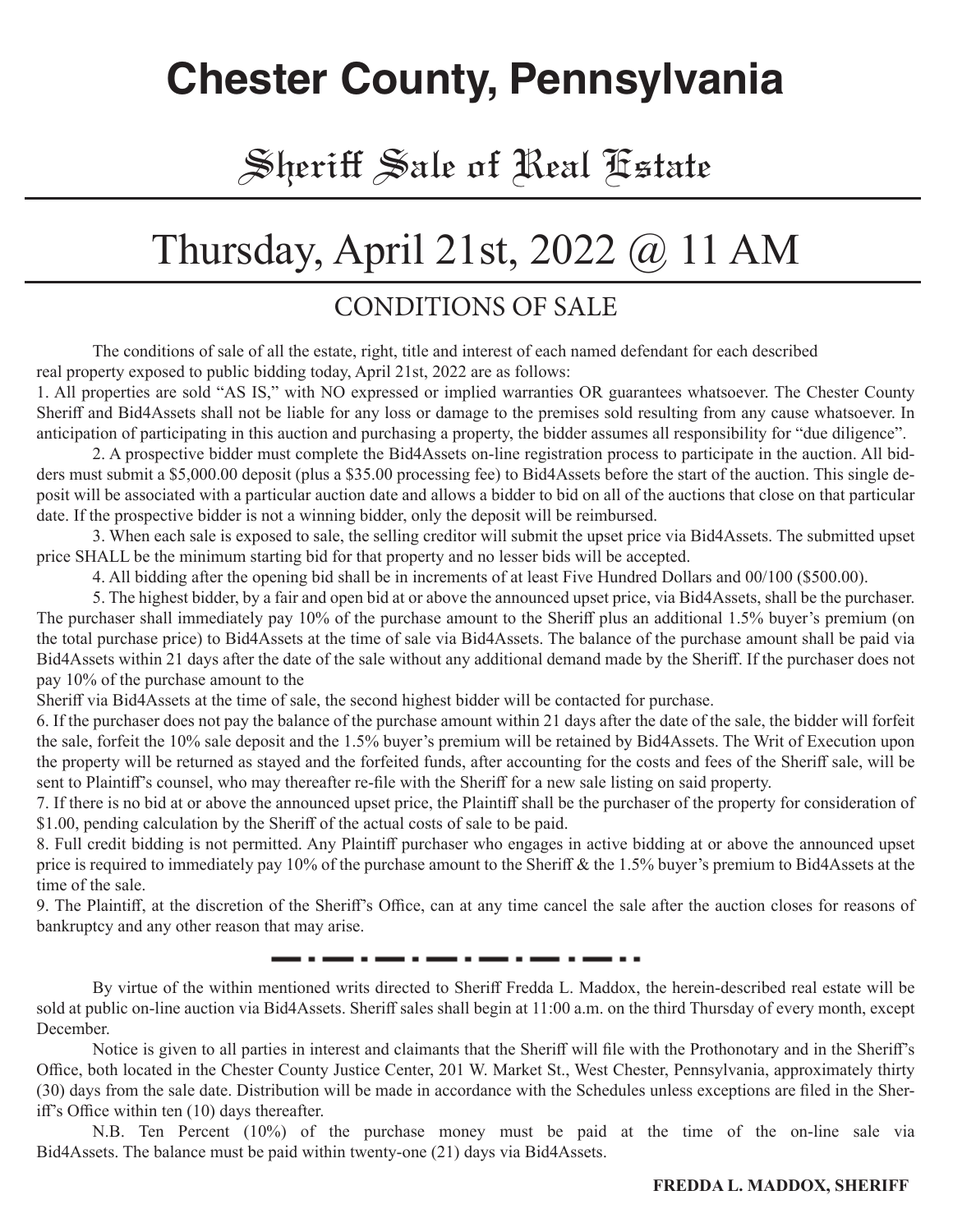#### **INDEX**

| Location | <b>Defendant</b>                                                                                                                                                                                   | Page |
|----------|----------------------------------------------------------------------------------------------------------------------------------------------------------------------------------------------------|------|
|          | Borough of Phoenixville Abby Sue Cannon Solely in her Capacity as Heir of Robert T. Cannon, 42<br>Deceased & Sabrina Cannon-Henken Solely in her Capacity as Heir<br>of Robert T. Cannon, Deceased |      |
|          | Borough of West Chester Chris G. Schultz, Trustee of the Erna Schultz Trust Under Agreement  15<br>of Trust Dated 12/21/1991                                                                       |      |
|          | Borough of West Chester James A. Hunt, Mary L. Hunt & United States of America 20                                                                                                                  |      |
|          |                                                                                                                                                                                                    |      |
|          |                                                                                                                                                                                                    |      |
|          |                                                                                                                                                                                                    |      |
|          | Caln Township Daniel Billingsley & United States of America  13                                                                                                                                    |      |
|          |                                                                                                                                                                                                    |      |
|          |                                                                                                                                                                                                    |      |
|          |                                                                                                                                                                                                    |      |
|          |                                                                                                                                                                                                    |      |
|          |                                                                                                                                                                                                    |      |
|          |                                                                                                                                                                                                    |      |
|          |                                                                                                                                                                                                    |      |
|          |                                                                                                                                                                                                    |      |
|          | City of Coatesville Cari L. Jones aka Cari Jones & William Scott Jones aka William Jones 32                                                                                                        |      |
|          | City of Coatesville  Mohamed Kargbo & Miesha Williams, AKA Miesha L. Williams  48                                                                                                                  |      |
|          |                                                                                                                                                                                                    |      |
|          |                                                                                                                                                                                                    |      |
|          |                                                                                                                                                                                                    |      |
|          |                                                                                                                                                                                                    |      |
|          |                                                                                                                                                                                                    |      |
|          | Easttown Township Elizabeth Andrews, George S. Santello, Jean R. Andrews 21                                                                                                                        |      |
|          | & Graham D. Andrews                                                                                                                                                                                |      |
|          |                                                                                                                                                                                                    |      |
|          |                                                                                                                                                                                                    |      |
|          | Easttown Township Richard Disimone A/K/A Richard E. Disimone & Elizabeth Zachai 40                                                                                                                 |      |
|          | A/K/A Elizabeth E. Zachai                                                                                                                                                                          |      |
|          |                                                                                                                                                                                                    |      |
|          |                                                                                                                                                                                                    |      |
|          |                                                                                                                                                                                                    |      |
|          | New Garden Township Jeffrey E. Hoopes, Tina M. Hoopes A/K/A Tina Hoopes 31<br>& United States of America                                                                                           |      |
|          | New Garden Township  Jeffrey E. Hoopes, Tina M. Hoopes A/K/A Tina Hoopes  49<br>& United States of America                                                                                         |      |
|          |                                                                                                                                                                                                    |      |
|          | Penn Township  Karen L. Klemaszewski & Michael P. Klemaszewski  56                                                                                                                                 |      |
|          | Sadsbury Township Joseph Zydinsky; United States of America, Department of Treasury 41<br>- Internal Revenue Service                                                                               |      |
|          |                                                                                                                                                                                                    |      |
|          | Upper Uwchlan Township  Timothy P. Schwarz & Theresa R. Schwarz & the United States of America . 57                                                                                                |      |
|          |                                                                                                                                                                                                    |      |
|          |                                                                                                                                                                                                    |      |
|          | Valley Township Ronald F. Sloyer, AKA Ronald Sloyer & Payge A. Sloyer,  47<br>AKA Payge Sloyer                                                                                                     |      |
|          | West Brandywine Township The Heirs of Peter E. Becker, and Unknown Heirs, Sucessors of 24                                                                                                          |      |
|          | Assigns of Peter E. Becker, Deceased, and All Persons, Firms or                                                                                                                                    |      |
|          | Associations Claiming Right, Title or Interest From or Under Peter                                                                                                                                 |      |
|          | E. Becker, Deceased, Owner, Reputed Owner or Whoever May Be                                                                                                                                        |      |
|          | the Owner by operation of law                                                                                                                                                                      |      |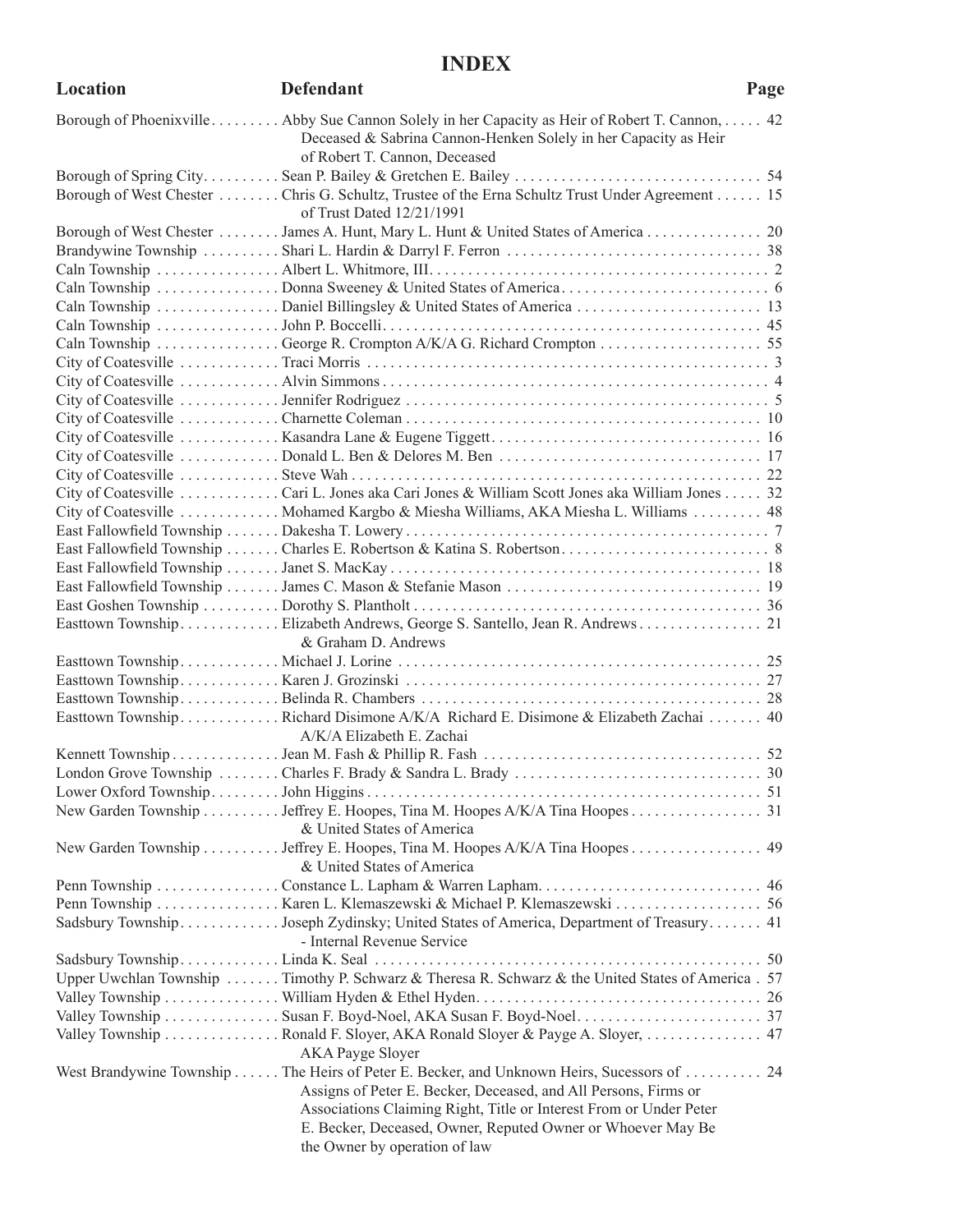#### **INDEX**

#### Location **Defendant COLLECTE Page**

| the United States Attorney for the Eastern District of PA                         |  |
|-----------------------------------------------------------------------------------|--|
|                                                                                   |  |
| West Caln Township Charles H. Coles Jr. a/k/a Charles H. Coles & Marilyn Coles 34 |  |
|                                                                                   |  |
| West Pikeland Township Joe Bouska A/K/A Joseph R. Bouska & Sherrie Bouska 43      |  |
|                                                                                   |  |
|                                                                                   |  |
|                                                                                   |  |
|                                                                                   |  |
|                                                                                   |  |
|                                                                                   |  |
|                                                                                   |  |
|                                                                                   |  |
| distribute of the Estate of Charles T. Derry, Deceased; Mark                      |  |
| Eastlake Derry, in his capacity as known heir, devisee, and/or                    |  |
| distribute of the Estate of Charles T. Derry, Deceased & Unknown                  |  |
| Heir(s) of the Estate of Charles T. Derry, Deceased                               |  |
|                                                                                   |  |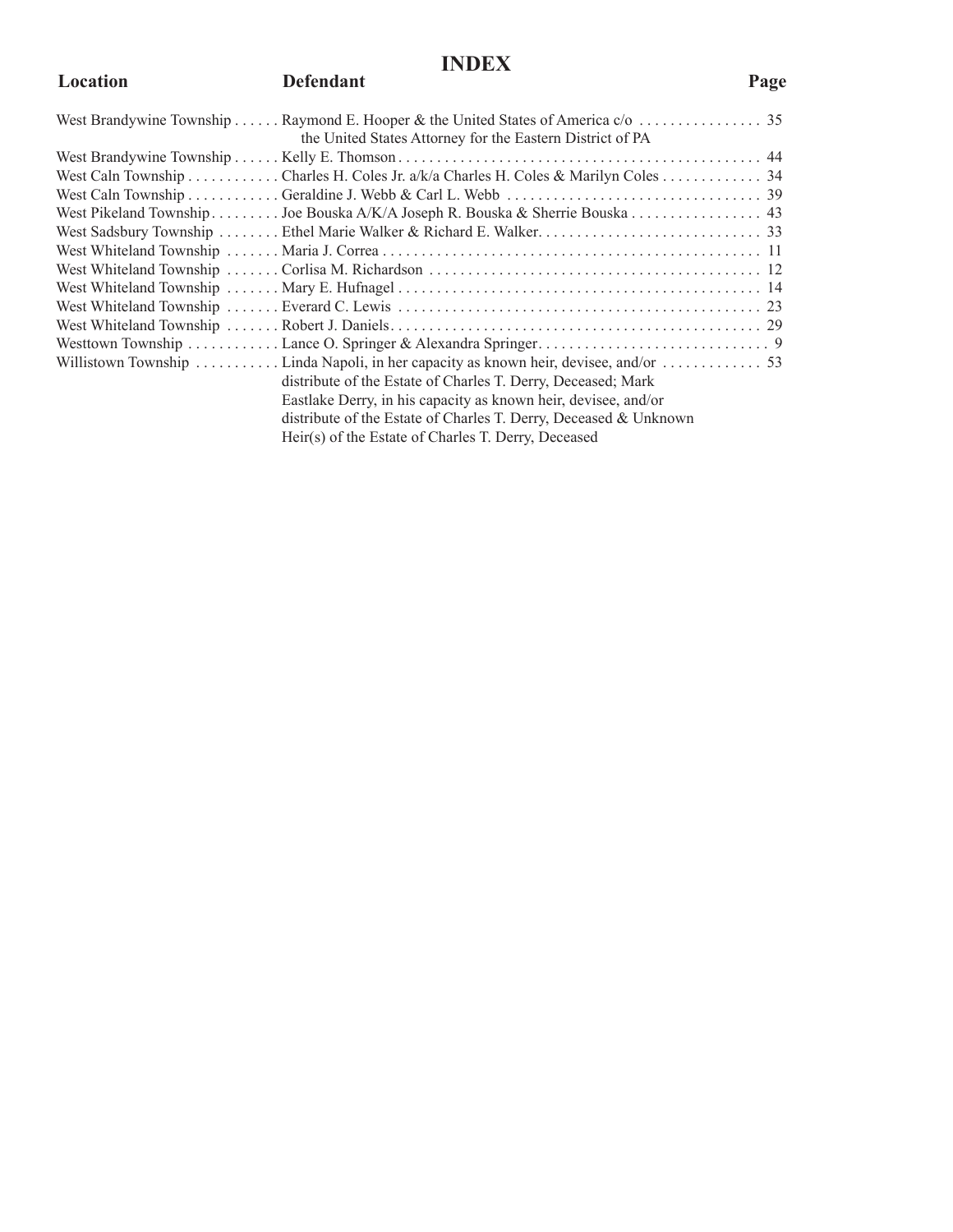Sheriff's Sale of Real Estate

**22-4-76 DEBT-\$4,058.30**

**BY VIRTUE WITHIN MENTIONED DIRECTED TO SHERIFF FREDDA L. MADDOX, THE HEREIN-DESCRIBED REAL ESTATE WILL BE SOLD AT A PUBLIC ON-LINE AUCTION VIA BID4ASSETS, BY ACCESSING URL www.bid4assets.com/chestercopasheriffsales Writ of Execution No. 2012-11368**



**Notice is given to all parties in interest and claimants that the Sheriff will file with the Prothonotary and in the Sheriff's Office, both located in the Chester County Justice Center, 201 West Market Street, West Chester, Pennsylvania, Schedules of Distribution on Monday, May 23, 2022. Distribution will be made in accordance with the Schedules unless exceptions are filed in the Sheriff's Office within ten (10) days thereafter.**

> ALL THAT CERTAIN tract of land, situate in the Township of Caln, County of Chester, Commonwealth of Pennsylvania.

Tax Parcel No. 39-3-21.5

**PLAINTIFF: Caln Township Municipal Authority and Township of Caln VS DEFENDANT: Albert L. Whitmore, III SALE ADDRESS: 2305 Kings Highway, Caln Township, PA 19320 PLAINTIFF ATTORNEY: PORTNOFF LAW ASSOCIATES, LTD. 484-690-9300**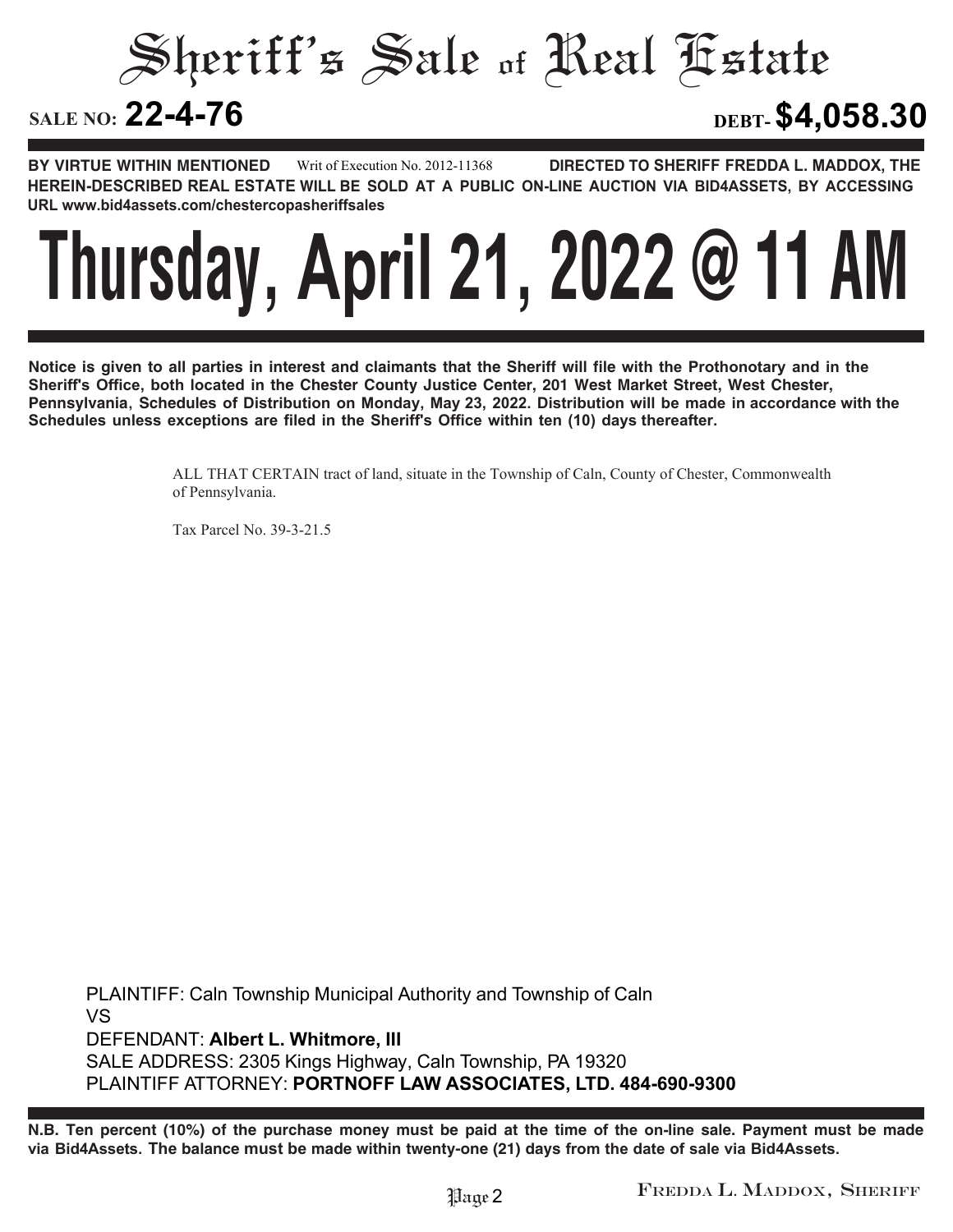Sheriff's Sale of Real Estate **SALE NO: 22-4-77 22-4-77 DEBT-\$1,696.70**

**BY VIRTUE WITHIN MENTIONED DIRECTED TO SHERIFF FREDDA L. MADDOX, THE HEREIN-DESCRIBED REAL ESTATE WILL BE SOLD AT A PUBLIC ON-LINE AUCTION VIA BID4ASSETS, BY ACCESSING URL www.bid4assets.com/chestercopasheriffsales Writ of Execution No. 2017-04146**



**Notice is given to all parties in interest and claimants that the Sheriff will file with the Prothonotary and in the Sheriff's Office, both located in the Chester County Justice Center, 201 West Market Street, West Chester, Pennsylvania, Schedules of Distribution on Monday, May 23, 2022. Distribution will be made in accordance with the Schedules unless exceptions are filed in the Sheriff's Office within ten (10) days thereafter.**

All that certain messuage land lot of land, situate in the City of Coatesville, Chester County, Pennsylvania.

Tax Parcel No. 16-2-211

**PLAINTIFF: City of Coatesville VS DEFENDANT: Traci Morris SALE ADDRESS: 786 Coates Street, Coatesville, PA 19320 PLAINTIFF ATTORNEY: PORTNOFF LAW ASSOCIATES, LTD. 484-690-9300**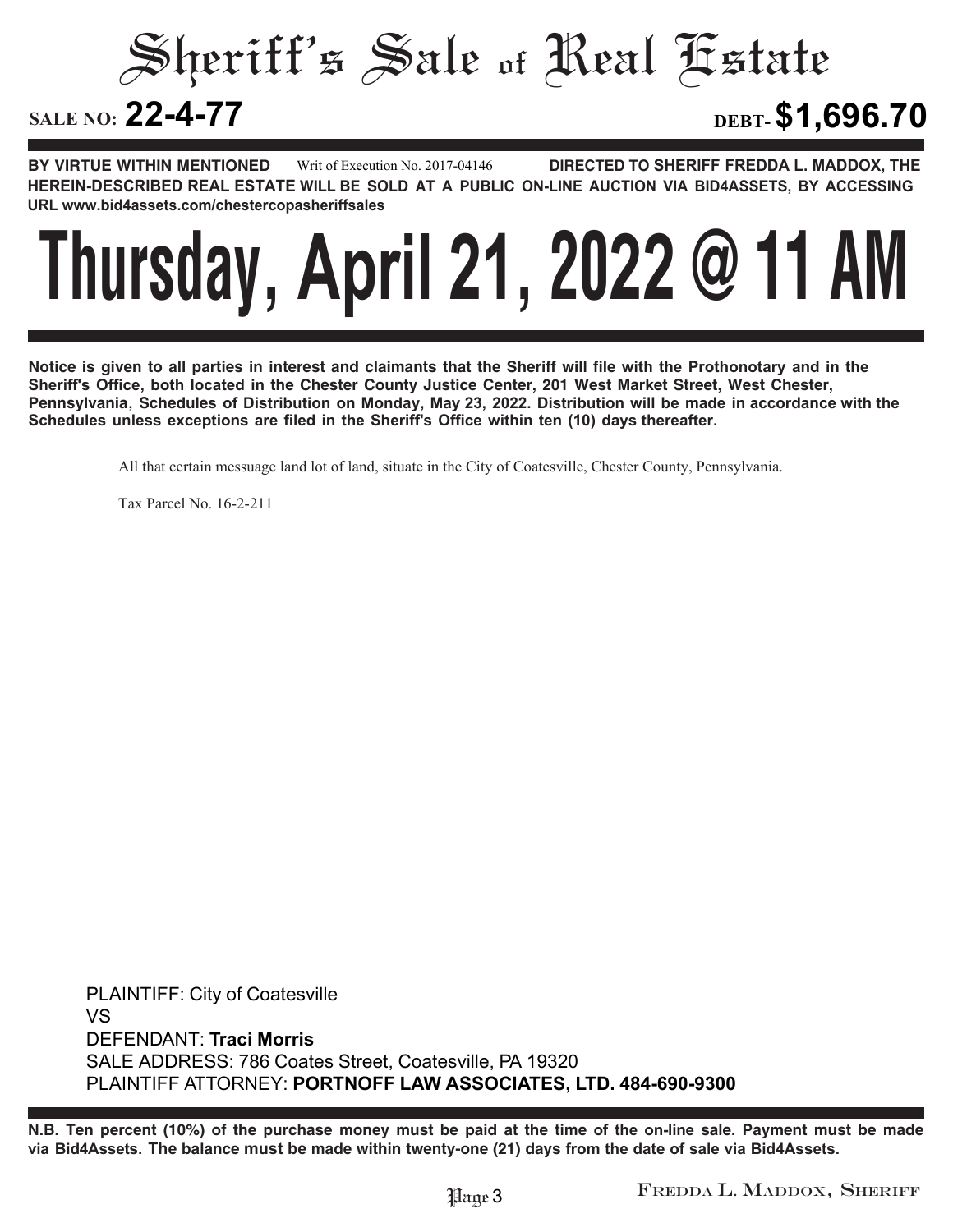Sheriff's Sale of Real Estate

**22-4-78 DEBT-\$1,689.59**

**BY VIRTUE WITHIN MENTIONED DIRECTED TO SHERIFF FREDDA L. MADDOX, THE HEREIN-DESCRIBED REAL ESTATE WILL BE SOLD AT A PUBLIC ON-LINE AUCTION VIA BID4ASSETS, BY ACCESSING URL www.bid4assets.com/chestercopasheriffsales Writ of Execution No. 2017-00474**



**Notice is given to all parties in interest and claimants that the Sheriff will file with the Prothonotary and in the Sheriff's Office, both located in the Chester County Justice Center, 201 West Market Street, West Chester, Pennsylvania, Schedules of Distribution on Monday, May 23, 2022. Distribution will be made in accordance with the Schedules unless exceptions are filed in the Sheriff's Office within ten (10) days thereafter.**

> ALL THAT CERTAIN lot or piece of ground on which is erected the East house of a block of two brick dwelling houses designated at 525 E. Chestnut Street, situated in the Third Ward of the City of Coatesville, CHESTER County, Pennsylvania.

Tax Parcel No. 16-6-91

**PLAINTIFF: City of Coatesville VS DEFENDANT: Alvin Simmons SALE ADDRESS:** 525 **E. Chestnut Street, Coatesville, PA 19320 PLAINTIFF ATTORNEY: PORTNOFF LAW ASSOCIATES, LTD. 484-690-9300**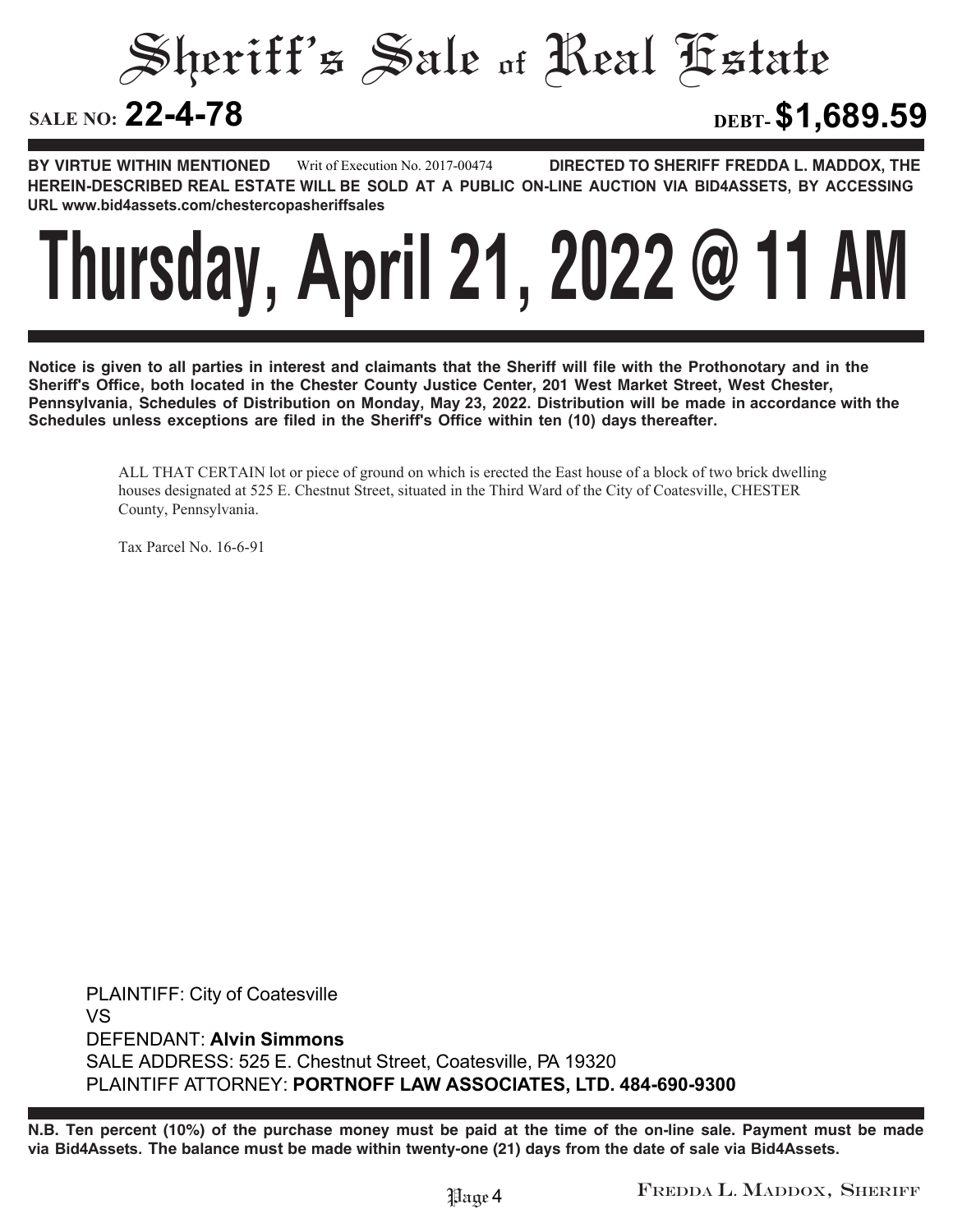Sheriff's Sale of Real Estate

**22-4-79 DEBT-\$1,908.17**

**BY VIRTUE WITHIN MENTIONED DIRECTED TO SHERIFF FREDDA L. MADDOX, THE HEREIN-DESCRIBED REAL ESTATE WILL BE SOLD AT A PUBLIC ON-LINE AUCTION VIA BID4ASSETS, BY ACCESSING URL www.bid4assets.com/chestercopasheriffsales Writ of Execution No. 2017-02220**



**Notice is given to all parties in interest and claimants that the Sheriff will file with the Prothonotary and in the Sheriff's Office, both located in the Chester County Justice Center, 201 West Market Street, West Chester, Pennsylvania, Schedules of Distribution on Monday, May 23, 2022. Distribution will be made in accordance with the Schedules unless exceptions are filed in the Sheriff's Office within ten (10) days thereafter.**

> ALL THAT CERTAIN lot of land, Hereditaments and Appurtenances, on which is located the South half of a double brick dwelling house, known as No. 93 South Sixth Avenue in the City of Coatesville, County of Chester, State of Pennsylvania.

Tax Parcel No. 16-6-776

**PLAINTIFF: City of Coatesville VS DEFENDANT: Jennifer Rodriguez SALE ADDRESS: 93 S. Sixth Avenue, Coatesville, PA 19320 PLAINTIFF ATTORNEY: PORTNOFF LAW ASSOCIATES, LTD. 484-690-9300**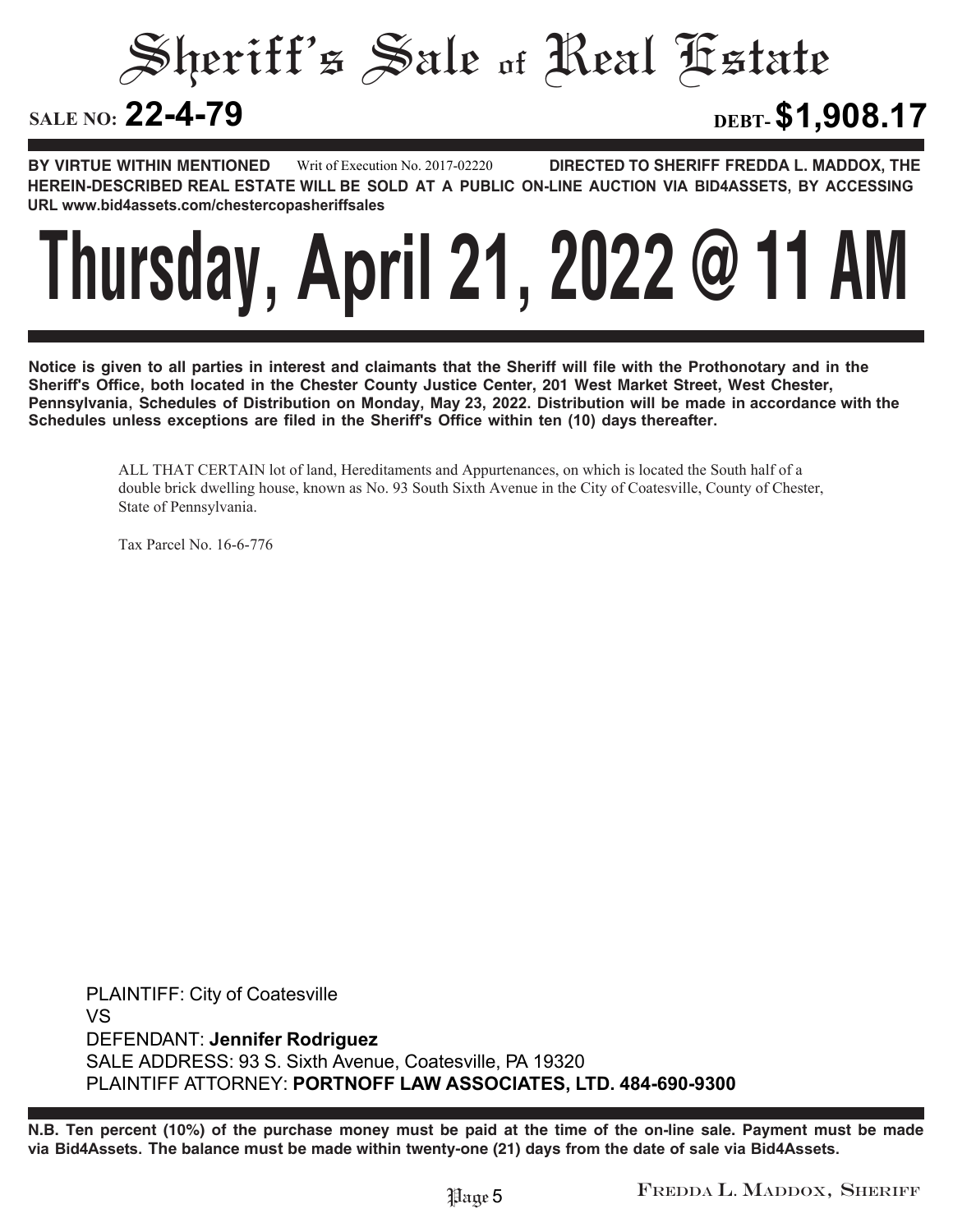Sheriff's Sale of Real Estate

**22-4-80 DEBT-\$1,664.43**

**BY VIRTUE WITHIN MENTIONED DIRECTED TO SHERIFF FREDDA L. MADDOX, THE HEREIN-DESCRIBED REAL ESTATE WILL BE SOLD AT A PUBLIC ON-LINE AUCTION VIA BID4ASSETS, BY ACCESSING URL www.bid4assets.com/chestercopasheriffsales Writ of Execution No. 2018-00214**



**Notice is given to all parties in interest and claimants that the Sheriff will file with the Prothonotary and in the Sheriff's Office, both located in the Chester County Justice Center, 201 West Market Street, West Chester, Pennsylvania, Schedules of Distribution on Monday, May 23, 2022. Distribution will be made in accordance with the Schedules unless exceptions are filed in the Sheriff's Office within ten (10) days thereafter.**

> ALL THAT CERTAIN tract of land known as Lot Nos. 155 and 156 on original plan of Wegargee Heights , Caln Township, Chester County, Pennsylvania.

Tax Parcel No. 39-3Q-22

**PLAINTIFF: Caln Township Municipal Authority and Township of Caln VS DEFENDANT: Donna Sweeney & United States of America SALE ADDRESS: 1326 Walnut Street, Caln Township, PA 19320 PLAINTIFF ATTORNEY: PORTNOFF LAW ASSOCIATES, LTD. 484-690-9300**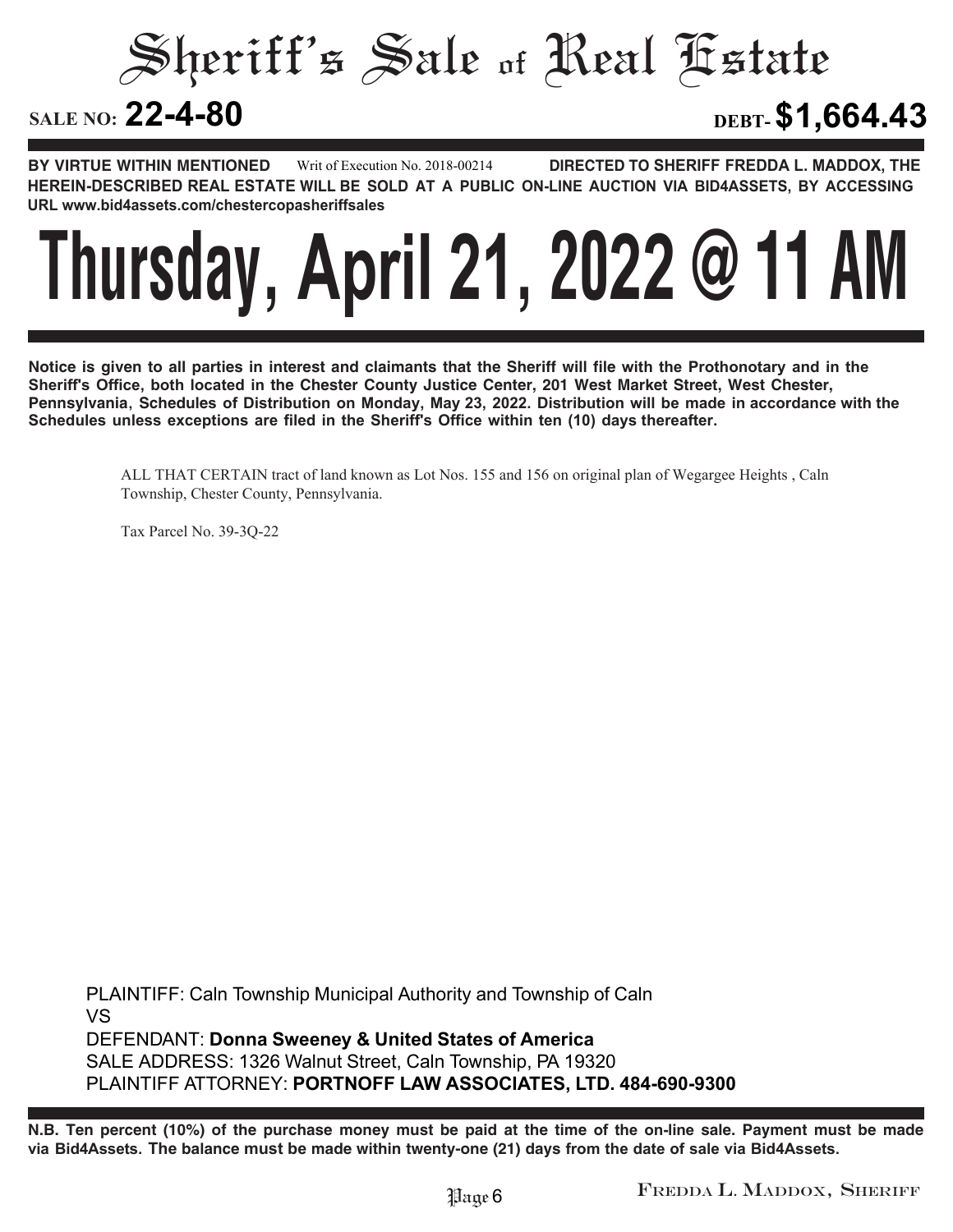Sheriff's Sale of Real Estate

**22-4-81 DEBT-\$1,536.30**

**BY VIRTUE WITHIN MENTIONED DIRECTED TO SHERIFF FREDDA L. MADDOX, THE HEREIN-DESCRIBED REAL ESTATE WILL BE SOLD AT A PUBLIC ON-LINE AUCTION VIA BID4ASSETS, BY ACCESSING URL www.bid4assets.com/chestercopasheriffsales Writ of Execution No. 2013-01831**



**Notice is given to all parties in interest and claimants that the Sheriff will file with the Prothonotary and in the Sheriff's Office, both located in the Chester County Justice Center, 201 West Market Street, West Chester, Pennsylvania, Schedules of Distribution on Monday, May 23, 2022. Distribution will be made in accordance with the Schedules unless exceptions are filed in the Sheriff's Office within ten (10) days thereafter.**

ALL THAT CERTAIN lot or tract of ground, situated in the Township of East Fallowfield, County of Chester and State of Pennsylvania.

Tax Parcel No. 47-7-64

**PLAINTIFF: East Fallowfield Township VS DEFENDANT: Dakesha T. Lowery SALE ADDRESS: 981 Doe Run Road, East Fallowfield, PA 19320 PLAINTIFF ATTORNEY: PORTNOFF LAW ASSOCIATES, LTD. 484-690-9300**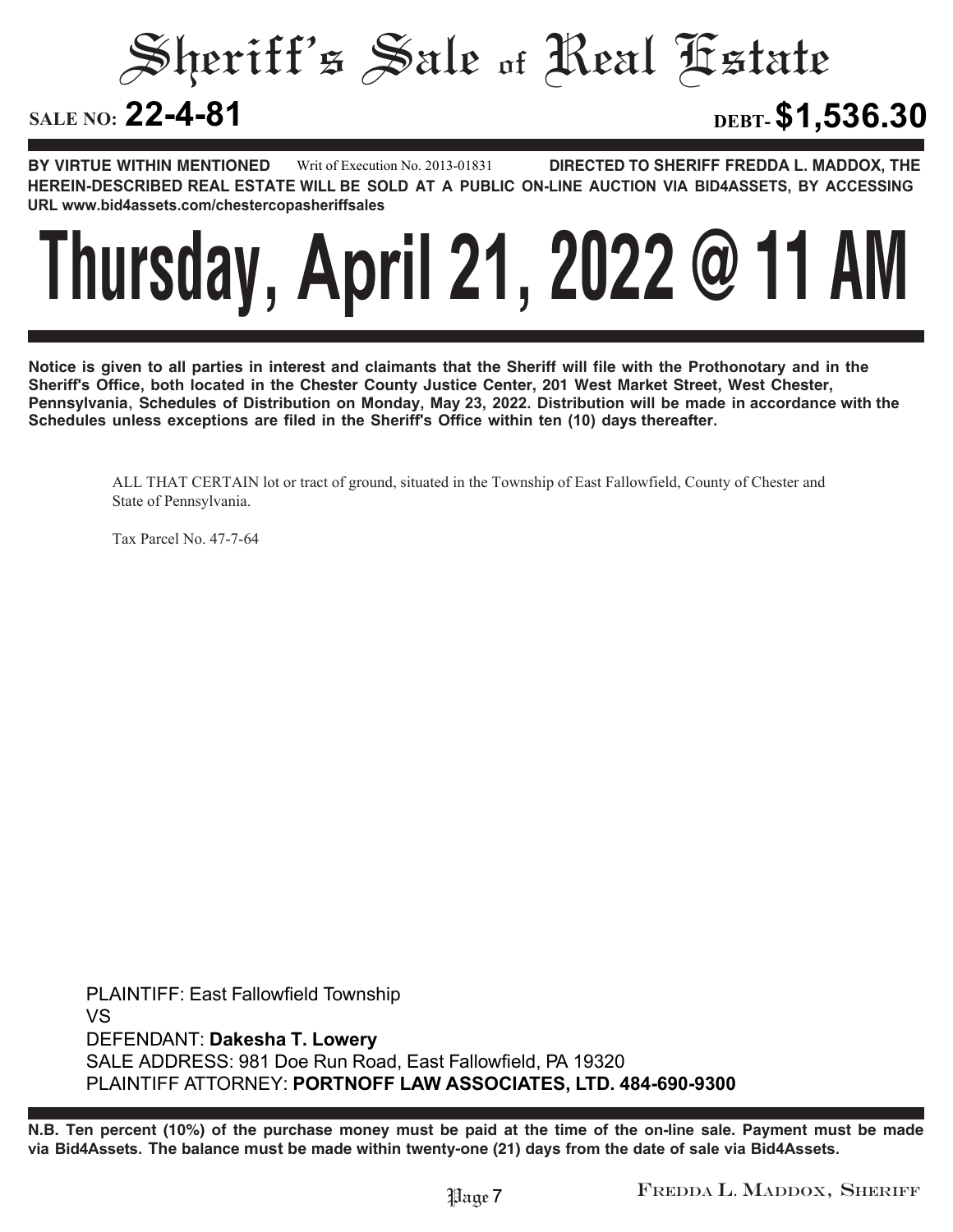Sheriff's Sale of Real Estate

**22-4-82 DEBT-\$5,424.89**

**BY VIRTUE WITHIN MENTIONED DIRECTED TO SHERIFF FREDDA L. MADDOX, THE HEREIN-DESCRIBED REAL ESTATE WILL BE SOLD AT A PUBLIC ON-LINE AUCTION VIA BID4ASSETS, BY ACCESSING URL www.bid4assets.com/chestercopasheriffsales Writ of Execution No. 2013-03726**



**Notice is given to all parties in interest and claimants that the Sheriff will file with the Prothonotary and in the Sheriff's Office, both located in the Chester County Justice Center, 201 West Market Street, West Chester, Pennsylvania, Schedules of Distribution on Monday, May 23, 2022. Distribution will be made in accordance with the Schedules unless exceptions are filed in the Sheriff's Office within ten (10) days thereafter.**

ALL that certain piece or parcel of land, together with the buildings and improvements thereon erected and the appurtenances thereto, situate in East Fallowfield Township, County of Chester, Commonwealth of Pennsylvania.

Tax Parcel No. 47-4-453

**PLAINTIFF: East Fallowfield Township VS DEFENDANT: Charles E. Robertson & Katina S. Robertson SALE ADDRESS: 112 Salmon Lane, East Fallowfield, PA 19320 PLAINTIFF ATTORNEY: PORTNOFF LAW ASSOCIATES, LTD. 484-690-9300**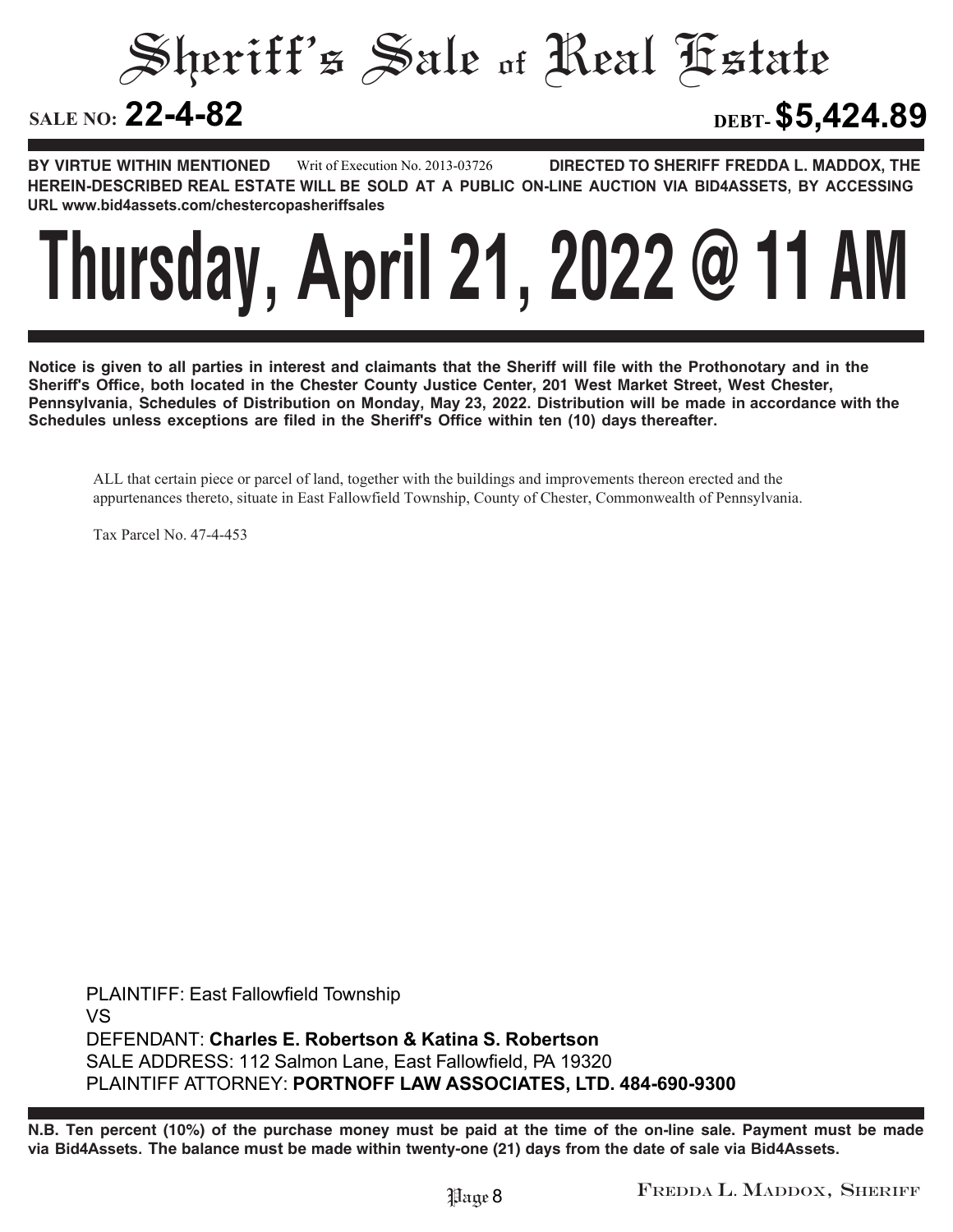Sheriff's Sale of Real Estate

**22-4-84 DEBT-\$1,878.20**

**BY VIRTUE WITHIN MENTIONED DIRECTED TO SHERIFF FREDDA L. MADDOX, THE HEREIN-DESCRIBED REAL ESTATE WILL BE SOLD AT A PUBLIC ON-LINE AUCTION VIA BID4ASSETS, BY ACCESSING URL www.bid4assets.com/chestercopasheriffsales Writ of Execution No. 2019-08530**

## **Thursday, April 21, 2022 @ 11 AM**

**Notice is given to all parties in interest and claimants that the Sheriff will file with the Prothonotary and in the Sheriff's Office, both located in the Chester County Justice Center, 201 West Market Street, West Chester, Pennsylvania, Schedules of Distribution on Monday, May 23, 2022. Distribution will be made in accordance with the Schedules unless exceptions are filed in the Sheriff's Office within ten (10) days thereafter.**

All that certain lot or piece of ground, Hereditaments and Appurtenances, situate in the Township of Westtown, County of Chester and State of Pennsylvania.

ALSO ALL THAT CERTAIN lot or piece of ground, Hereditaments and Appurtenances, SITUATE in the Township of Westtown, County of Chester and State of Pennsylvania.

ALSO ALL THAT CERTAIN messuage and lots or pieces of ground, Hereditaments and Appurtenances, SITUATE in the Township of Westtown, County of Chester and State of Pennsylvania.

AND ALSO ALL THAT CERTAIN lot or piece of ground, Hereditaments and Appurtenances, SITUATE in the Township of Westtown, County of Chester and State of Pennsylvania.

Tax Parcel No. 67-4G-1

**PLAINTIFF: Westtown Township VS DEFENDANT: Lance O. Springer & Alexandra Springer SALE ADDRESS: 102 Oakbourne Road, Westtown Township, PA 19382 PLAINTIFF ATTORNEY: PORTNOFF LAW ASSOCIATES, LTD. 484-690-9300**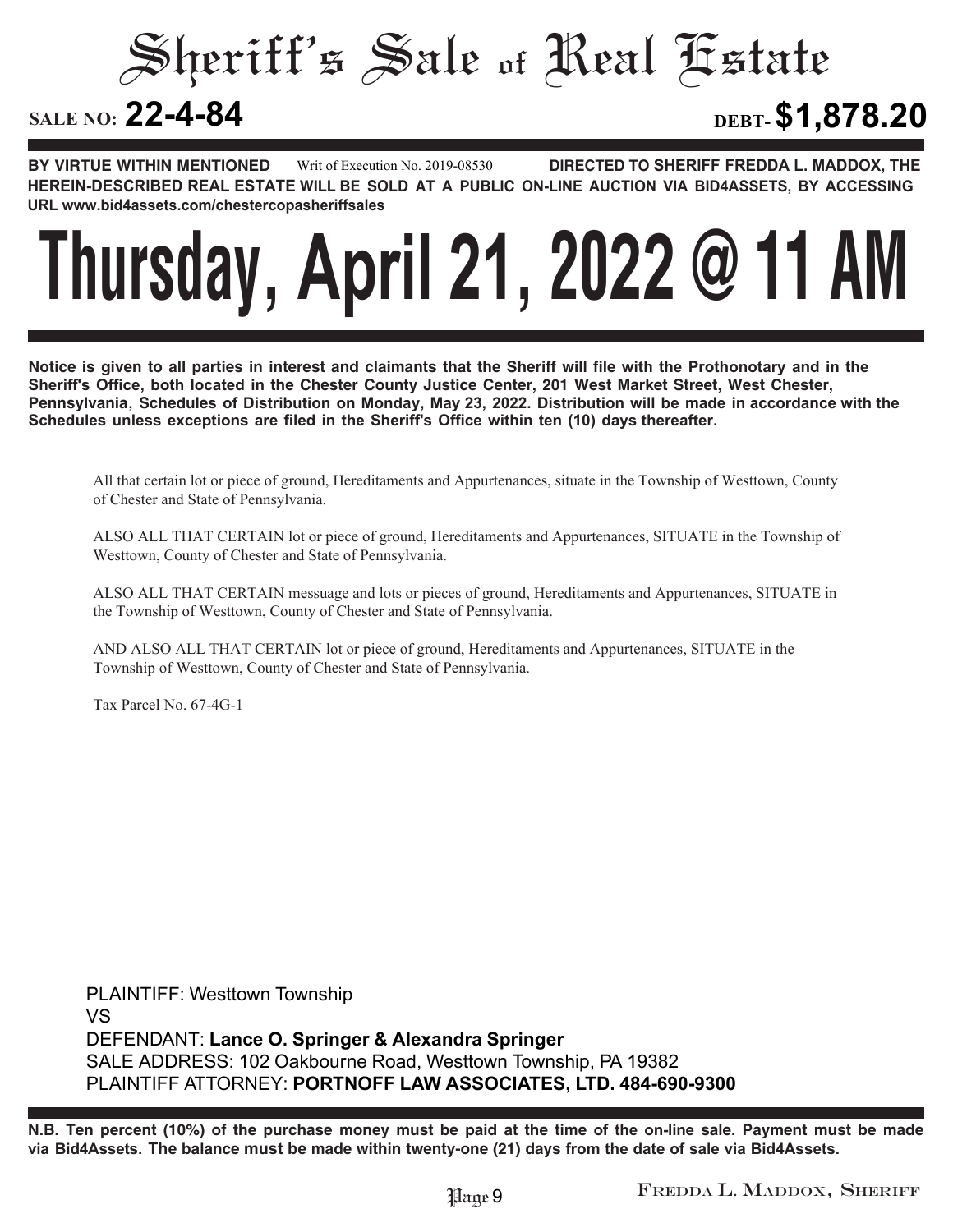Sheriff's Sale of Real Estate

**22-4-88 DEBT-\$4,098.57**

**BY VIRTUE WITHIN MENTIONED DIRECTED TO SHERIFF FREDDA L. MADDOX, THE HEREIN-DESCRIBED REAL ESTATE WILL BE SOLD AT A PUBLIC ON-LINE AUCTION VIA BID4ASSETS, BY ACCESSING URL www.bid4assets.com/chestercopasheriffsales Writ of Execution No. 2020-05507**



**Notice is given to all parties in interest and claimants that the Sheriff will file with the Prothonotary and in the Sheriff's Office, both located in the Chester County Justice Center, 201 West Market Street, West Chester, Pennsylvania, Schedules of Distribution on Monday, May 23, 2022. Distribution will be made in accordance with the Schedules unless exceptions are filed in the Sheriff's Office within ten (10) days thereafter.**

All the certain lot or piece of ground situate in the 4th Ward of the Coatesville City, County of Chester, Commonwealth of Pennsylvania.

Tax Parcel No. 16-6-611

**PLAINTIFF: Coatesville Area School District VS DEFENDANT: Charnette Coleman SALE ADDRESS: 987 Olive Street, Coatesville, PA 19320 PLAINTIFF ATTORNEY: PORTNOFF LAW ASSOCIATES, LTD. 484-690-9300**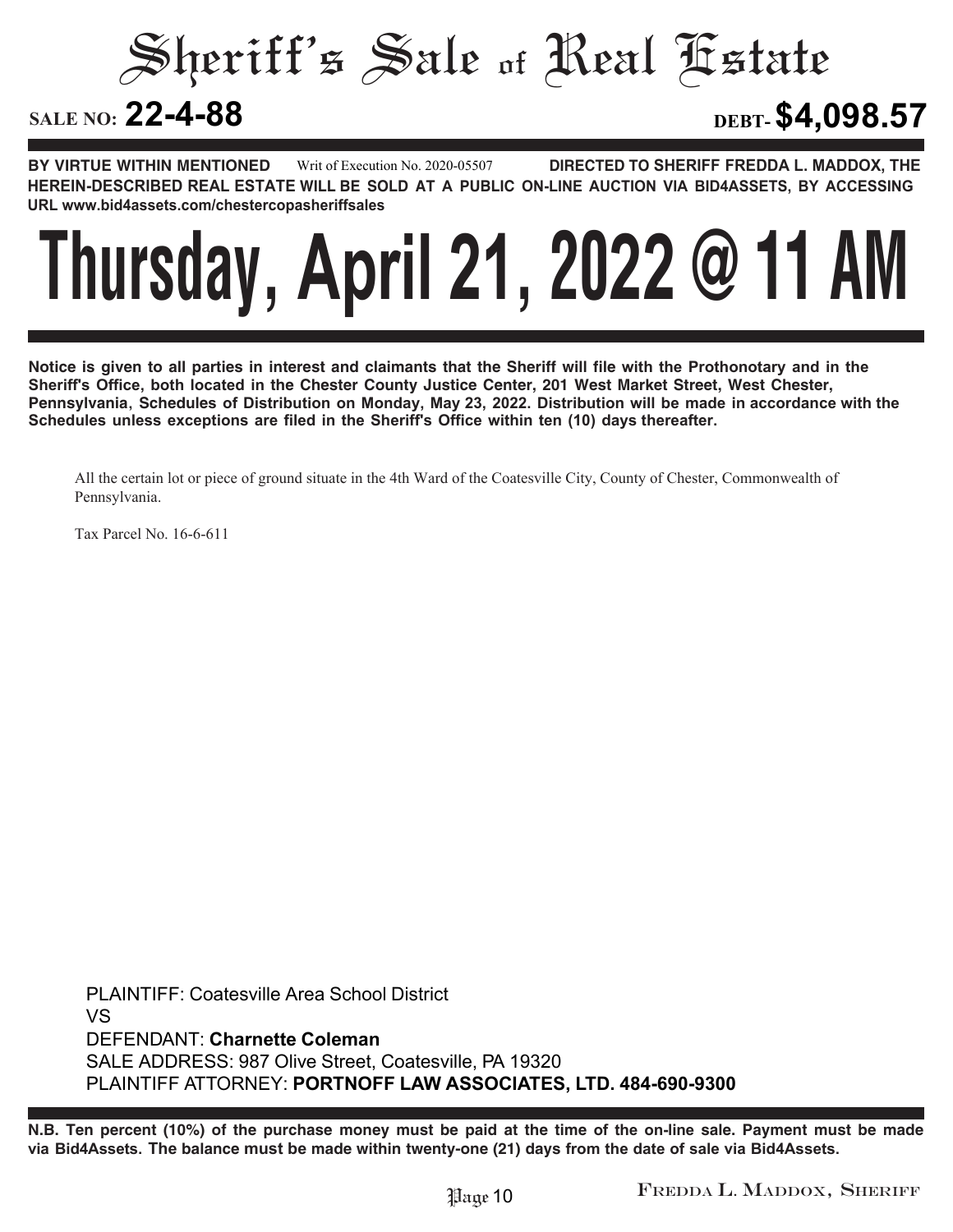Sheriff's Sale of Real Estate

**22-4-90 DEBT-\$1,350.27**

**BY VIRTUE WITHIN MENTIONED DIRECTED TO SHERIFF FREDDA L. MADDOX, THE HEREIN-DESCRIBED REAL ESTATE WILL BE SOLD AT A PUBLIC ON-LINE AUCTION VIA BID4ASSETS, BY ACCESSING URL www.bid4assets.com/chestercopasheriffsales Writ of Execution No. 2019-00130**



**Notice is given to all parties in interest and claimants that the Sheriff will file with the Prothonotary and in the Sheriff's Office, both located in the Chester County Justice Center, 201 West Market Street, West Chester, Pennsylvania, Schedules of Distribution on Monday, May 23, 2022. Distribution will be made in accordance with the Schedules unless exceptions are filed in the Sheriff's Office within ten (10) days thereafter.**

All that certain Unit in the property known, named and identified at Exton Limited Condominium at Exton Station, located in West Whiteland Township, Chester County, Commonwealth of Pennsylvania.

Tax Parcel No. 41-5-800

**PLAINTIFF: West Whiteland Township VS DEFENDANT: Maria J. Correa SALE ADDRESS: 743 Chessie Court, West Whiteland, PA 19380 PLAINTIFF ATTORNEY: PORTNOFF LAW ASSOCIATES, LTD. 484-690-9300**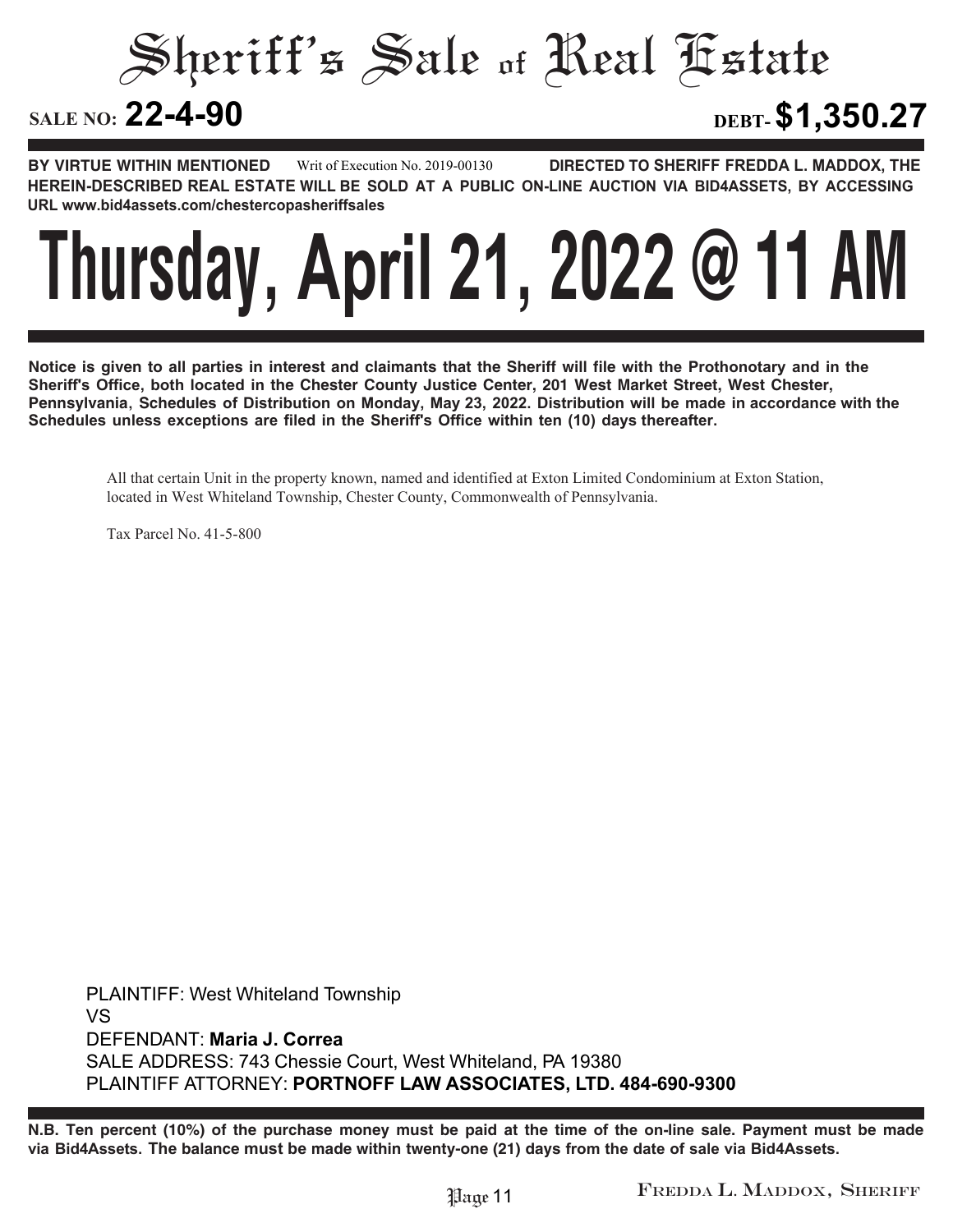Sheriff's Sale of Real Estate

**22-4-91 DEBT-\$1,330.11**

**BY VIRTUE WITHIN MENTIONED DIRECTED TO SHERIFF FREDDA L. MADDOX, THE HEREIN-DESCRIBED REAL ESTATE WILL BE SOLD AT A PUBLIC ON-LINE AUCTION VIA BID4ASSETS, BY ACCESSING URL www.bid4assets.com/chestercopasheriffsales Writ of Execution No. 2018-07568**



**Notice is given to all parties in interest and claimants that the Sheriff will file with the Prothonotary and in the Sheriff's Office, both located in the Chester County Justice Center, 201 West Market Street, West Chester, Pennsylvania, Schedules of Distribution on Monday, May 23, 2022. Distribution will be made in accordance with the Schedules unless exceptions are filed in the Sheriff's Office within ten (10) days thereafter.**

ALL THAT CERTAIN messuage and lot or piece of ground, Situate in the Township of West Whiteland, County of Chester, Commonwealth of Pennsylvania.

Tax Parcel No. 41-5Q-181

**PLAINTIFF: West Whiteland Township VS DEFENDANT: Corlisa M. Richardson SALE ADDRESS: 325 Bala Terrace, West Whiteland, PA 19380 PLAINTIFF ATTORNEY: PORTNOFF LAW ASSOCIATES, LTD. 484-690-9300**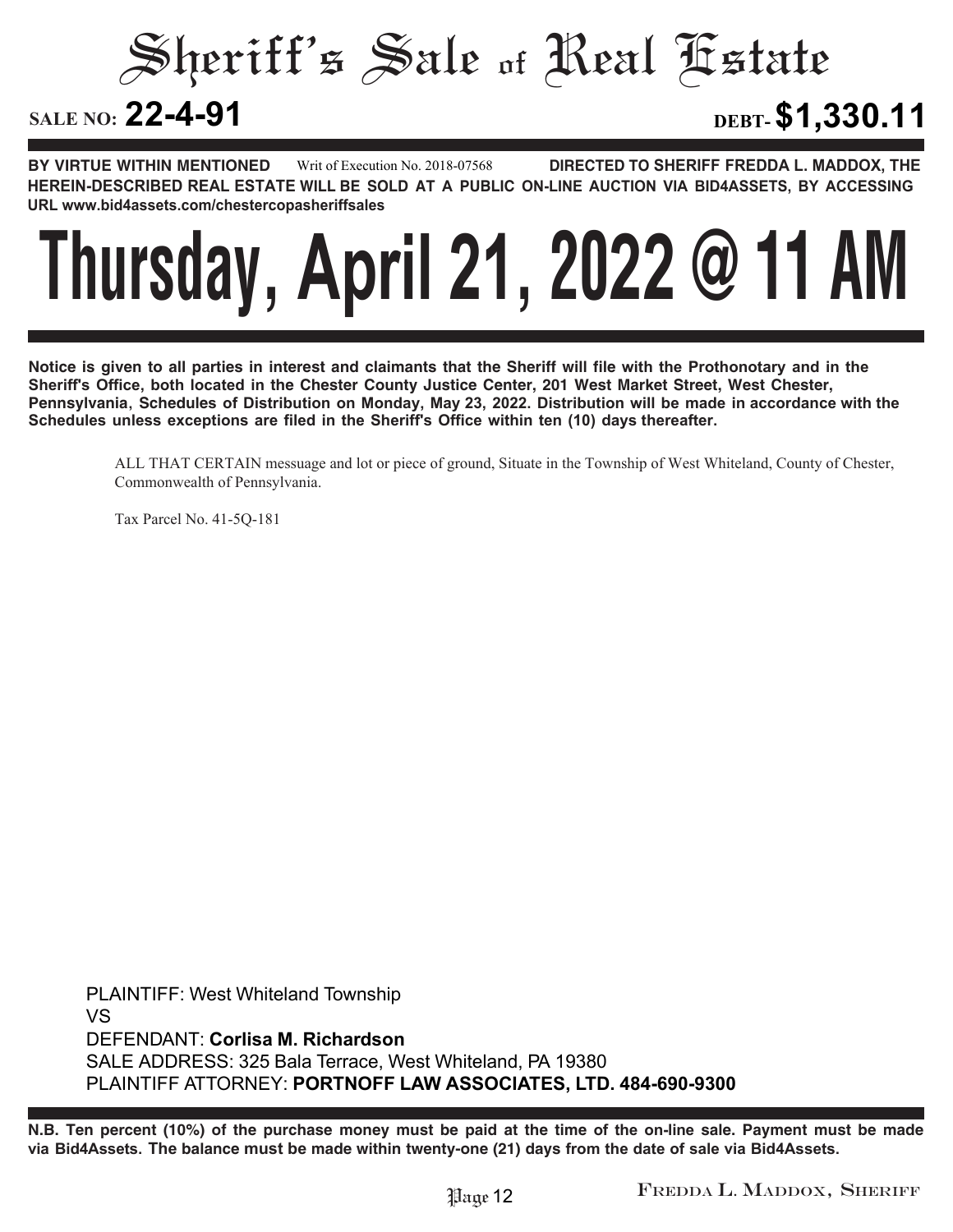Sheriff's Sale of Real Estate

**22-4-92 DEBT-\$1,254.48**

**BY VIRTUE WITHIN MENTIONED DIRECTED TO SHERIFF FREDDA L. MADDOX, THE HEREIN-DESCRIBED REAL ESTATE WILL BE SOLD AT A PUBLIC ON-LINE AUCTION VIA BID4ASSETS, BY ACCESSING URL www.bid4assets.com/chestercopasheriffsales Writ of Execution No. 2019-10008**



**Notice is given to all parties in interest and claimants that the Sheriff will file with the Prothonotary and in the Sheriff's Office, both located in the Chester County Justice Center, 201 West Market Street, West Chester, Pennsylvania, Schedules of Distribution on Monday, May 23, 2022. Distribution will be made in accordance with the Schedules unless exceptions are filed in the Sheriff's Office within ten (10) days thereafter.**

> ALL THAT CERTAIN lot or piece of ground, with the buildings and improvements thereon erected situate in the Township of Caln, Chester County, Pennsylvania.

Tax Parcel No. 39-4B-37

**PLAINTIFF: Caln Township Municipal Authority and Township of Caln VS DEFENDANT: Daniel Billingsley & United States of America SALE ADDRESS: 2718 Barley Sheaf Road North, Caln Township, PA 19320 PLAINTIFF ATTORNEY: PORTNOFF LAW ASSOCIATES, LTD. 484-690-9300**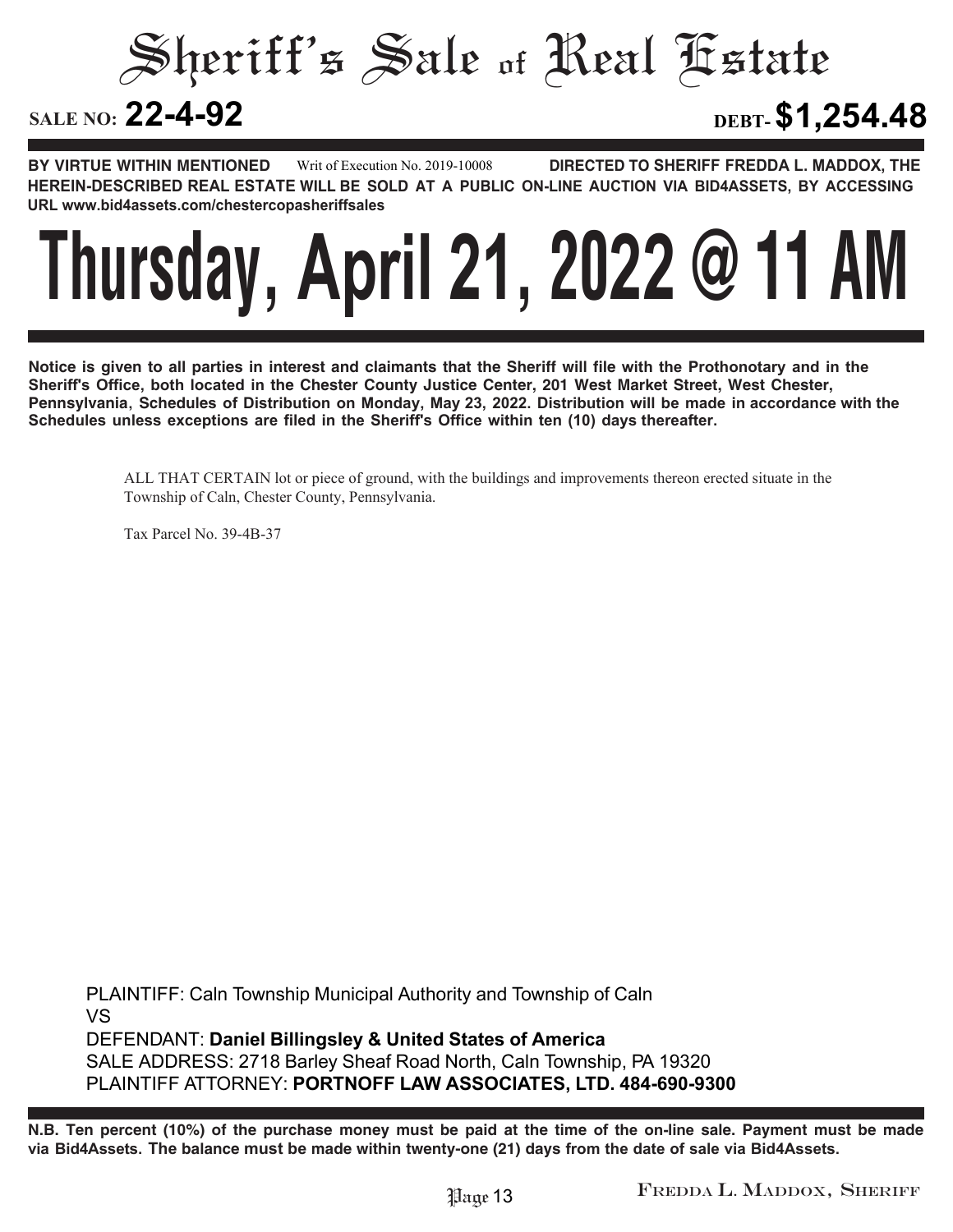Sheriff's Sale of Real Estate

**22-4-93 DEBT-\$1,345.56**

**BY VIRTUE WITHIN MENTIONED DIRECTED TO SHERIFF FREDDA L. MADDOX, THE HEREIN-DESCRIBED REAL ESTATE WILL BE SOLD AT A PUBLIC ON-LINE AUCTION VIA BID4ASSETS, BY ACCESSING URL www.bid4assets.com/chestercopasheriffsales Writ of Execution No. 2018-03625**



**Notice is given to all parties in interest and claimants that the Sheriff will file with the Prothonotary and in the Sheriff's Office, both located in the Chester County Justice Center, 201 West Market Street, West Chester, Pennsylvania, Schedules of Distribution on Monday, May 23, 2022. Distribution will be made in accordance with the Schedules unless exceptions are filed in the Sheriff's Office within ten (10) days thereafter.**

ALL THAT CERTAIN lot or piece of ground with the buildings and improvements thereon erected, hereditaments, and appurtenances, situate in the Township of West Whiteland, County of Chester.

Tax Parcel No. 41-5-1270

**PLAINTIFF: West Whiteland Township VS DEFENDANT: Mary E. Hufnagel SALE ADDRESS: 1430 Redwood Court, West Whiteland, PA 19380 PLAINTIFF ATTORNEY: PORTNOFF LAW ASSOCIATES, LTD. 484-690-9300**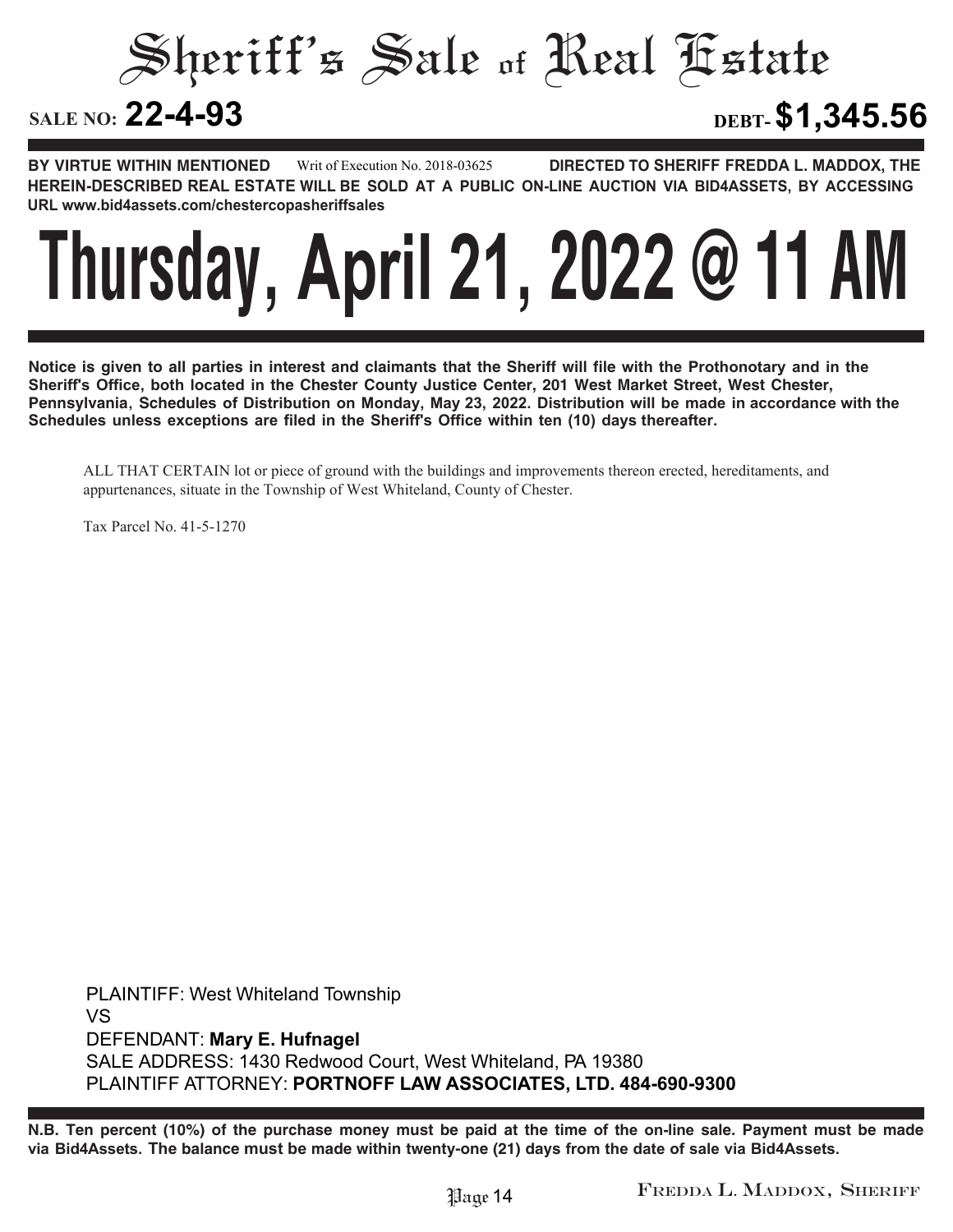Sheriff's Sale of Real Estate

**22-4-94 DEBT-\$3,885.21**

**BY VIRTUE WITHIN MENTIONED DIRECTED TO SHERIFF FREDDA L. MADDOX, THE HEREIN-DESCRIBED REAL ESTATE WILL BE SOLD AT A PUBLIC ON-LINE AUCTION VIA BID4ASSETS, BY ACCESSING URL www.bid4assets.com/chestercopasheriffsales Writ of Execution No. 2019-12761**



**Notice is given to all parties in interest and claimants that the Sheriff will file with the Prothonotary and in the Sheriff's Office, both located in the Chester County Justice Center, 201 West Market Street, West Chester, Pennsylvania, Schedules of Distribution on Monday, May 23, 2022. Distribution will be made in accordance with the Schedules unless exceptions are filed in the Sheriff's Office within ten (10) days thereafter.**

ALL THAT CERTAIN lot or piece of ground, Situate in the Northeasterly side of South Walnut Street, at a distance of 320 feet South of Lacey Street, in the Borough of West Chester, Chester County, Pennsylvania.

Tax Parcel No. 1-9-1190

**PLAINTIFF: Borough of West Chester VS DEFENDANT: Chris G. Schultz, Trustee of the Erna Schultz Trust Under Agreement of Trust Dated 12/21/1991 SALE ADDRESS: 531 S. Walnut Street, West Chester, PA 19382 PLAINTIFF ATTORNEY: PORTNOFF LAW ASSOCIATES, LTD. 484-690-9300**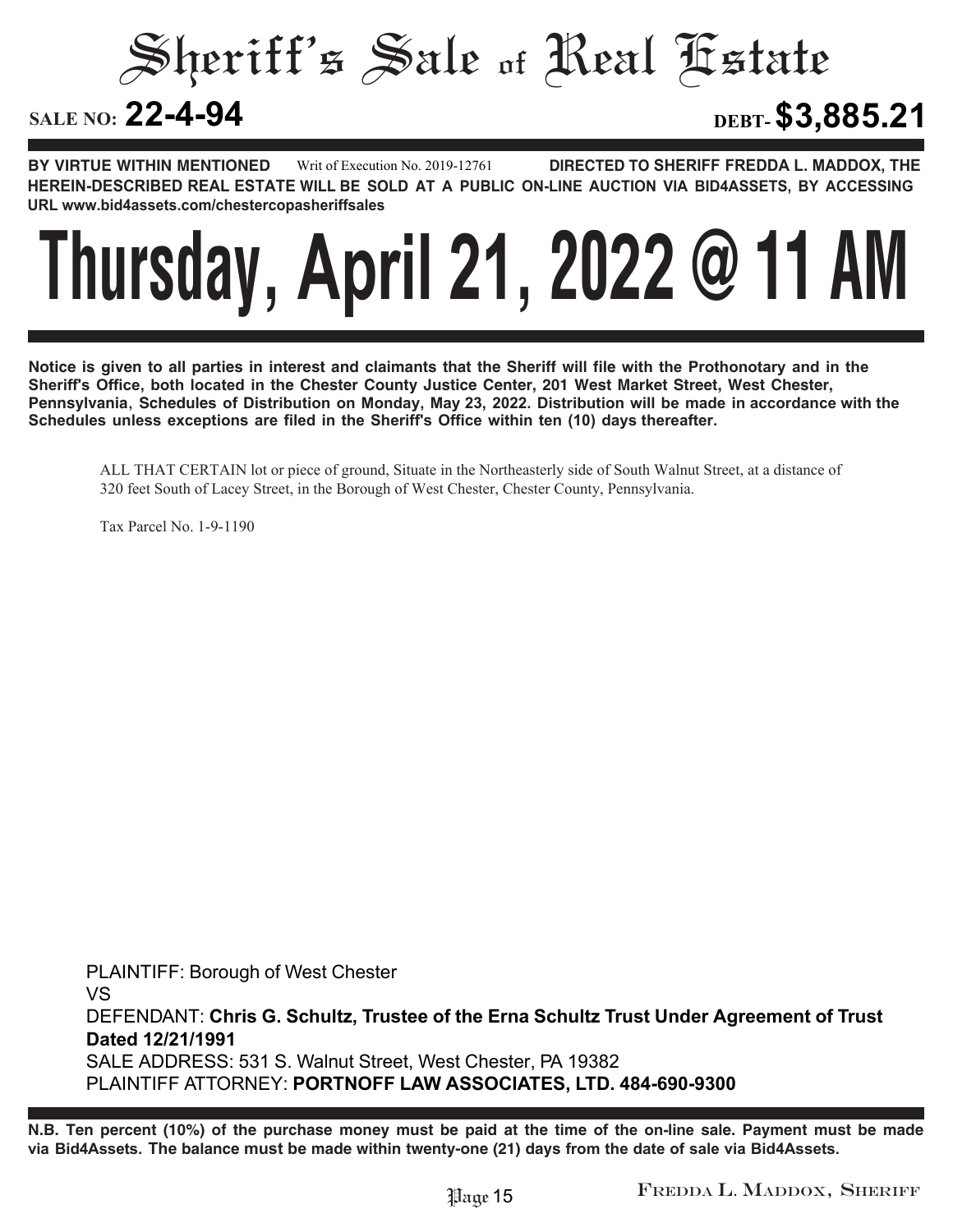Sheriff's Sale of Real Estate

**22-4-96 DEBT-\$1,799.89**

**BY VIRTUE WITHIN MENTIONED DIRECTED TO SHERIFF FREDDA L. MADDOX, THE HEREIN-DESCRIBED REAL ESTATE WILL BE SOLD AT A PUBLIC ON-LINE AUCTION VIA BID4ASSETS, BY ACCESSING URL www.bid4assets.com/chestercopasheriffsales Writ of Execution No. 2017-02418**



**Notice is given to all parties in interest and claimants that the Sheriff will file with the Prothonotary and in the Sheriff's Office, both located in the Chester County Justice Center, 201 West Market Street, West Chester, Pennsylvania, Schedules of Distribution on Monday, May 23, 2022. Distribution will be made in accordance with the Schedules unless exceptions are filed in the Sheriff's Office within ten (10) days thereafter.**

ALL THAT CERTAIN lot or land, SITUATE in the 3rd Ward of the City of Coatesville, County of Chester and Commonwealth of Pennsylvania.

Tax Parcel No. 16-6-36

**PLAINTIFF: City of Coatesville VS DEFENDANT: Kasandra Lane & Eugene Tiggett SALE ADDRESS: 127 N. Fifth Avenue, Coatesville, PA 19320 PLAINTIFF ATTORNEY: PORTNOFF LAW ASSOCIATES, LTD. 484-690-9300**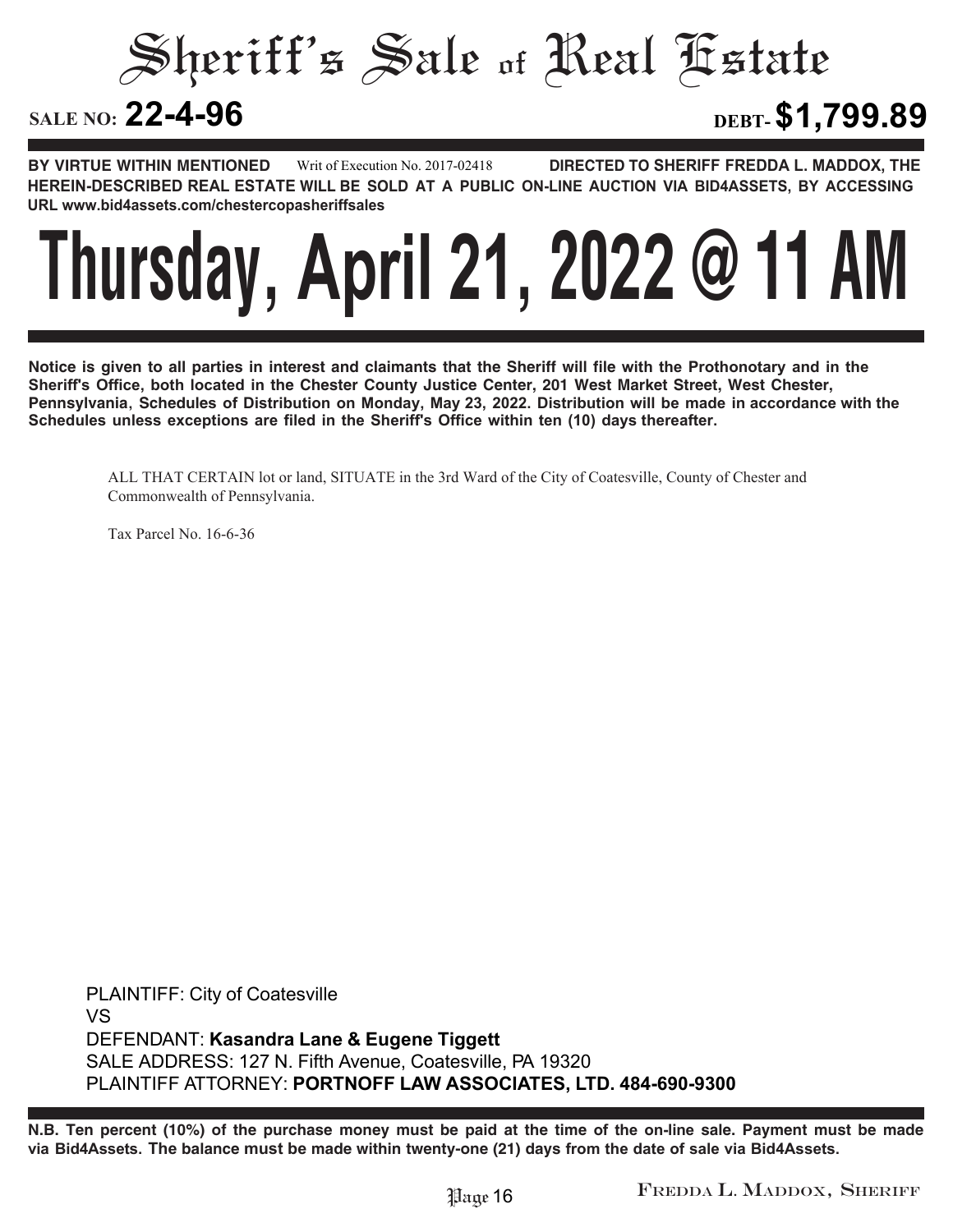Sheriff's Sale of Real Estate

**22-4-97 DEBT-\$1,725.89**

**BY VIRTUE WITHIN MENTIONED DIRECTED TO SHERIFF FREDDA L. MADDOX, THE HEREIN-DESCRIBED REAL ESTATE WILL BE SOLD AT A PUBLIC ON-LINE AUCTION VIA BID4ASSETS, BY ACCESSING URL www.bid4assets.com/chestercopasheriffsales Writ of Execution No. 2017-00322**



**Notice is given to all parties in interest and claimants that the Sheriff will file with the Prothonotary and in the Sheriff's Office, both located in the Chester County Justice Center, 201 West Market Street, West Chester, Pennsylvania, Schedules of Distribution on Monday, May 23, 2022. Distribution will be made in accordance with the Schedules unless exceptions are filed in the Sheriff's Office within ten (10) days thereafter.**

> ALL THAT CERTAIN lot of land, with the hereditaments and appurtenances, thereon, Situated in the City of Coatesville, County of Chester and State of Pennsylvania.

Tax Parcel No. 16-6-96

**PLAINTIFF: City of Coatesville VS DEFENDANT: Donald L. Ben & Delores M. Ben SALE ADDRESS: 107 N. Fifth Avenue, Coatesville, PA 19320 PLAINTIFF ATTORNEY: PORTNOFF LAW ASSOCIATES, LTD. 484-690-9300**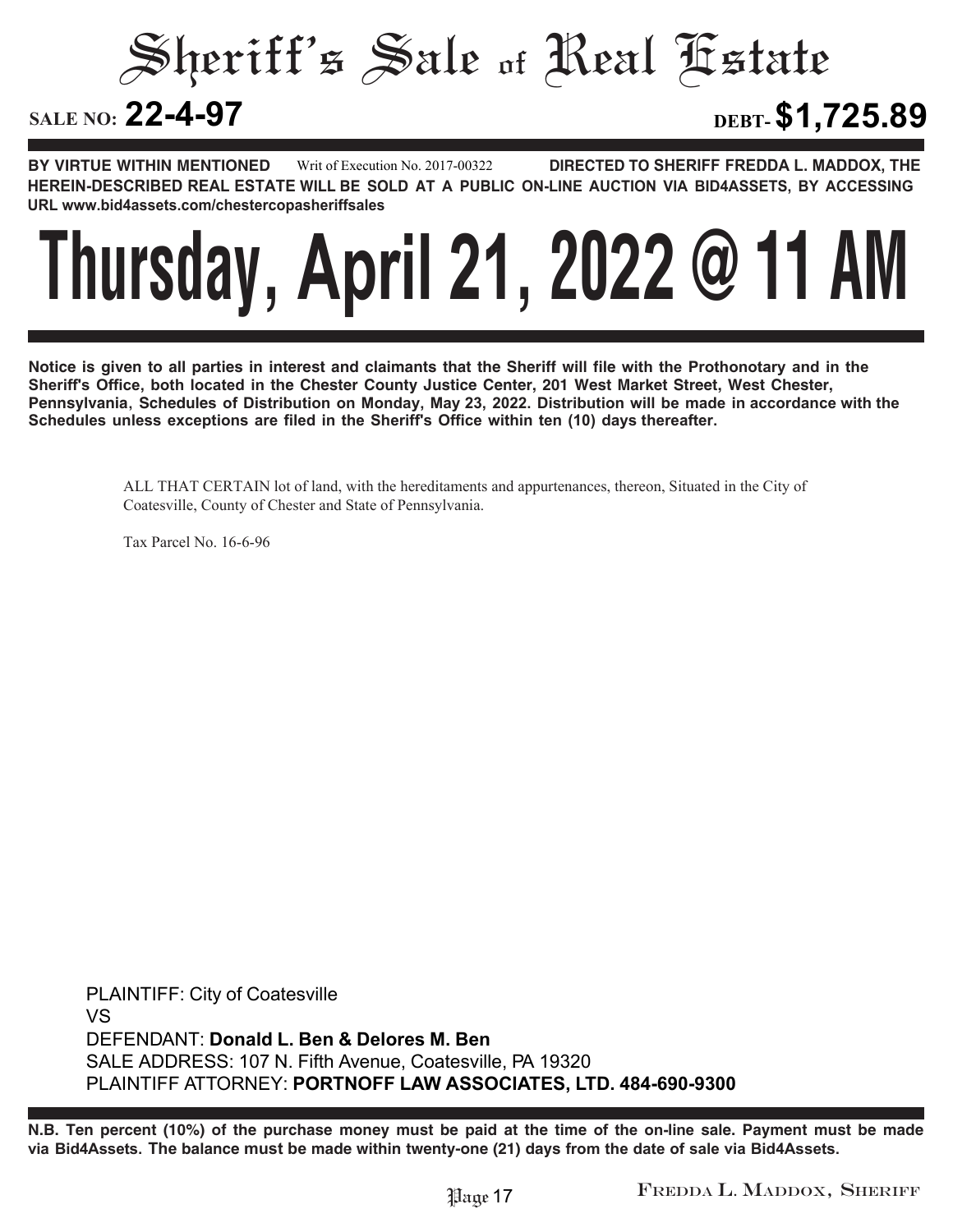Sheriff's Sale of Real Estate

**22-4-98 DEBT-\$3,443.82**

**BY VIRTUE WITHIN MENTIONED DIRECTED TO SHERIFF FREDDA L. MADDOX, THE HEREIN-DESCRIBED REAL ESTATE WILL BE SOLD AT A PUBLIC ON-LINE AUCTION VIA BID4ASSETS, BY ACCESSING URL www.bid4assets.com/chestercopasheriffsales Writ of Execution No. 2016-00929**



**Notice is given to all parties in interest and claimants that the Sheriff will file with the Prothonotary and in the Sheriff's Office, both located in the Chester County Justice Center, 201 West Market Street, West Chester, Pennsylvania, Schedules of Distribution on Monday, May 23, 2022. Distribution will be made in accordance with the Schedules unless exceptions are filed in the Sheriff's Office within ten (10) days thereafter.**

ALL THAT CERTAIN Lot or piece of ground with the buildings and improvements thereon erected, hereditaments and appurtenances, situate in the Township of East Fallowfield, County of Chester and State of Pennsylvania.

Tax Parcel No. 47-4-72

**PLAINTIFF: East Fallowfield Township VS DEFENDANT: Janet S. MacKay SALE ADDRESS: 300 Doe Run Road, East Fallowfield, PA 19320 PLAINTIFF ATTORNEY: PORTNOFF LAW ASSOCIATES, LTD. 484-690-9300**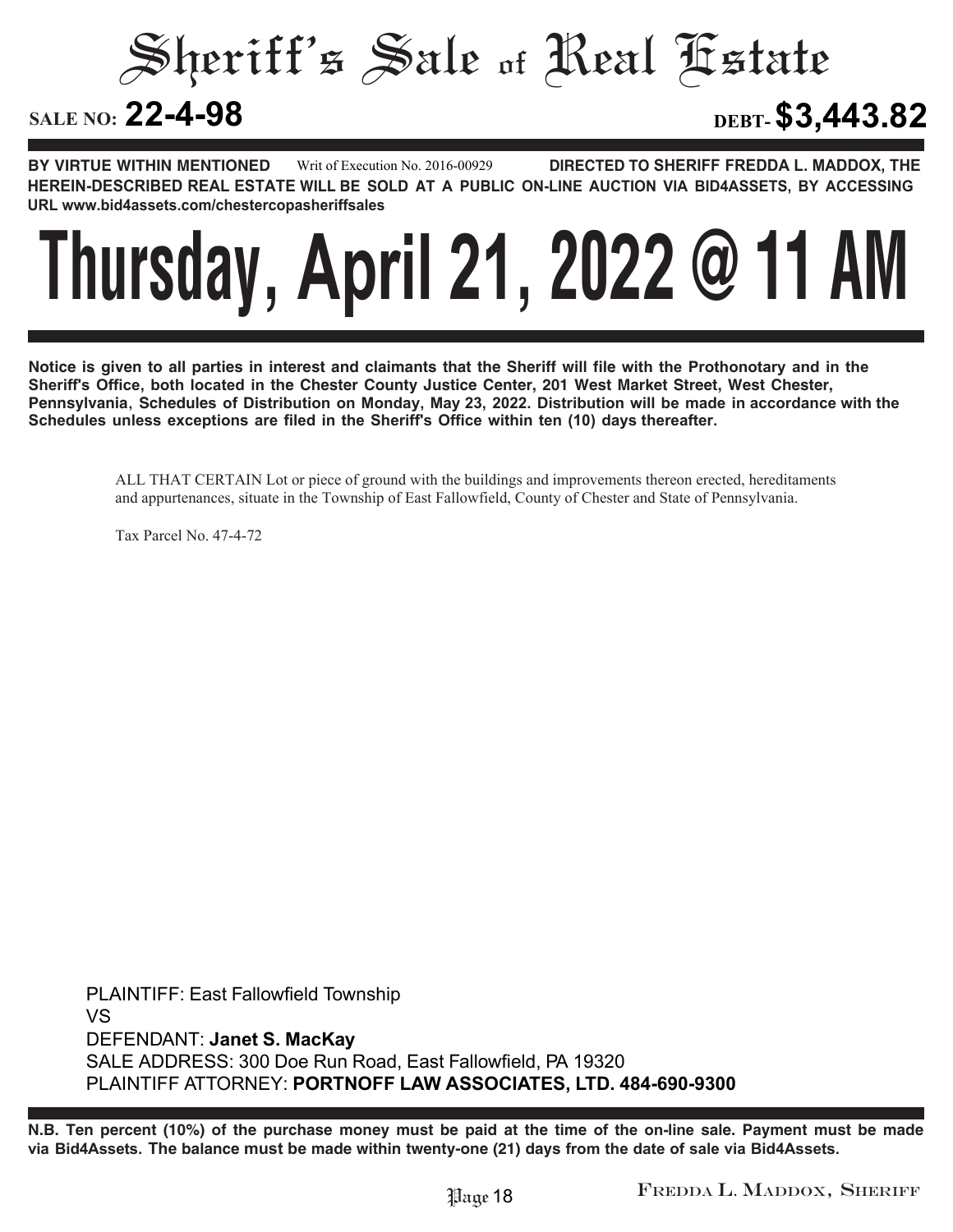Sheriff's Sale of Real Estate

**22-4-99 DEBT-\$2,685.18**

**BY VIRTUE WITHIN MENTIONED DIRECTED TO SHERIFF FREDDA L. MADDOX, THE HEREIN-DESCRIBED REAL ESTATE WILL BE SOLD AT A PUBLIC ON-LINE AUCTION VIA BID4ASSETS, BY ACCESSING URL www.bid4assets.com/chestercopasheriffsales Writ of Execution No. 2016-06049**



**Notice is given to all parties in interest and claimants that the Sheriff will file with the Prothonotary and in the Sheriff's Office, both located in the Chester County Justice Center, 201 West Market Street, West Chester, Pennsylvania, Schedules of Distribution on Monday, May 23, 2022. Distribution will be made in accordance with the Schedules unless exceptions are filed in the Sheriff's Office within ten (10) days thereafter.**

ALL that certain or parcel of land, together with the buildings and improvements thereon erected and the appurtenances thereto, situate in East Fallowfield Township, County of Chester, Commonwealth of Pennsylvania.

Tax Parcel No. 47-4-227

**PLAINTIFF: East Fallowfield Township VS DEFENDANT: James C. Mason & Stefanie Mason SALE ADDRESS: 66 N. Danbury Circle, East Fallowfield, PA 19320 PLAINTIFF ATTORNEY: PORTNOFF LAW ASSOCIATES, LTD. 484-690-9300**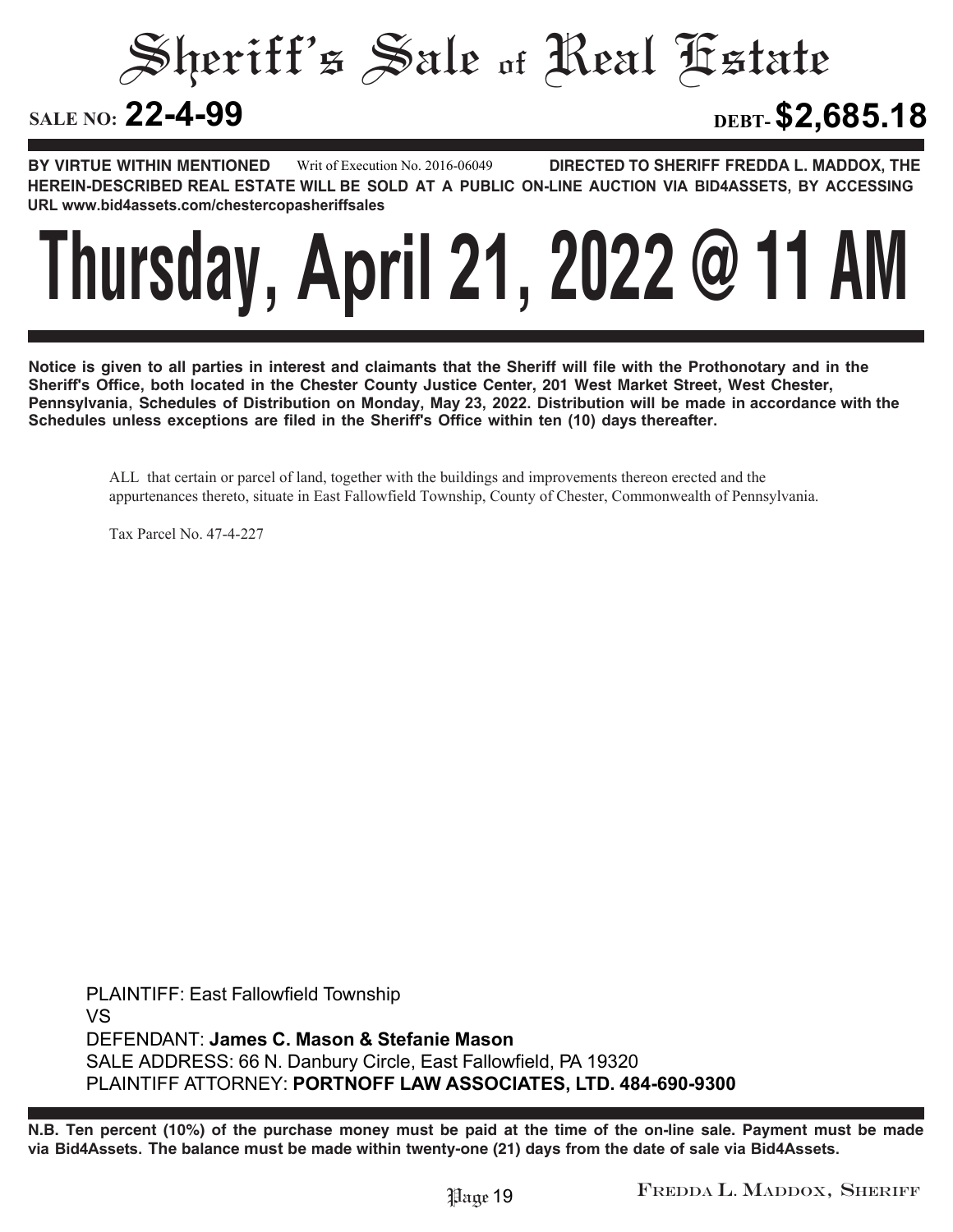Sheriff's Sale of Real Estate

**22-4-100 DEBT-\$5,890.30**

**BY VIRTUE WITHIN MENTIONED DIRECTED TO SHERIFF FREDDA L. MADDOX, THE HEREIN-DESCRIBED REAL ESTATE WILL BE SOLD AT A PUBLIC ON-LINE AUCTION VIA BID4ASSETS, BY ACCESSING URL www.bid4assets.com/chestercopasheriffsales Writ of Execution No. 2016-00684**



**Notice is given to all parties in interest and claimants that the Sheriff will file with the Prothonotary and in the Sheriff's Office, both located in the Chester County Justice Center, 201 West Market Street, West Chester, Pennsylvania, Schedules of Distribution on Monday, May 23, 2022. Distribution will be made in accordance with the Schedules unless exceptions are filed in the Sheriff's Office within ten (10) days thereafter.**

> ALL THAT CERTAIN brick messuage (Lot No. 231) and lot of land situate in the Northerly side of West Washington Street, between New and Darlington Streets, in the Borough of West Chester.

Tax Parcel No. 1-8-84

**PLAINTIFF: Borough of West Chester VS DEFENDANT: James A. Hunt, Mary L. Hunt & United States of America SALE ADDRESS: 231 W. Washington Street, West Chester, PA 19380 PLAINTIFF ATTORNEY: PORTNOFF LAW ASSOCIATES, LTD. 484-690-9300**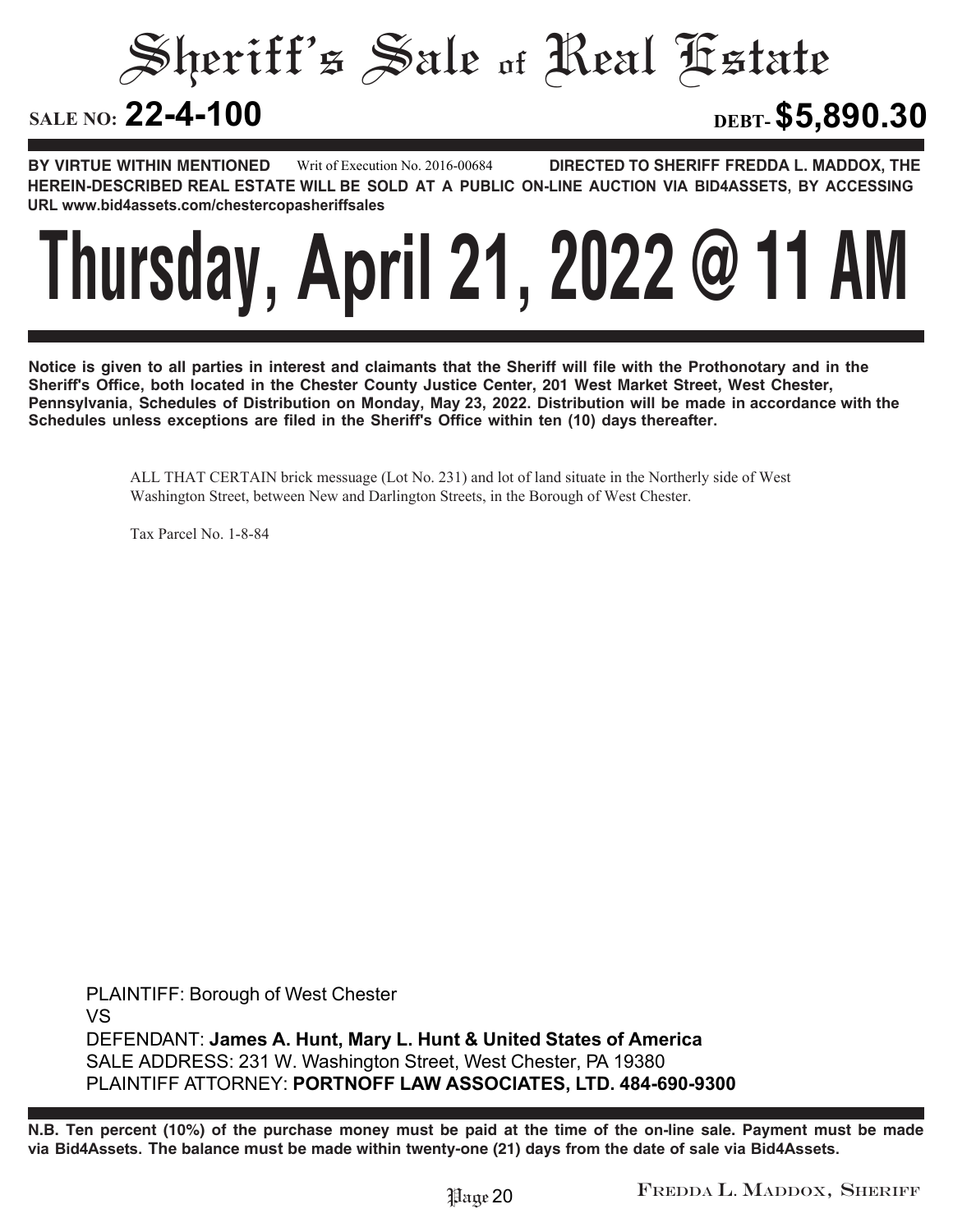Sheriff's Sale of Real Estate

**22-4-102 DEBT-\$2,298.20**

**BY VIRTUE WITHIN MENTIONED DIRECTED TO SHERIFF FREDDA L. MADDOX, THE HEREIN-DESCRIBED REAL ESTATE WILL BE SOLD AT A PUBLIC ON-LINE AUCTION VIA BID4ASSETS, BY ACCESSING URL www.bid4assets.com/chestercopasheriffsales Writ of Execution No. 2016-11433**



**Notice is given to all parties in interest and claimants that the Sheriff will file with the Prothonotary and in the Sheriff's Office, both located in the Chester County Justice Center, 201 West Market Street, West Chester, Pennsylvania, Schedules of Distribution on Monday, May 23, 2022. Distribution will be made in accordance with the Schedules unless exceptions are filed in the Sheriff's Office within ten (10) days thereafter.**

> ALL THAT CERTAIN lot or piece of ground with the buildings and improvements thereon erected, hereditaments and appurtenances, situate in the Township of Easttown, County of Chester and State of Pennsylvania.

Tax Parcel No. 55-2H-245.2

**PLAINTIFF: Easttown Township VS DEFENDANT: Elizabeth Andrews, George S. Santello, Jean R. Andrews & Graham D. Andrews SALE ADDRESS: 300 Highland Avenue, Easttown Township, PA 19333 PLAINTIFF ATTORNEY: PORTNOFF LAW ASSOCIATES, LTD. 484-690-9300**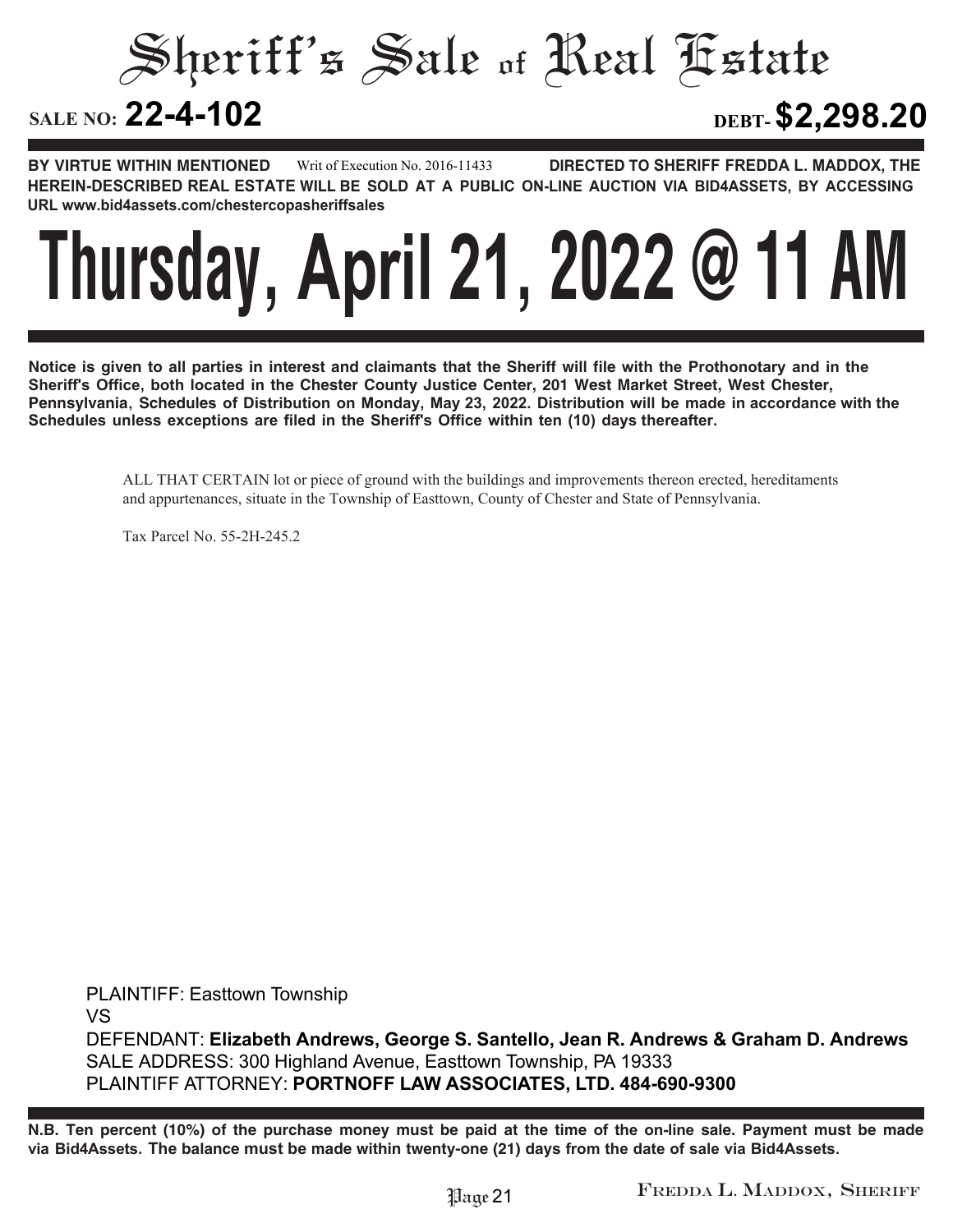Sheriff's Sale of Real Estate

**22-4-104 DEBT-\$2,294.94**

**BY VIRTUE WITHIN MENTIONED DIRECTED TO SHERIFF FREDDA L. MADDOX, THE HEREIN-DESCRIBED REAL ESTATE WILL BE SOLD AT A PUBLIC ON-LINE AUCTION VIA BID4ASSETS, BY ACCESSING URL www.bid4assets.com/chestercopasheriffsales Writ of Execution No. 2017-01948**



**Notice is given to all parties in interest and claimants that the Sheriff will file with the Prothonotary and in the Sheriff's Office, both located in the Chester County Justice Center, 201 West Market Street, West Chester, Pennsylvania, Schedules of Distribution on Monday, May 23, 2022. Distribution will be made in accordance with the Schedules unless exceptions are filed in the Sheriff's Office within ten (10) days thereafter.**

ALL THAT CERTAIN lot of land situated in the City of Coatesville, Chester County, Pennsylvania.

Tax Parcel No. 16-2-240.1

**PLAINTIFF: City of Coatesville VS DEFENDANT: Steve Wah SALE ADDRESS: 872 Coates Street, Coatesville, PA 19320 PLAINTIFF ATTORNEY: PORTNOFF LAW ASSOCIATES, LTD. 484-690-9300**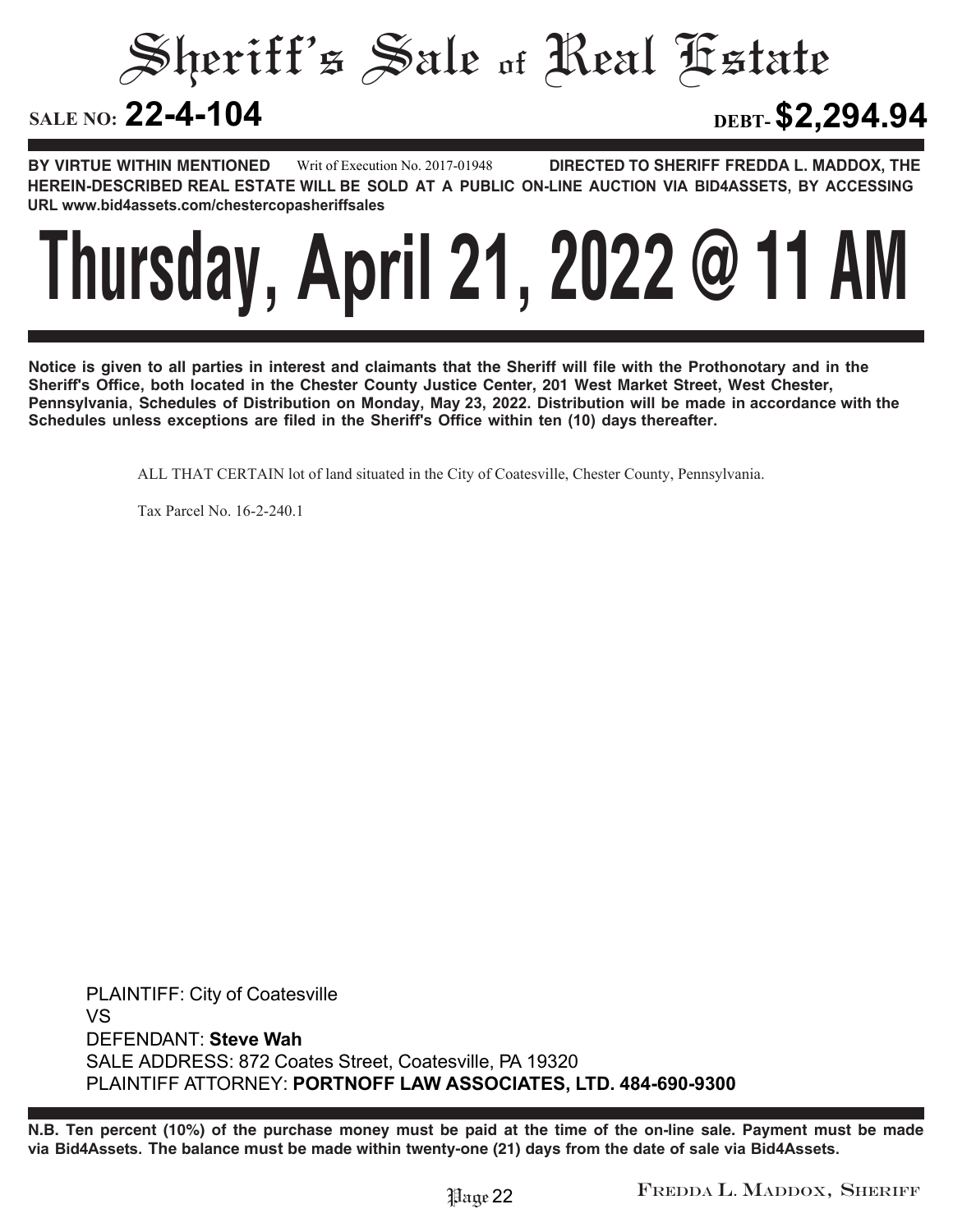Sheriff's Sale of Real Estate

**22-4-106 DEBT-\$3,188.93**

**BY VIRTUE WITHIN MENTIONED DIRECTED TO SHERIFF FREDDA L. MADDOX, THE HEREIN-DESCRIBED REAL ESTATE WILL BE SOLD AT A PUBLIC ON-LINE AUCTION VIA BID4ASSETS, BY ACCESSING URL www.bid4assets.com/chestercopasheriffsales Writ of Execution No. 2018-07345**



**Notice is given to all parties in interest and claimants that the Sheriff will file with the Prothonotary and in the Sheriff's Office, both located in the Chester County Justice Center, 201 West Market Street, West Chester, Pennsylvania, Schedules of Distribution on Monday, May 23, 2022. Distribution will be made in accordance with the Schedules unless exceptions are filed in the Sheriff's Office within ten (10) days thereafter.**

> ALL THAT CERTAIN lot or piece of ground, with the buildings and improvements thereon erected SITUATE in the Township of West Whiteland, County of Chester, Commonwealth of Pennsylvania.

Tax Parcel No. 41-5P-21

**PLAINTIFF: West Whiteland Township VS DEFENDANT: Everard C. Lewis SALE ADDRESS: 135 Denbigh Terrace, West Whiteland, PA 19380 PLAINTIFF ATTORNEY: PORTNOFF LAW ASSOCIATES, LTD. 484-690-9300**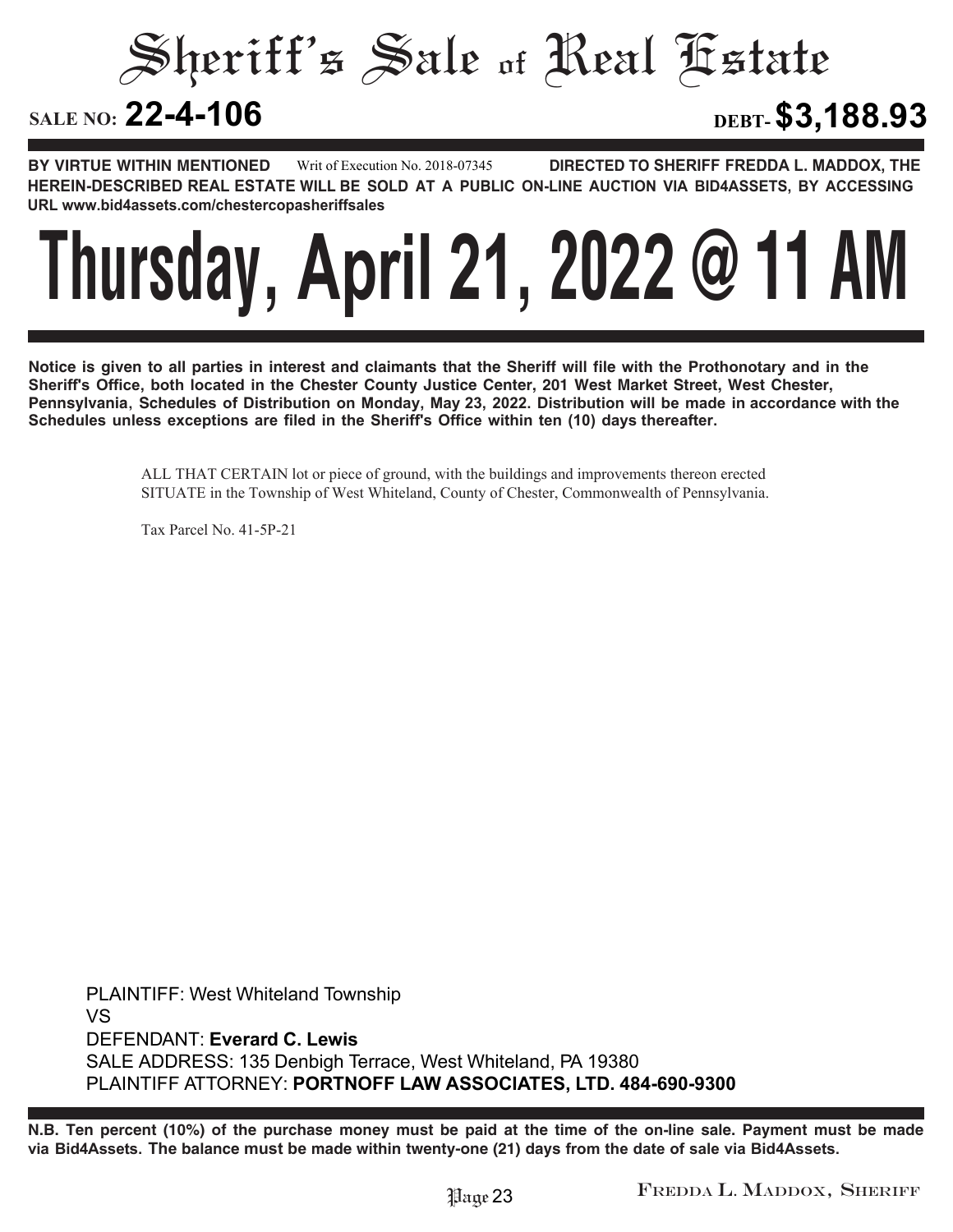Sheriff's Sale of Real Estate SALE NO: 22-4-107 **22-4-107 DEBT-\$10,067.87**

**BY VIRTUE WITHIN MENTIONED DIRECTED TO SHERIFF FREDDA L. MADDOX, THE HEREIN-DESCRIBED REAL ESTATE WILL BE SOLD AT A PUBLIC ON-LINE AUCTION VIA BID4ASSETS, BY ACCESSING URL www.bid4assets.com/chestercopasheriffsales Writ of Execution No. 2015-06473**



**Notice is given to all parties in interest and claimants that the Sheriff will file with the Prothonotary and in the Sheriff's Office, both located in the Chester County Justice Center, 201 West Market Street, West Chester, Pennsylvania, Schedules of Distribution on Monday, May 23, 2022. Distribution will be made in accordance with the Schedules unless exceptions are filed in the Sheriff's Office within ten (10) days thereafter.**

> ALL THAT CERTAIN lot or piece of ground, Situate in the Township of West Brandywine, County of Chester, Commonwealth of Pennsylvania.

Tax Parcel No. 29-7-155.54

**PLAINTIFF: West Brandywine Township Municipal Authority VS**

**DEFENDANT: The Heirs of Peter E. Becker, and Unknown Heirs, Sucessors of Assigns of Peter E. Becker, Deceased, and All Persons, Firms or Associations Claiming Right, Title or Interest From or Under Peter E. Becker, Deceased, Owner, Reputed Owner or Whoever May Be the Owner by operation of law**

**SALE ADDRESS: 114 N. Hawthorne Road, West Brandywine, PA 19320 PLAINTIFF ATTORNEY: PORTNOFF LAW ASSOCIATES, LTD. 484-690-9300**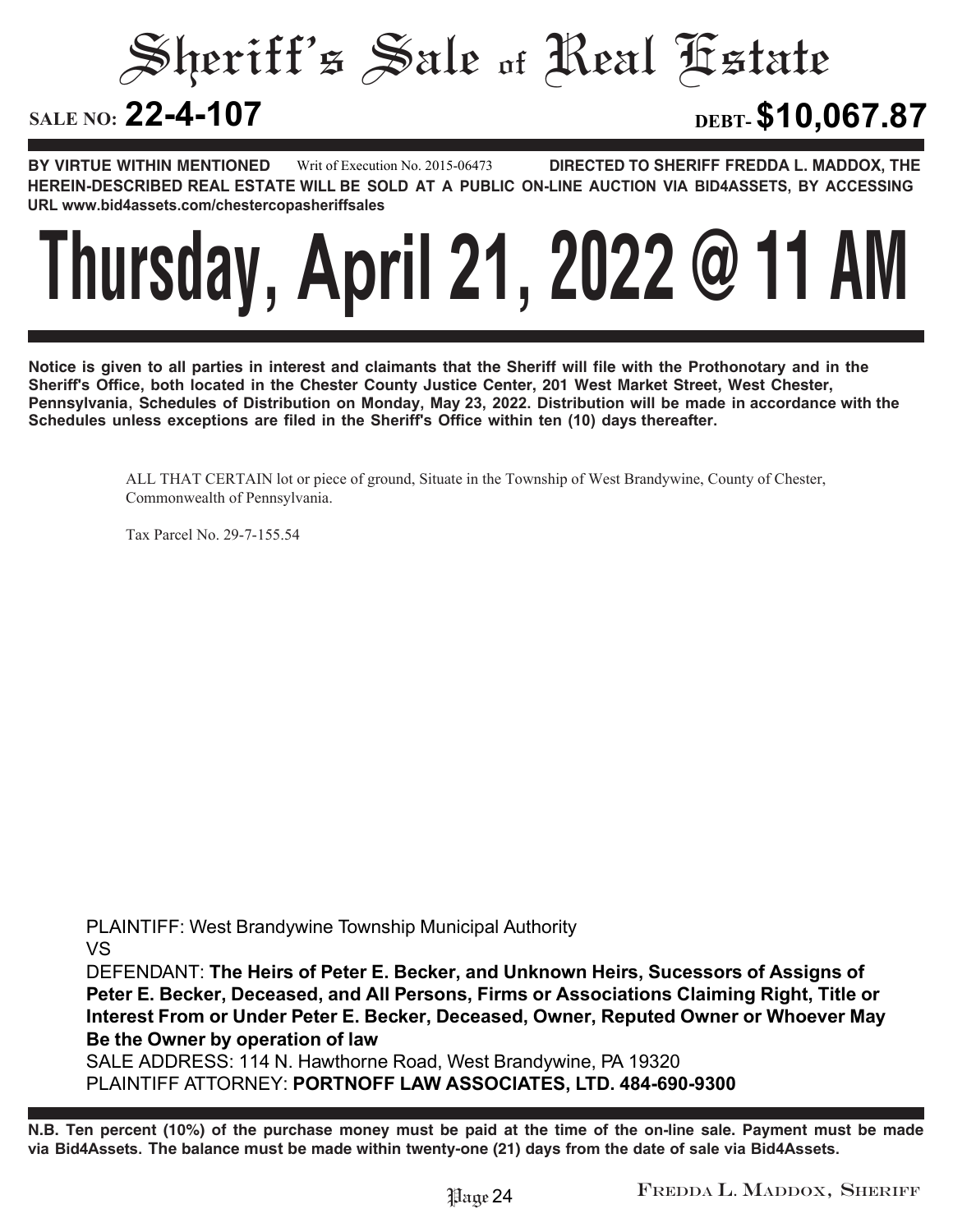Sheriff's Sale of Real Estate

**22-4-108 DEBT-\$2,715.74**

**BY VIRTUE WITHIN MENTIONED DIRECTED TO SHERIFF FREDDA L. MADDOX, THE HEREIN-DESCRIBED REAL ESTATE WILL BE SOLD AT A PUBLIC ON-LINE AUCTION VIA BID4ASSETS, BY ACCESSING URL www.bid4assets.com/chestercopasheriffsales Writ of Execution No. 2014-09088**



**Notice is given to all parties in interest and claimants that the Sheriff will file with the Prothonotary and in the Sheriff's Office, both located in the Chester County Justice Center, 201 West Market Street, West Chester, Pennsylvania, Schedules of Distribution on Monday, May 23, 2022. Distribution will be made in accordance with the Schedules unless exceptions are filed in the Sheriff's Office within ten (10) days thereafter.**

ALL THAT CERTAIN lot or piece of ground with the buildings and improvements thereon erected, Situate in the Township of Easttown, County of Chester, Commonwealth of Pennsylvania.

Tax Parcel No. 55-2L-190

**PLAINTIFF: Easttown Township VS DEFENDANT: Michael J. Lorine SALE ADDRESS: 80 Central Avenue, Easttown Township, PA 19312 PLAINTIFF ATTORNEY: PORTNOFF LAW ASSOCIATES, LTD. 484-690-9300**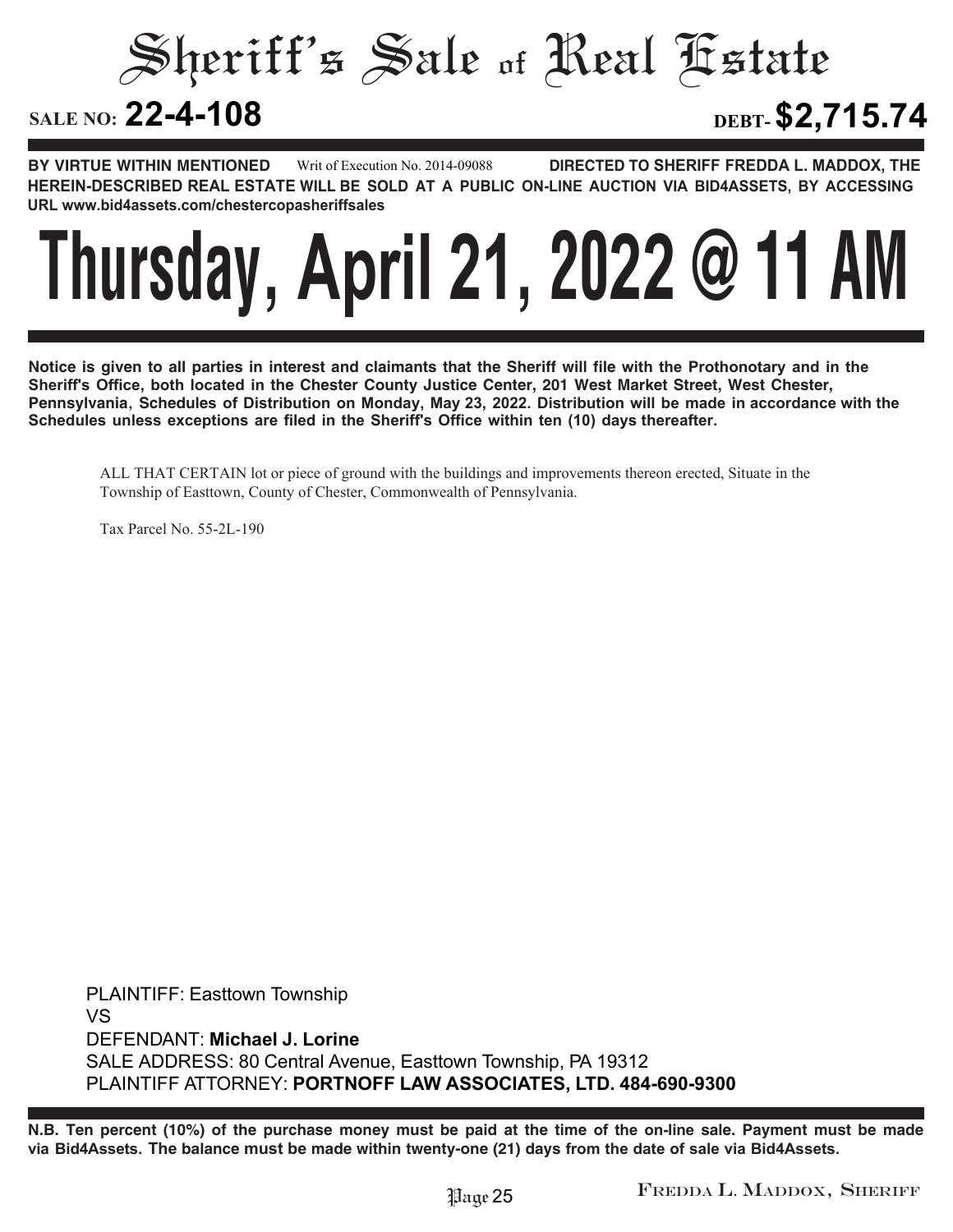Sheriff's Sale of Real Estate

**22-4-109 DEBT-\$1,264.75**

**BY VIRTUE WITHIN MENTIONED DIRECTED TO SHERIFF FREDDA L. MADDOX, THE HEREIN-DESCRIBED REAL ESTATE WILL BE SOLD AT A PUBLIC ON-LINE AUCTION VIA BID4ASSETS, BY ACCESSING URL www.bid4assets.com/chestercopasheriffsales Writ of Execution No. 2019-11359**



**Notice is given to all parties in interest and claimants that the Sheriff will file with the Prothonotary and in the Sheriff's Office, both located in the Chester County Justice Center, 201 West Market Street, West Chester, Pennsylvania, Schedules of Distribution on Monday, May 23, 2022. Distribution will be made in accordance with the Schedules unless exceptions are filed in the Sheriff's Office within ten (10) days thereafter.**

ALL THAT CERTAIN portion of lots of land designated at Lots #88 and #89 on a Plan of Building Lots called "Lincoln Heights" on the Lincoln Highway, Valley Township, Chester County, Pennsylvania.

Tax Parcel No. 38-2Q-183

**PLAINTIFF: Township of Valley VS DEFENDANT: William Hyden & Ethel Hyden SALE ADDRESS: 120 Nichols Avenue, Valley Township, PA 19320 PLAINTIFF ATTORNEY: PORTNOFF LAW ASSOCIATES, LTD. 484-690-9300**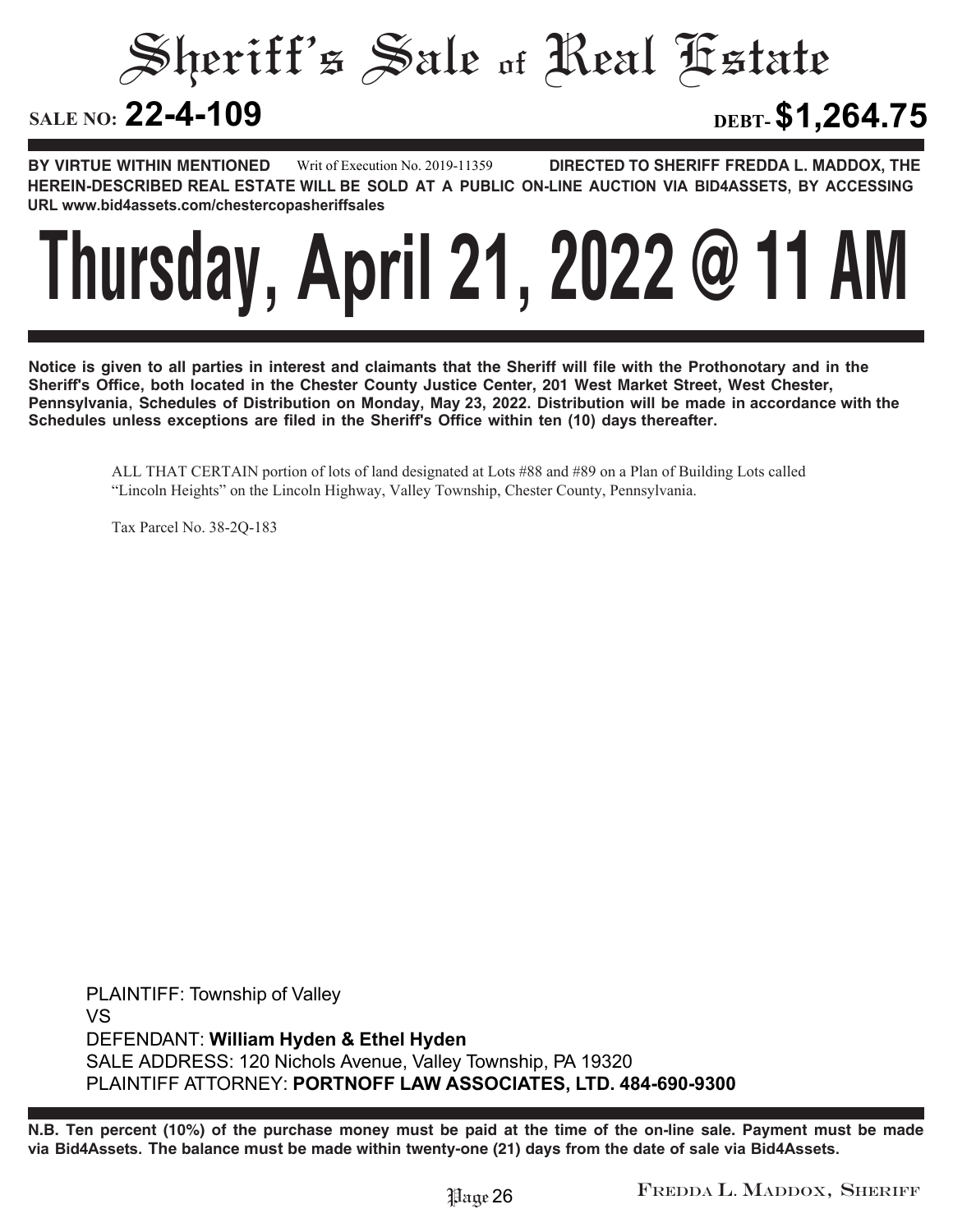Sheriff's Sale of Real Estate

**22-4-110 DEBT-\$1,801.06**

**BY VIRTUE WITHIN MENTIONED DIRECTED TO SHERIFF FREDDA L. MADDOX, THE HEREIN-DESCRIBED REAL ESTATE WILL BE SOLD AT A PUBLIC ON-LINE AUCTION VIA BID4ASSETS, BY ACCESSING URL www.bid4assets.com/chestercopasheriffsales Writ of Execution No. 2018-01684**



**Notice is given to all parties in interest and claimants that the Sheriff will file with the Prothonotary and in the Sheriff's Office, both located in the Chester County Justice Center, 201 West Market Street, West Chester, Pennsylvania, Schedules of Distribution on Monday, May 23, 2022. Distribution will be made in accordance with the Schedules unless exceptions are filed in the Sheriff's Office within ten (10) days thereafter.**

> ALL THAT CERTAIN lot or piece of ground with the buildings and improvements thereon erected SITUATE in the Township of Easttown, County of Chester and State of Pennsylvania.

Tax Parcel No. 55-2H-134

**PLAINTIFF: Easttown Township VS DEFENDANT: Karen J. Grozinski SALE ADDRESS: 328 Conestoga Road, Easttown, PA 19333 PLAINTIFF ATTORNEY: PORTNOFF LAW ASSOCIATES, LTD. 484-690-9300**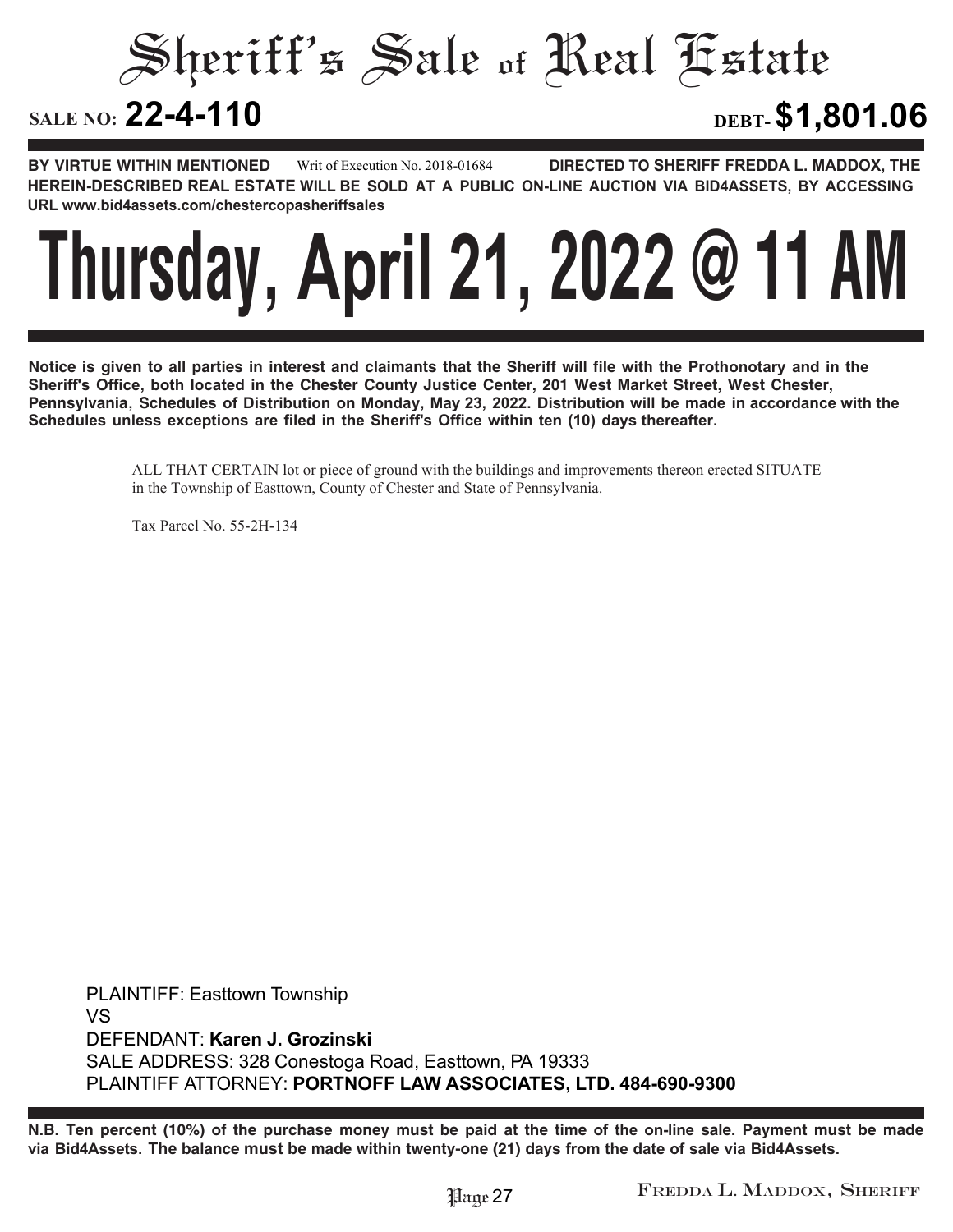Sheriff's Sale of Real Estate SALE NO: 22-4-111 **22-4-111 DEBT-\$2,001.83**

**BY VIRTUE WITHIN MENTIONED DIRECTED TO SHERIFF FREDDA L. MADDOX, THE HEREIN-DESCRIBED REAL ESTATE WILL BE SOLD AT A PUBLIC ON-LINE AUCTION VIA BID4ASSETS, BY ACCESSING URL www.bid4assets.com/chestercopasheriffsales Writ of Execution No. 2018-00900**



**Notice is given to all parties in interest and claimants that the Sheriff will file with the Prothonotary and in the Sheriff's Office, both located in the Chester County Justice Center, 201 West Market Street, West Chester, Pennsylvania, Schedules of Distribution on Monday, May 23, 2022. Distribution will be made in accordance with the Schedules unless exceptions are filed in the Sheriff's Office within ten (10) days thereafter.**

ALL THAT CERTAIN lot or piece of ground, situate in the Township of Easttown, County of Chester and Commonwealth of Pennsylvania.

Tax Parcel No. 55-2L-199

**PLAINTIFF: Easttown Township VS DEFENDANT: Belinda R. Chambers SALE ADDRESS: 861 Maple Avenue, Easttown, PA 19312 PLAINTIFF ATTORNEY: PORTNOFF LAW ASSOCIATES, LTD. 484-690-9300**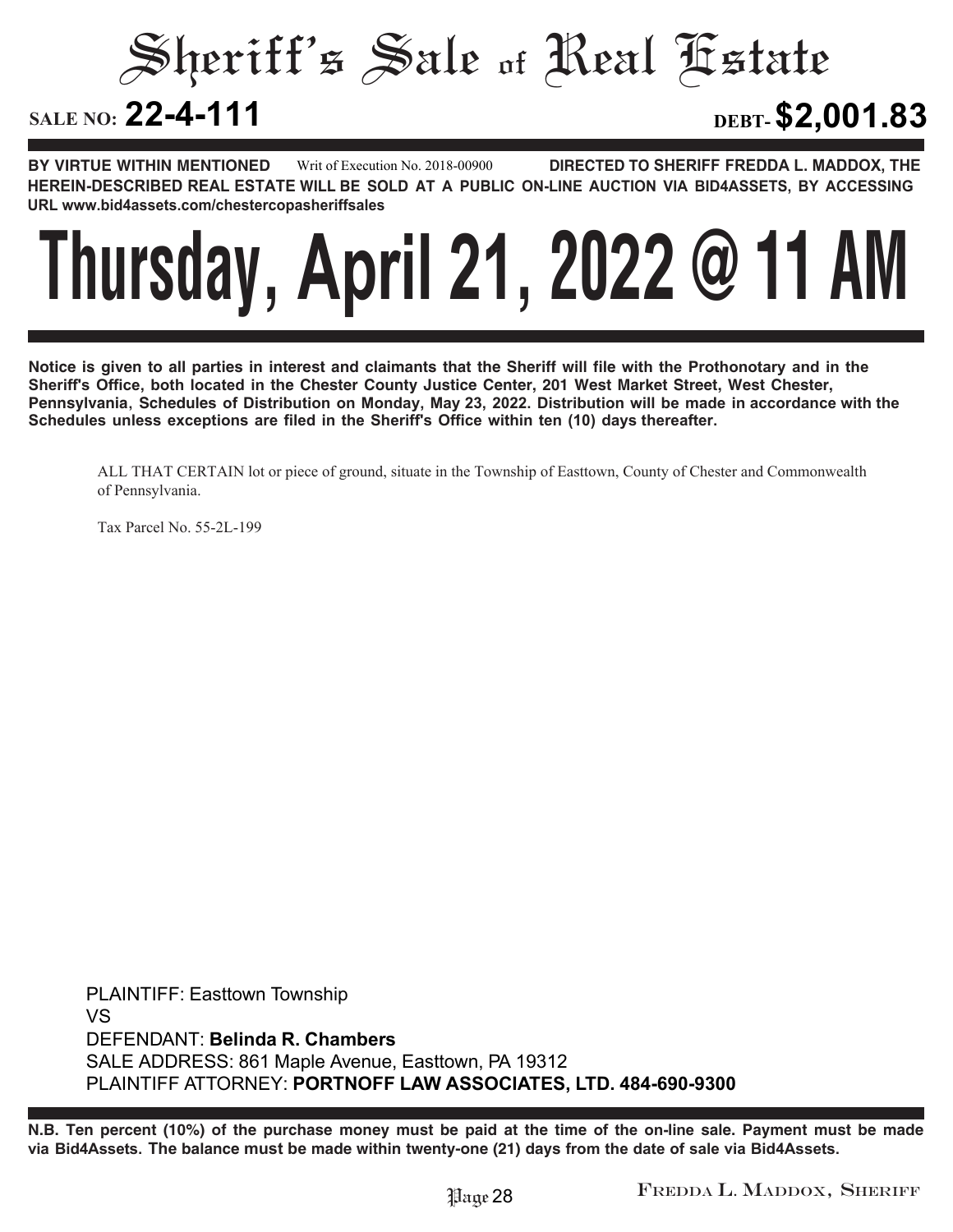Sheriff's Sale of Real Estate

**22-4-112 DEBT-\$1,107.86**

**BY VIRTUE WITHIN MENTIONED DIRECTED TO SHERIFF FREDDA L. MADDOX, THE HEREIN-DESCRIBED REAL ESTATE WILL BE SOLD AT A PUBLIC ON-LINE AUCTION VIA BID4ASSETS, BY ACCESSING URL www.bid4assets.com/chestercopasheriffsales Writ of Execution No. 2016-02747**



**Notice is given to all parties in interest and claimants that the Sheriff will file with the Prothonotary and in the Sheriff's Office, both located in the Chester County Justice Center, 201 West Market Street, West Chester, Pennsylvania, Schedules of Distribution on Monday, May 23, 2022. Distribution will be made in accordance with the Schedules unless exceptions are filed in the Sheriff's Office within ten (10) days thereafter.**

> ALL THAT CERTAIN Unit in the property, known, named and identified as Railway Square Condominium, located in West Whiteland Township, Chester County, Commonwealth of Pennsylvania.

Tax Parcel No. 41-5-1578

**PLAINTIFF: West Whiteland Township VS DEFENDANT: Robert J. Daniels SALE ADDRESS: 340 Huntington Court, West Whiteland, PA 19380 PLAINTIFF ATTORNEY: PORTNOFF LAW ASSOCIATES, LTD. 484-690-9300**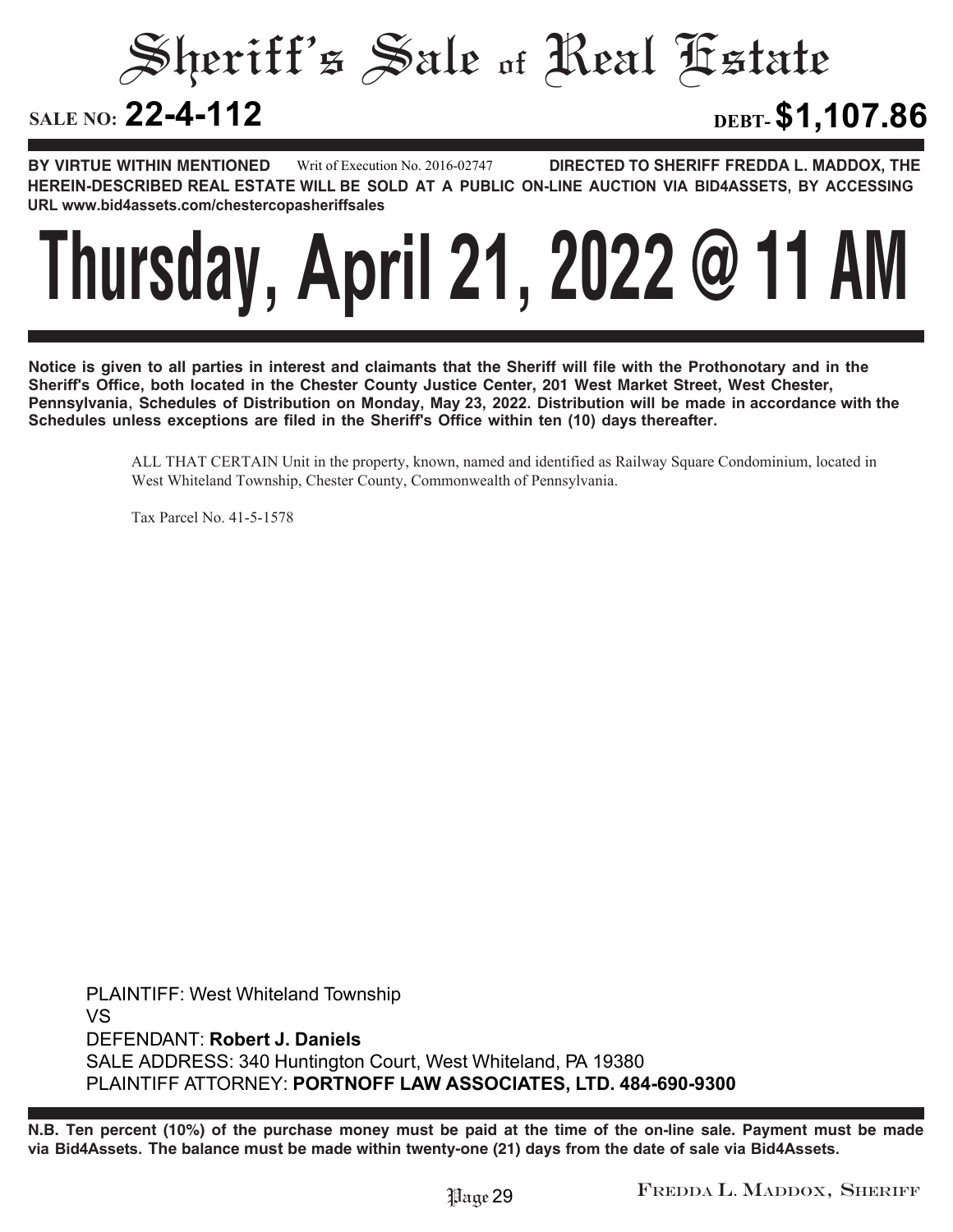Sheriff's Sale of Real Estate

**22-4-113 DEBT-\$265,981.68**

**BY VIRTUE WITHIN MENTIONED DIRECTED TO SHERIFF FREDDA L. MADDOX, THE HEREIN-DESCRIBED REAL ESTATE WILL BE SOLD AT A PUBLIC ON-LINE AUCTION VIA BID4ASSETS, BY ACCESSING URL www.bid4assets.com/chestercopasheriffsales Writ of Execution No. 2018-04474**



**Notice is given to all parties in interest and claimants that the Sheriff will file with the Prothonotary and in the Sheriff's Office, both located in the Chester County Justice Center, 201 West Market Street, West Chester, Pennsylvania, Schedules of Distribution on Monday, May 23, 2022. Distribution will be made in accordance with the Schedules unless exceptions are filed in the Sheriff's Office within ten (10) days thereafter.**

Property situate in the LONDON GROVE TOWNSHIP, CHESTER County, Pennsylvania, being

BLR # 59-08-0345

**PLAINTIFF: Wells Fargo Bank, N.A. VS DEFENDANT: Charles F. Brady & Sandra L. Brady SALE ADDRESS: 311 Whitestone Lane, Avondale, PA 19311 PLAINTIFF ATTORNEY: BROCK & SCOTT, PLLC 844-856-6646**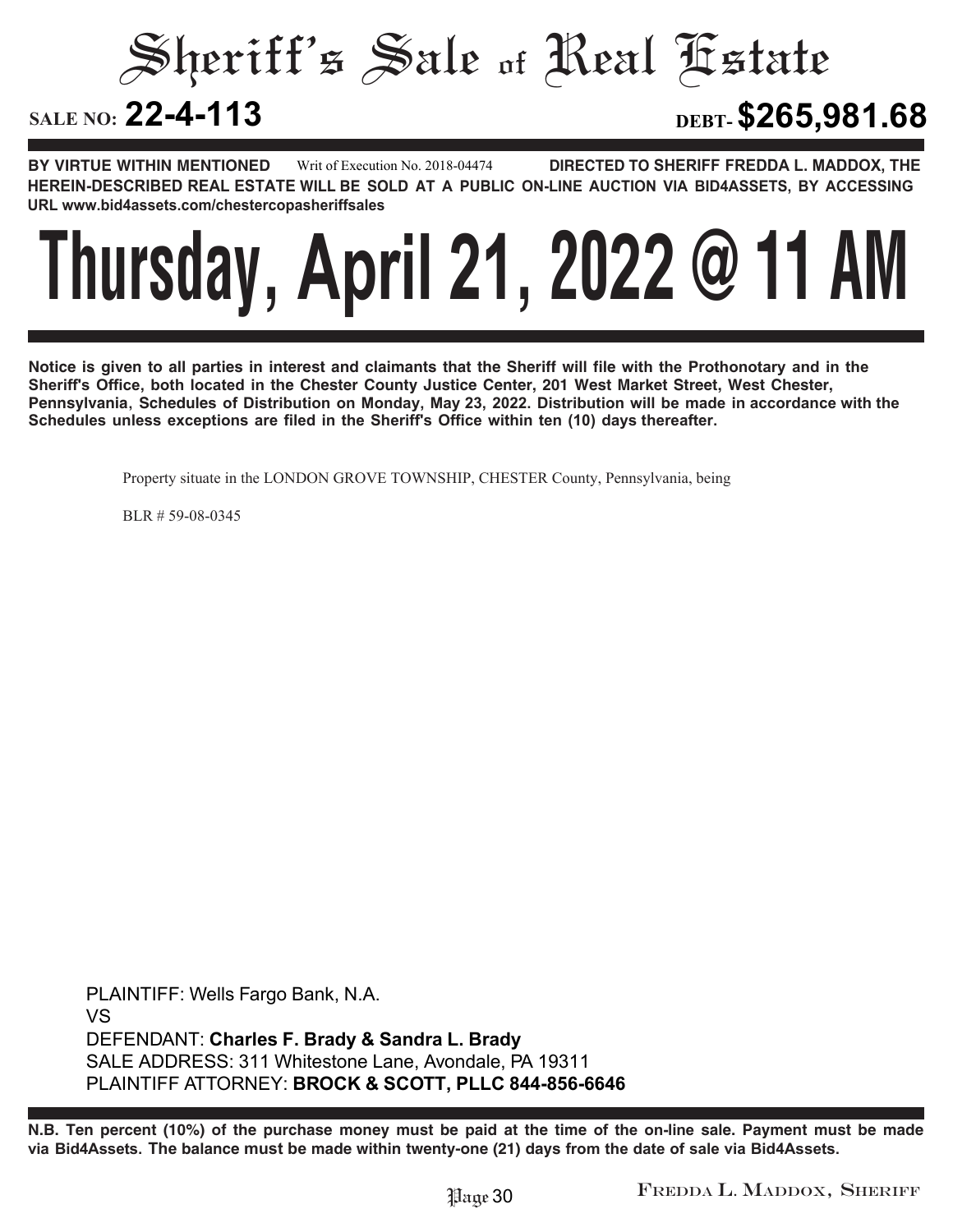Sheriff's Sale of Real Estate

**22-4-114 DEBT-\$140,166.56**

**BY VIRTUE WITHIN MENTIONED DIRECTED TO SHERIFF FREDDA L. MADDOX, THE HEREIN-DESCRIBED REAL ESTATE WILL BE SOLD AT A PUBLIC ON-LINE AUCTION VIA BID4ASSETS, BY ACCESSING URL www.bid4assets.com/chestercopasheriffsales Writ of Execution No. 2019-04671**



**Notice is given to all parties in interest and claimants that the Sheriff will file with the Prothonotary and in the Sheriff's Office, both located in the Chester County Justice Center, 201 West Market Street, West Chester, Pennsylvania, Schedules of Distribution on Monday, May 23, 2022. Distribution will be made in accordance with the Schedules unless exceptions are filed in the Sheriff's Office within ten (10) days thereafter.**

> ALL THOSE CERTAIN LOTS OR PIECES OF GROUND SITUATE IN THE TOWNSHIP OF NEW GARDEN, CHESTER COUNTY, PENNSYLVANIA.

Parcel Number: 60-05-0096.040

**PLAINTIFF: Nationstar Mortgage LLC D/M/B Mr. Cooper VS DEFENDANT: Jeffrey E. Hoopes, Tina M. Hoopes A/K/A Tina Hoopes & United States of America SALE ADDRESS: 150 Walnut Run Road, Landenberg, PA 19350 PLAINTIFF ATTORNEY: ROBERTSON, ANSCHUTZ, SCHNEID, CRANE & PARTNERS, PLLC 855-225-6906**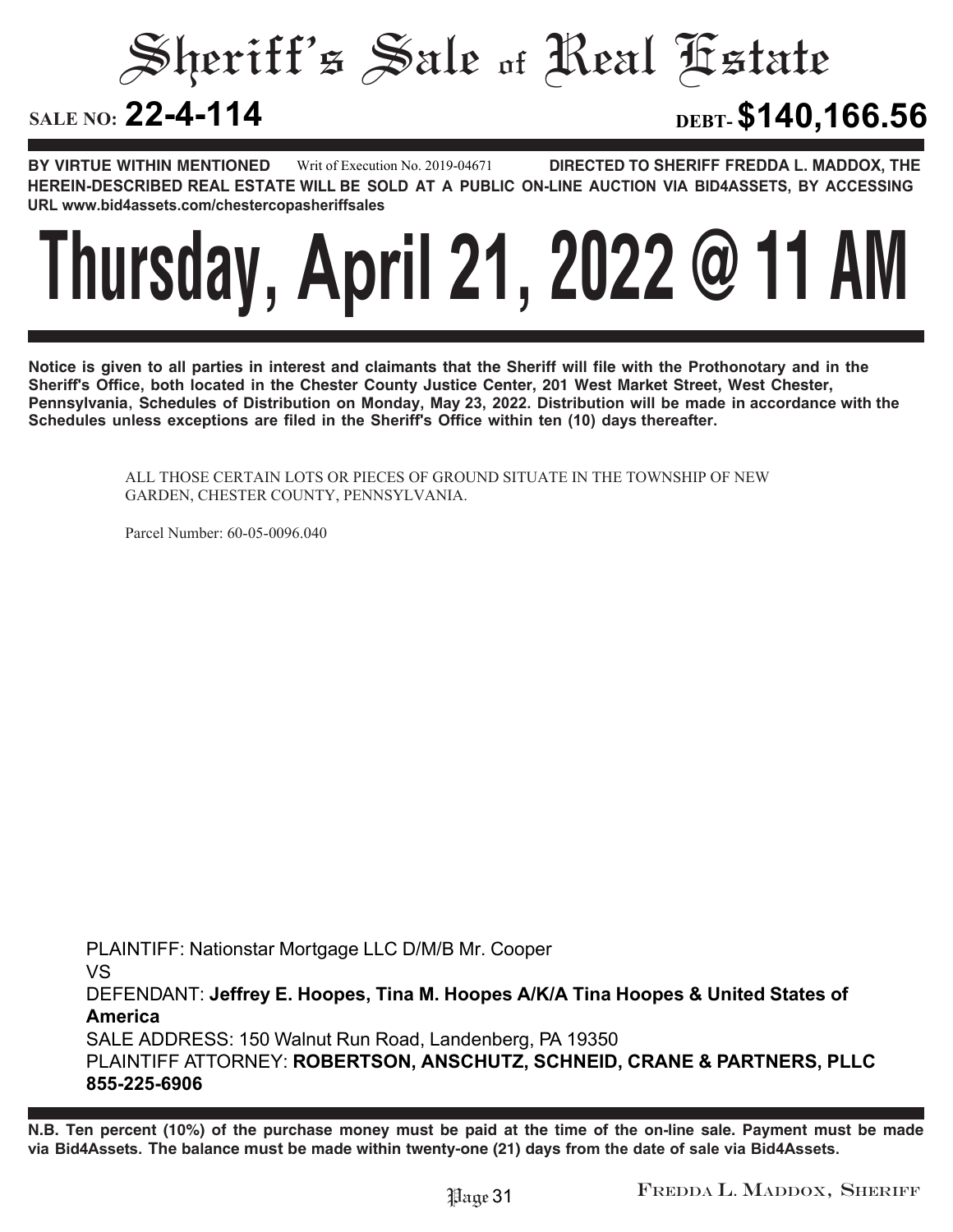Sheriff's Sale of Real Estate

**22-4-115 DEBT-\$393,213.34**

**BY VIRTUE WITHIN MENTIONED DIRECTED TO SHERIFF FREDDA L. MADDOX, THE HEREIN-DESCRIBED REAL ESTATE WILL BE SOLD AT A PUBLIC ON-LINE AUCTION VIA BID4ASSETS, BY ACCESSING URL www.bid4assets.com/chestercopasheriffsales Writ of Execution No. 2019-10271**

### **Thursday, April 21, 2022 @ 11 AM**

**Notice is given to all parties in interest and claimants that the Sheriff will file with the Prothonotary and in the Sheriff's Office, both located in the Chester County Justice Center, 201 West Market Street, West Chester, Pennsylvania, Schedules of Distribution on Monday, May 23, 2022. Distribution will be made in accordance with the Schedules unless exceptions are filed in the Sheriff's Office within ten (10) days thereafter.**

PROPERTY SITUATE IN CITY OF COATESVILLE

TAX PARCEL # 16-007-0148.0000

**PLAINTIFF: U.S. Bank National Association, not in its Individual Capacity, but solely as Trustee for the RMAC Trust, Series 2016-CTT VS DEFENDANT: Cari L. Jones aka Cari Jones & William Scott Jones aka William Jones SALE ADDRESS: 1016 Stirling Street, Coatesville, PA 19320 PLAINTIFF ATTORNEY: KML LAW GROUP, P.C. 215-627-1322**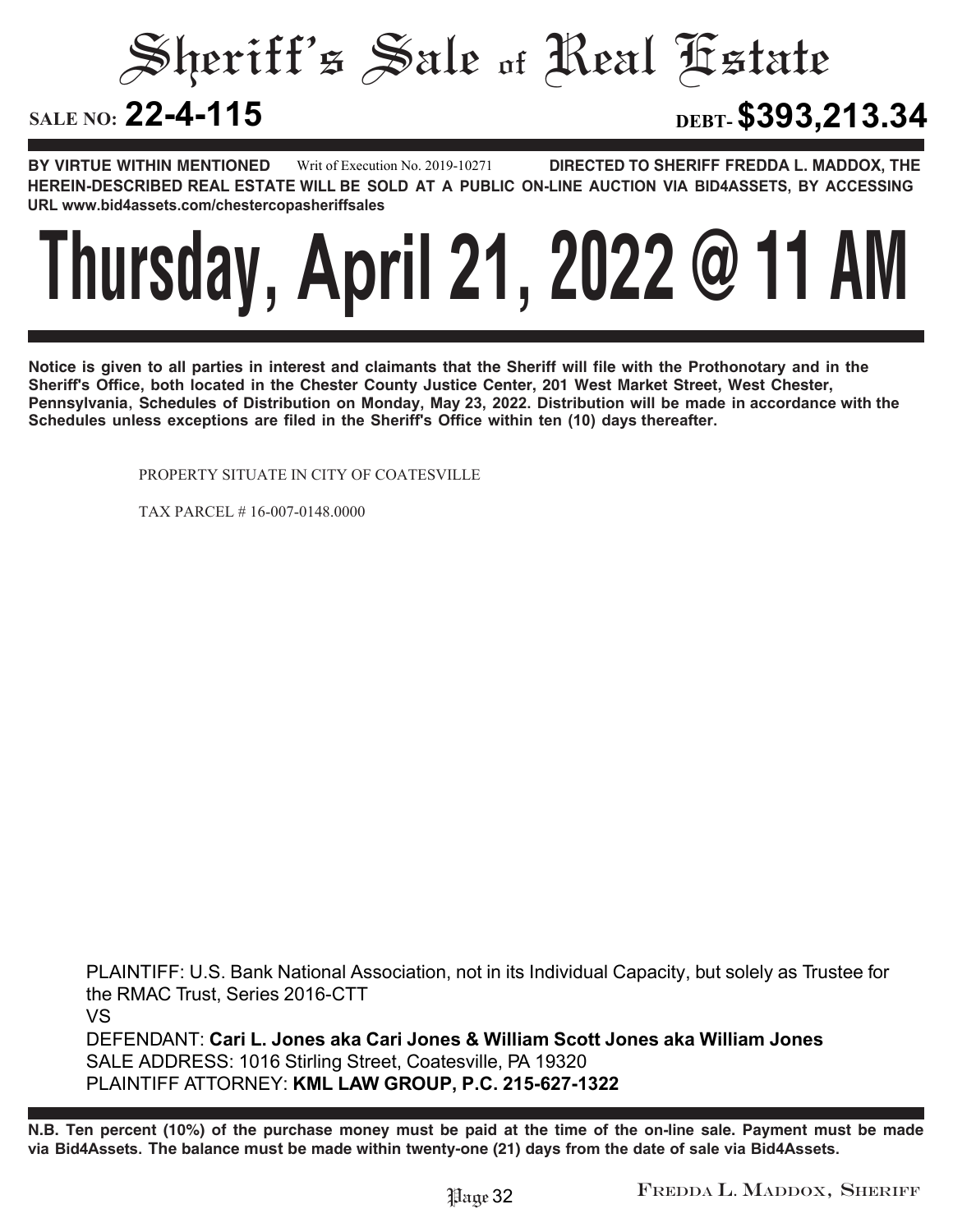Sheriff's Sale of Real Estate **SALE NO: 22-4-116 22-4-116 DEBT-\$190,713.19**

**BY VIRTUE WITHIN MENTIONED DIRECTED TO SHERIFF FREDDA L. MADDOX, THE HEREIN-DESCRIBED REAL ESTATE WILL BE SOLD AT A PUBLIC ON-LINE AUCTION VIA BID4ASSETS, BY ACCESSING URL www.bid4assets.com/chestercopasheriffsales Writ of Execution No. 2019-07976**

# **Thursday, April 21, 2022 @ 11 AM**

**Notice is given to all parties in interest and claimants that the Sheriff will file with the Prothonotary and in the Sheriff's Office, both located in the Chester County Justice Center, 201 West Market Street, West Chester, Pennsylvania, Schedules of Distribution on Monday, May 23, 2022. Distribution will be made in accordance with the Schedules unless exceptions are filed in the Sheriff's Office within ten (10) days thereafter.**

All that certain tract of land situate in the Township of West Sadsbury, Chester County, Commonwealth of Pennsylvania, compiled from surrounding deed and set forth as follows, to wit:

BEGINNING at a point in the center of Upper Valley Road (L.R. 15063) said point being the Northwest corner of lands of Pearl B. Cantler, thence passing over a spike on the South side of said road, South eleven degrees twenty minutes East (S 11 20' E), one hundred twenty-five (125) feet to an iron pin, thence continuing along land of Pearl G. Cantler, South seventy-nine degrees ten minutes West (S 79 10' W), one hundred ninety-two and nine tenths (192.9) feet to an iron pin in line of land of Pearl B. Cantler and being a corner of land of Timothy B. Kennedy, et ux; thence along Kennedy's land, South ten degrees 50 minutes East (S 10 50' E), two hundred eighteen and twenty-six hundredths (218.26) feet to an iron pin in the North line of the Penn Central Railroad Company, thence along said last mentioned line one hundred twenty-five (125) feet from a parallel to center line of said Railroad, South eighty-two degrees seven minutes thirty seconds West (S 82' 07' 30" W), two hundred twenty-eight and forty-three hundredths (228.43) feet to a point being the Southeast corner of land of Harold D. Hall, et ux; thence along Halls land North one degrees forty-eight minutes West (N 01' 48' W), one hundred sixty-four and thirty-four hundredths (164.34) feet to a point in line of land of Earl C. Skiles, et ux; thence along Skiles land, North eighty degrees East (N 80' E), forty-seven (47) feet to a pin, thence continuing along land of Skiles North ten degrees West (N 10 W), one hundred twenty-five (125) feet to a point in the corner of Upper Valley Road (L.R. 15063); thence along said center line North seventy-nine degrees ten minutes East (N 79 10' E), twenty (20) feet to a point being the point and place of BEGINNING.

Said land bounded on the North by land now or late of Earl C, Skiles, and Iris V. Skiles his wife, Upper Valley (LR 15063) and Pearl B. Cantler, bounded on the East by land of Pearl B. Cantler, bounded on the East by land of Pearl B. Cantler and Timothy B. Kennedy, Leslie A. Kennedy, his wife, bounded on the South by land of Penn Central railroad company; and bounded on the west by land of Harold M. Hall and Elizabeth A. Hall, his wife, and Earl C. Skiles and Iris V. Skiles, his wife.

Title is vested in Richard E. Walker and Ethel Marie Walker, husband and wife by deed from Ethel Marie Walker, Married woman, dated 08/28/1986 and recorded 09/05/1986 in Book 431 and Page 541.

Tax ID: 36-05-0135.060

**PLAINTIFF: The Bank of New York Mellon FKA The Bank of New York, as Trustee for the Certificateholders of the CWABS, Inc., Asset-Backed Certificates, Series 2005-BC5 c/o NewRez LLC f/k/a New Penn Financial LLC, d/b/a Shellpoint Mortgage Servicing VS DEFENDANT: Ethel Marie Walker & Richard E. Walker SALE ADDRESS: 3342 Upper Valley Road, Parkesburg, PA 19365**

**PLAINTIFF ATTORNEY: PARKER McCAY PA 856-596-8900**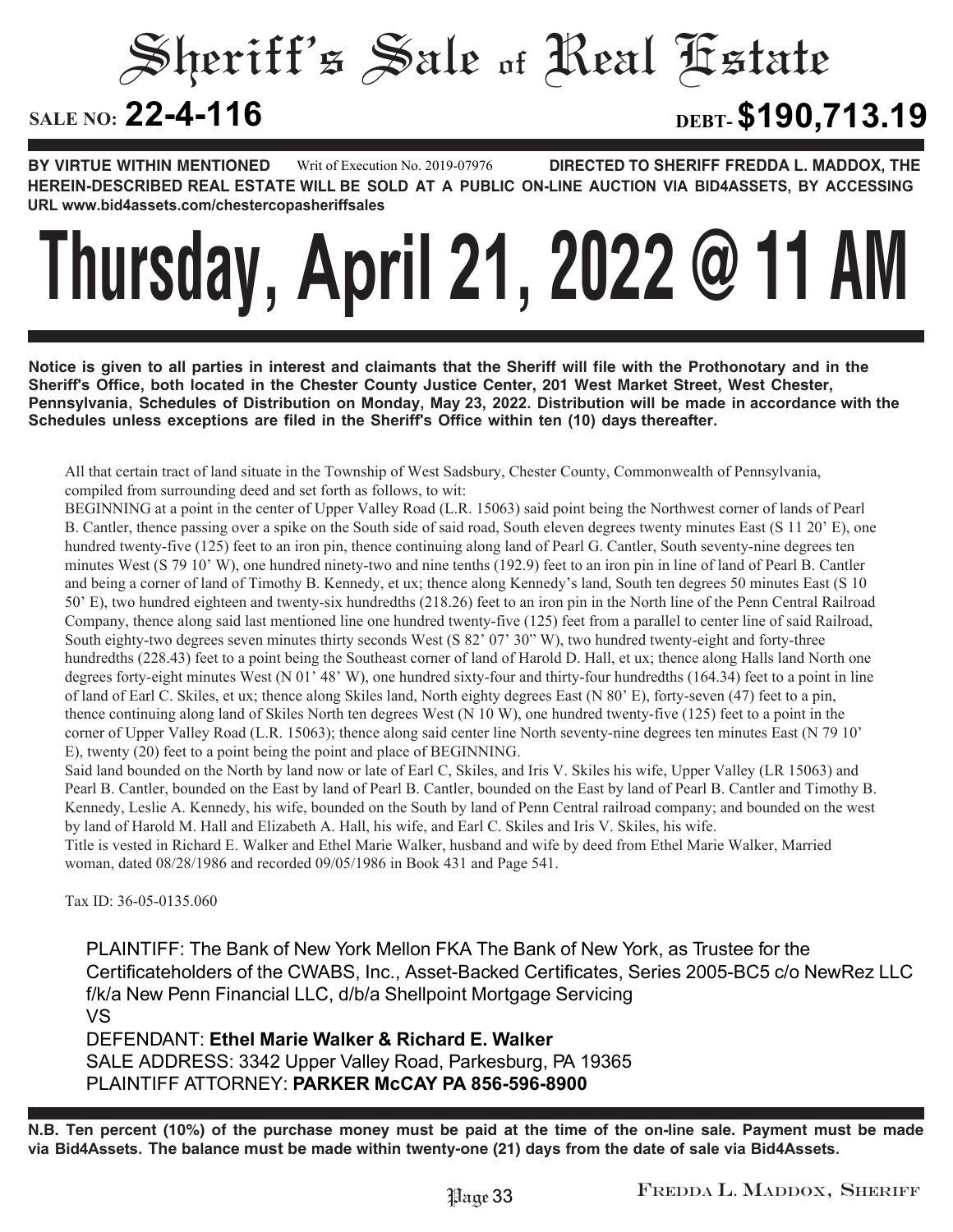Sheriff's Sale of Real Estate SALE NO: 22-4-117 **22-4-117 DEBT-\$416,643.33**

**BY VIRTUE WITHIN MENTIONED DIRECTED TO SHERIFF FREDDA L. MADDOX, THE HEREIN-DESCRIBED REAL ESTATE WILL BE SOLD AT A PUBLIC ON-LINE AUCTION VIA BID4ASSETS, BY ACCESSING URL www.bid4assets.com/chestercopasheriffsales Writ of Execution No. 2020-02720**

# **Thursday, April 21, 2022 @ 11 AM**

**Notice is given to all parties in interest and claimants that the Sheriff will file with the Prothonotary and in the Sheriff's Office, both located in the Chester County Justice Center, 201 West Market Street, West Chester, Pennsylvania, Schedules of Distribution on Monday, May 23, 2022. Distribution will be made in accordance with the Schedules unless exceptions are filed in the Sheriff's Office within ten (10) days thereafter.**

ALL THAT CERTAIN lot or parcel of land situated in the Township of West Caln, County of Chester, Commonwealth of Pennsylvania, being more fully described in Deed dated August 26, 2005 and recorded in the Office of the Chester County Recorder of Deeds on September 19, 2005, in Deed Book Volume 6623 at Page 1101.

Tax Parcel No. 2808 01000900

**PLAINTIFF: U.S. Bank National Association, not in its Individual Capacity, but solely as Trustee of the New Residential Mortgage Loan Trust 2020-NPL2 VS DEFENDANT: Charles H. Coles Jr. a/k/a Charles H. Coles & Marilyn Coles SALE ADDRESS: 103 Tucker Lane, Coatesville, PA 19320 PLAINTIFF ATTORNEY: HLADIK, ONORATO & FEDERMAN, LLP 215-855-9521**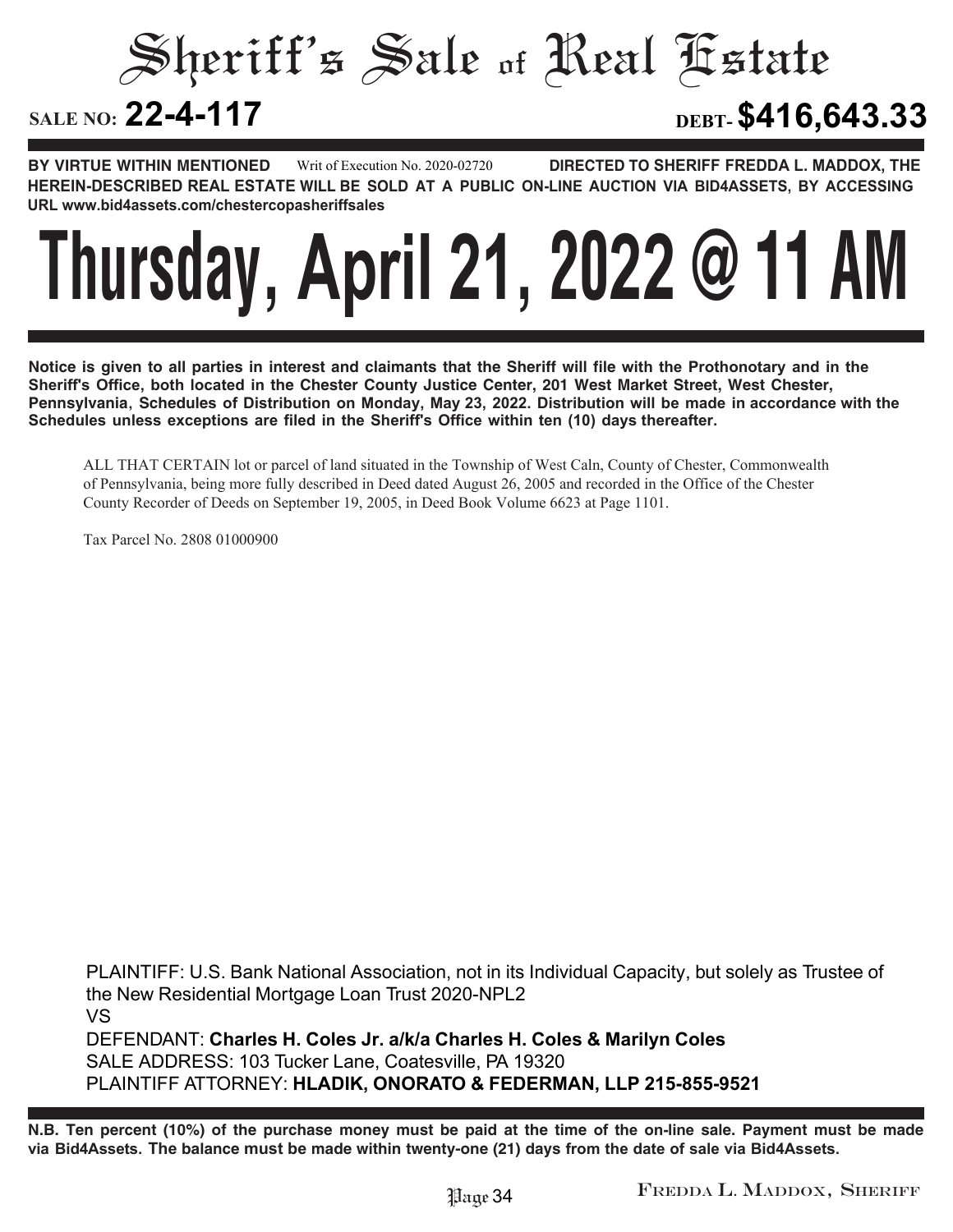Sheriff's Sale of Real Estate

**22-4-118 DEBT-\$192,649.32**

**BY VIRTUE WITHIN MENTIONED DIRECTED TO SHERIFF FREDDA L. MADDOX, THE HEREIN-DESCRIBED REAL ESTATE WILL BE SOLD AT A PUBLIC ON-LINE AUCTION VIA BID4ASSETS, BY ACCESSING URL www.bid4assets.com/chestercopasheriffsales Writ of Execution No. 2017-09494**

# **Thursday, April 21, 2022 @ 11 AM**

**Notice is given to all parties in interest and claimants that the Sheriff will file with the Prothonotary and in the Sheriff's Office, both located in the Chester County Justice Center, 201 West Market Street, West Chester, Pennsylvania, Schedules of Distribution on Monday, May 23, 2022. Distribution will be made in accordance with the Schedules unless exceptions are filed in the Sheriff's Office within ten (10) days thereafter.**

ALL THAT CERTAIN LOT OR PIECE OF GROUND, HEREDITAMENTS AND APPURTENANCES, SITUATE IN THE TOWNSHIP OF WEST BRANDYWINE, COUNTY OF CHESTER AND STATE OF PENNSYLVANIA, ACCORDING TO A PLAN PREPARED BY GEORGE E. REGESTER, JR. & SONS, INC., DATED 9/18/1986 AND LAST REVISED 12/5/1986, AS TAKEN FROM DRAWING NO. M-475, BEING LOT NO. 1, AS FOLLOWS: BEGINNING AT A POINT SET IN THE TITLE LINE OF PUBLIC ROAD T-378, KNOWN AS "BARONS HILL ROAD", SAID ROAD LEADING IN A NORTHWESTERLY DIRECTION TO HONEYBROOK TOWNSHIP AND IN A SOUTHEASTERLY DIRECTION TO HIBERNIA ROAD, SAID POINT OF BEGINNING MARKING A SOUTHWESTERLY CORNER OF THIS ABOUT TO BE DESCRIBED TRACT AND A CORNER OF LANDS OF ROBERT M. HOPPER; THENCE LEAVING SAID POINT OF BEGINNING AND LEAVING SAID BARONS HILL ROAD AND ALONG LANDS OF ROBERT M. HOPPER, THE FOLLOWING TWO (2) COURSES AND DISTANCES, TO WIT: (1) NORTH 13 DEGREES 44 MINUTES 58 SECONDS WEST 46.50 FEET TO AN IRON PIN, AND (2) NORTH 8 DEGREES 9 MINUTES 58 SECONDS WEST 660 FEET TO AN IRON PIN MARKING A CORNER OF THIS LAND BEING SET IN LINE OF LANDS OF SUN OIL COMPANY AND SAID POINT MARKING A CORNER OF LANDS OF ROBERT M. HOOPER; THENCE ALONG LANDS OF SUN OIL COMPANY, THE FOLLOWING TWO (2) COURSES AND DISTANCES, TO WIT: (1) SOUTH 65 DEGREES 39 MINUTES 59 SECONDS EAST 283.24 FEET TO AN OLD IRON PIN AND (2) SOUTH 66 DEGREES 33 MINUTES 36 SECONDS EAST 27.74 FEET TO A POINT MARKING A NORTHEASTERLY CORNER OF THIS AND BEING SET IN LINE OF LANDS OF SUN OIL COMPANY AND MARKING A CORNER OF LOT NO. 2 ON SAID PLAN; THENCE ALONG SAME, SOUTH 0 DEGREES 28 MINUTES 49 SECONDS EAST 637.23 FEET TO A POINT SET IN THE TITLE LINE OF BARONS HILL ROAD, AFOREMENTIONED, SAID POINT MARKING A SOUTHEASTERLY CORNER OF THIS AND A CORNER OF LOT NO. 2 ON PLAN; THENCE ALONG THE TITLE LINE IN SAID BARONS HILL ROAD, NORTH 70 DEGREES 8 MINUTES 33 SECONDS WEST 195.70 FEET TO THE FIRST MENTIONED POINT AND PLACE OF BEGINNING.

TAX PARCEL NO. 29-3-9

**PLAINTIFF: Truist Bank fka Branch Banking and Trust Company VS DEFENDANT: Raymond E. Hooper & the United States of America c/o the United States Attorney for the Eastern District of PA**

**SALE ADDRESS: 159 Barons Hill Road A/K/A 159 Baron Hill Road, Honeybrook, PA 19344-1269 PLAINTIFF ATTORNEY: MCCABE, WEISBERG & CONWAY, LLC 215-790-1010**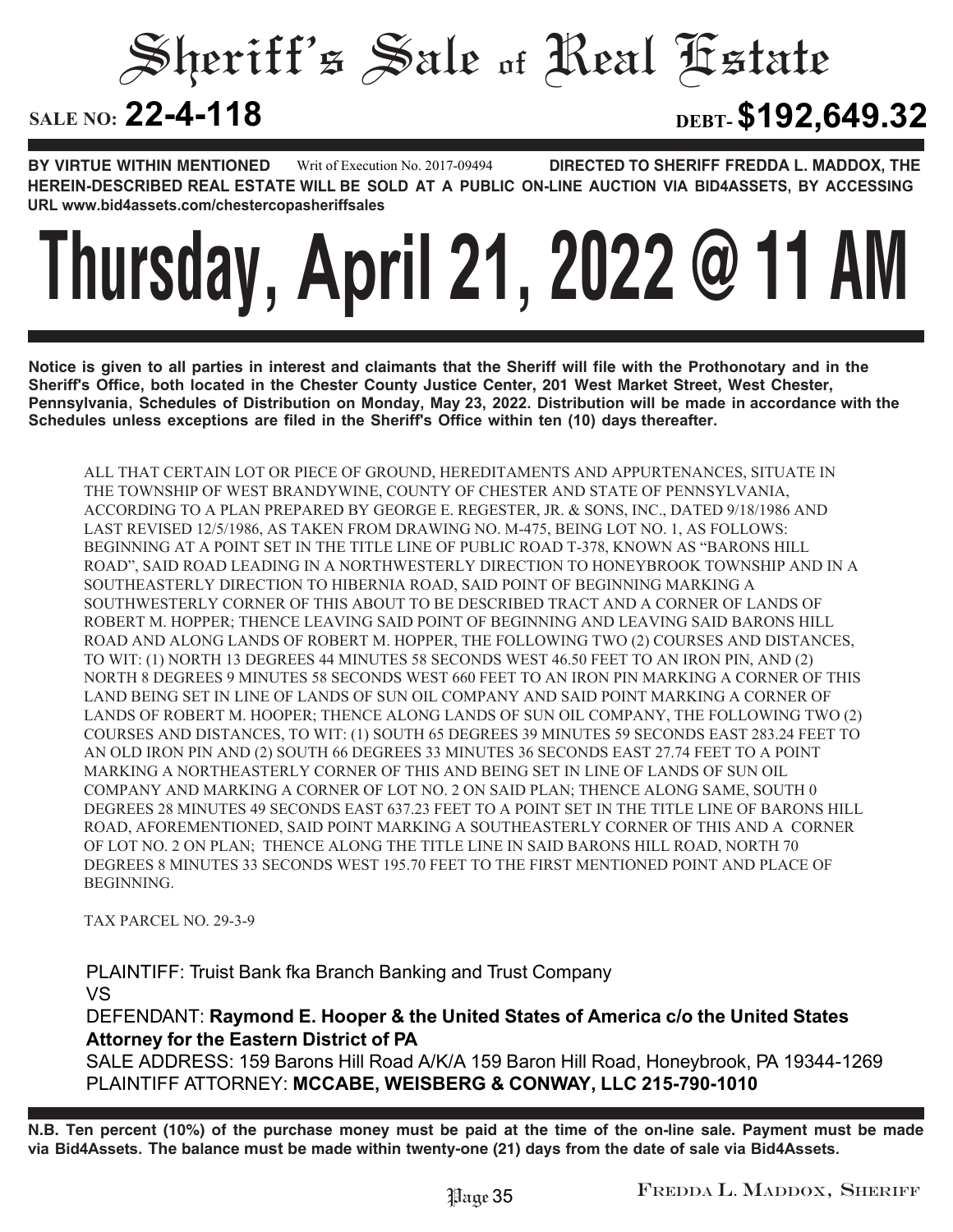Sheriff's Sale of Real Estate

**22-4-119 DEBT-\$163,158.52**

**BY VIRTUE WITHIN MENTIONED DIRECTED TO SHERIFF FREDDA L. MADDOX, THE HEREIN-DESCRIBED REAL ESTATE WILL BE SOLD AT A PUBLIC ON-LINE AUCTION VIA BID4ASSETS, BY ACCESSING URL www.bid4assets.com/chestercopasheriffsales Writ of Execution No. 2019-03881**

## **Thursday, April 21, 2022 @ 11 AM**

**Notice is given to all parties in interest and claimants that the Sheriff will file with the Prothonotary and in the Sheriff's Office, both located in the Chester County Justice Center, 201 West Market Street, West Chester, Pennsylvania, Schedules of Distribution on Monday, May 23, 2022. Distribution will be made in accordance with the Schedules unless exceptions are filed in the Sheriff's Office within ten (10) days thereafter.**

ALL THAT CERTAIN PARCEL OF REAL PROPERTY LOCATED IN THE TOWNSHIP OF EAST GOSHEN, COUNTY OF CHESTER AND COMMONWEALTH OF PA., BEING HOUSE NO. 166 AD MORE FULLY DEFINED AND DESCRIBED IN (A) THAT CERTAIN DECLARATION OF COVENANTS AND EASEMENTS FOR THE VILLAGE OF BRIGHTON, DATED 9/27/1978, RECORDED IN THE RECORDER OR DEEDS OFFICE OF CHESTER COUNTY, PA., IN MISC. BOOK 419 BEGINNING AT PAGE 166 HEREIN THE "VILLAGE DECLARATION") AND (B) THAT CERTAIN PLAN OF THE VILLAGE OF BRIGHTON MADE BY HOWARD W. DORAN, INC., DATED 7/28/1978 AND RECORDED IN THE AFORESAID RECORDERS OFFICE AS PLAN NO. 1929 (HEREINAFTER CALLED THE "VILLAGE PLAN"), TOGETHER WITH AN UNDIVIDED 1/100 INTEREST IN THE COMMON AREA AS MORE FULLY DESCRIBED IN THE VILLAGE DECLARATION AND THE VILLAGE PLAN (HEREINAFTER CALLED THE "PREMISES").

TAX PARCEL NO. 53-2P-254

**PLAINTIFF: Citizens Bank of PA VS DEFENDANT: Dorothy S. Plantholt SALE ADDRESS: 166 Chandler Drive, West Chester, PA 19380 PLAINTIFF ATTORNEY: MCCABE, WEISBERG & CONWAY, LLC 215-790-1010**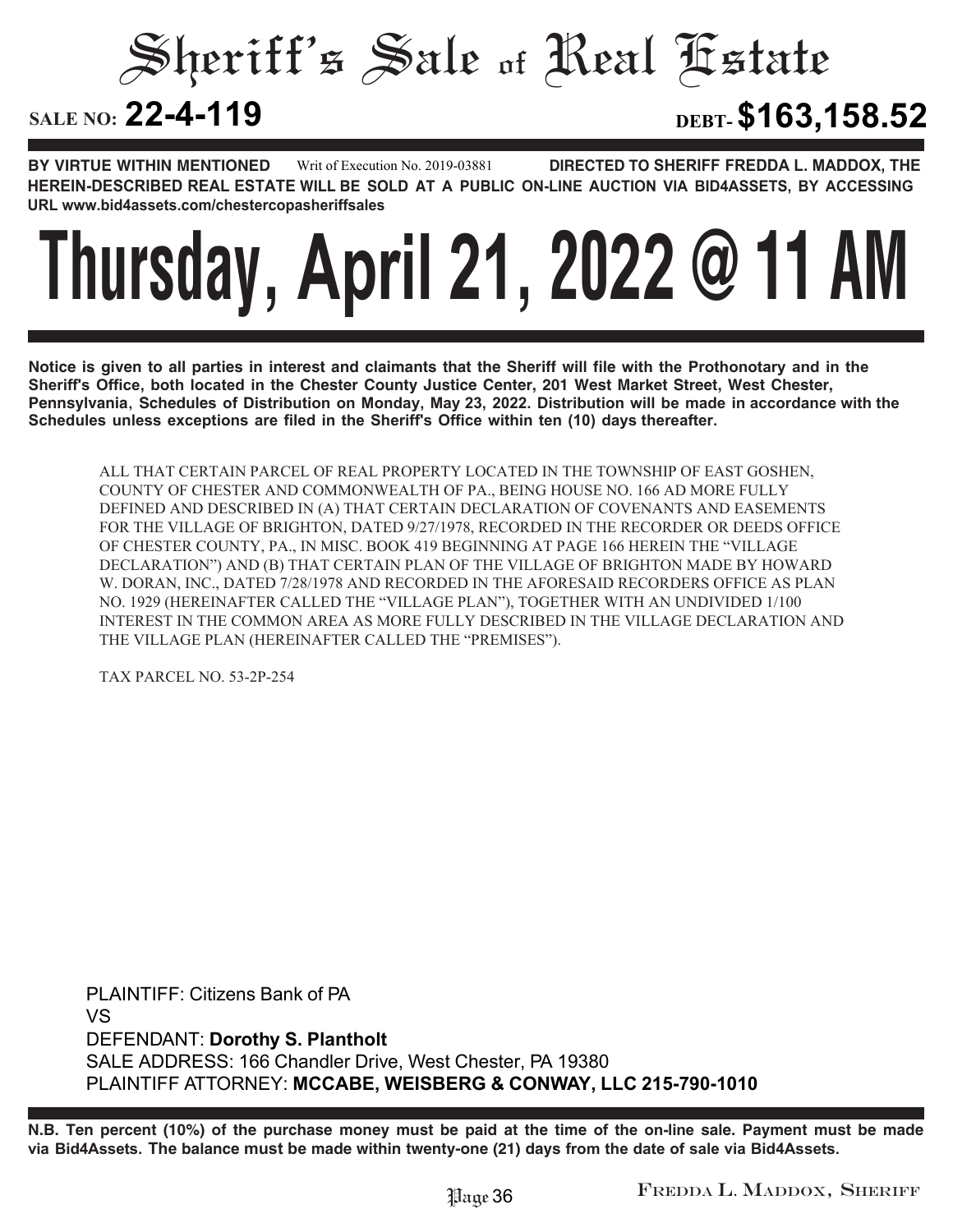Sheriff's Sale of Real Estate

**22-4-120 DEBT-\$73,153.39**

**BY VIRTUE WITHIN MENTIONED DIRECTED TO SHERIFF FREDDA L. MADDOX, THE HEREIN-DESCRIBED REAL ESTATE WILL BE SOLD AT A PUBLIC ON-LINE AUCTION VIA BID4ASSETS, BY ACCESSING URL www.bid4assets.com/chestercopasheriffsales Writ of Execution No. 2019-03141**

## **Thursday, April 21, 2022 @ 11 AM**

**Notice is given to all parties in interest and claimants that the Sheriff will file with the Prothonotary and in the Sheriff's Office, both located in the Chester County Justice Center, 201 West Market Street, West Chester, Pennsylvania, Schedules of Distribution on Monday, May 23, 2022. Distribution will be made in accordance with the Schedules unless exceptions are filed in the Sheriff's Office within ten (10) days thereafter.**

#### ALL THAT CERTAIN, MESSAGE, LOT OR PIECE OF LAND SITUATE ON, IN THE TOWNSHIP OF VALLEY, COUNTY OF CHESTER, STATE OF PENNSYLVANIA, BOUNDED AND DESCRIBED, AS FOLLOWS, TO WIT:

All that certain, parcel or tract of land, situate on the North side of Charles Street in the Township of Valley, County of Chester, and State of Pennsylvania, and being fully known as Illes Manor Section 2 on a subdivision Plan-Final for Michael Illes, prepared by Berger & Hayes, Inc., Consulting Engineers and Surveyors dated July 8, 1980 and last revised March 12, 1981, Drawing Number 3529-80 and being more fully bounded and described.

Beginning at a point on the North side of Charles Street said point also being a corner of Lot #12 on said plan, thence extending from said beginning point along Lot 12, North 33 degrees 48 minutes 50 seconds West 97.58 feet to a point in line of lands or National R.R. Passenger Corp., thence extending along same north 76 degrees 44 minutes 25 seconds East 81.53 feet to a point along Lot 14 on said plan thence extending along same South 11 degrees 48 minutes 50 seconds East 96.64 feet to a point on the North side of Charles Street, thence extending along same South 78 degrees 11 minutes 10 seconds West 81.50 feet to the first mentioned point and place of beginning.

Containing 8,036 square feet of land be the same more or less.

Being Lot 13 on said Plan.

BEING THE SAME PROPERTY CONVEYED TO SUSAN F. BOYD NOEL WHO ACQUIRED TITLE BY VIRTUE OF A DEED FROM JOHN P. HEMCHER AND PHILLIP E. HEMCHER, DATED JUNE 20, 2001, RECORDED JULY 18, 2001, AT INSTRUMENT NUMBER 0049316, AND RECORDED IN BOOK 5013, PAGE 1651, OFFICE OF THE RECORDER OF DEEDS, CHESTER COUNTY, PENNSYLVANIA.

BEING UPI NUMBER 38-05C-0086.070

**PLAINTIFF: PNC Bank, National Association VS DEFENDANT: Susan F. Boyd-Noel, AKA Susan F. Boyd-Noel SALE ADDRESS: 915 Charles Street, Coatesville, PA 19320 PLAINTIFF ATTORNEY: MANLEY DEAS KOCHALSKI LLC 614-220-5611**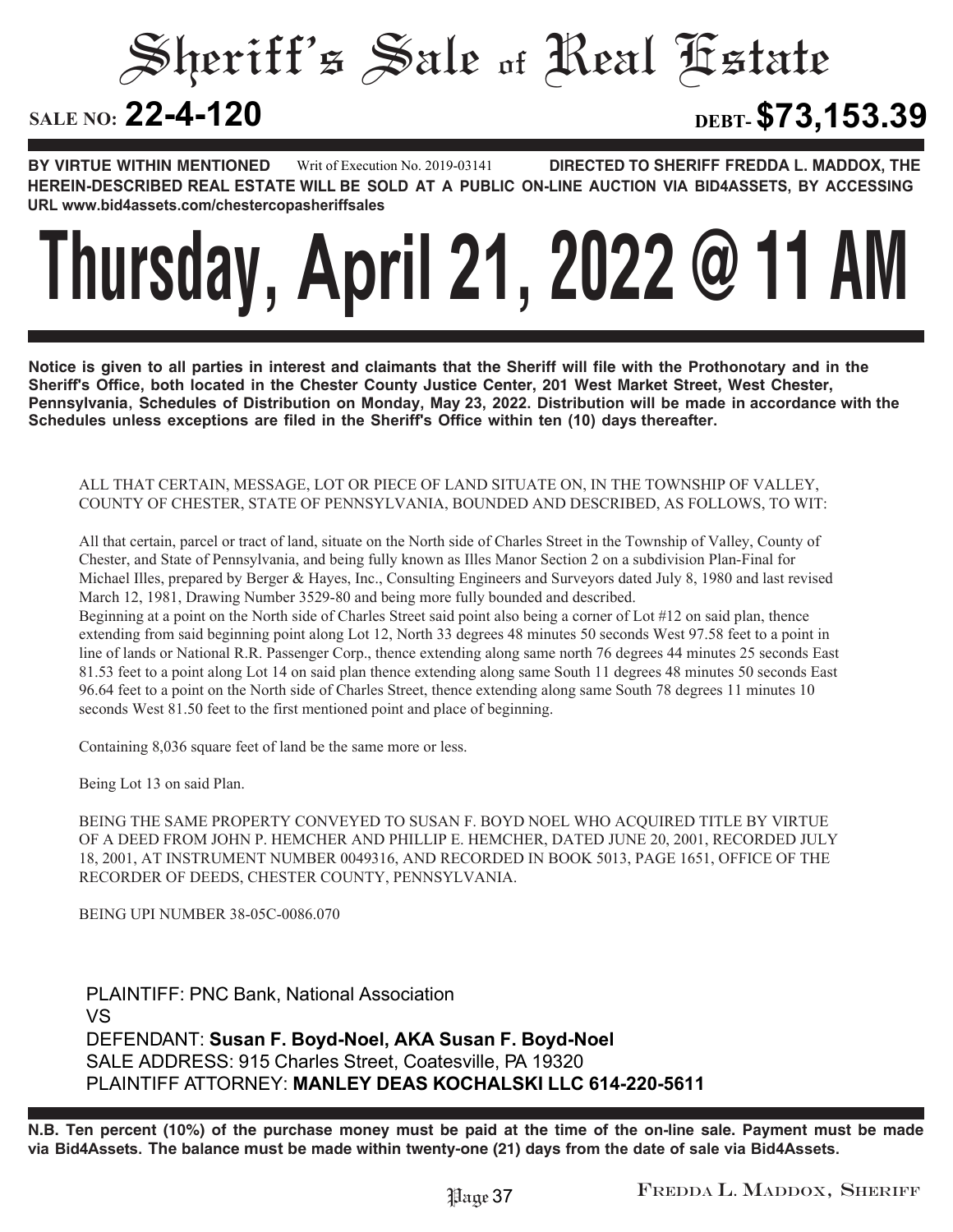Sheriff's Sale of Real Estate SALE NO: 22-4-121 **22-4-121 DEBT-\$353,416.48**

**BY VIRTUE WITHIN MENTIONED DIRECTED TO SHERIFF FREDDA L. MADDOX, THE HEREIN-DESCRIBED REAL ESTATE WILL BE SOLD AT A PUBLIC ON-LINE AUCTION VIA BID4ASSETS, BY ACCESSING URL www.bid4assets.com/chestercopasheriffsales Writ of Execution No. 2013-05784**

### **Thursday, April 21, 2022 @ 11 AM**

**Notice is given to all parties in interest and claimants that the Sheriff will file with the Prothonotary and in the Sheriff's Office, both located in the Chester County Justice Center, 201 West Market Street, West Chester, Pennsylvania, Schedules of Distribution on Monday, May 23, 2022. Distribution will be made in accordance with the Schedules unless exceptions are filed in the Sheriff's Office within ten (10) days thereafter.**

> ALL THAT CERTAIN lot or parcel of land situated in the Township of Brandywine, County of Chester, Commonwealth of Pennsylvania, being more fully described in Deed dated February 28, 2012 and recorded in the Office of the Chester County Recorder of Deeds on March 2, 2012, in Deed Book Volume 8369 at Page 1995, as Instrument No. 11162603.

Tax Parcel No. 30-06-0023.040

**PLAINTIFF: U.S. Bank National Association, not in its individual capacity but solely as Trustee for the RMAC Trust, Series 2016-CTT VS DEFENDANT: Shari L. Hardin & Darryl F. Ferron SALE ADDRESS: 505 Rock Raymond Road, Downingtown, PA 19335 PLAINTIFF ATTORNEY: HLADIK, ONORATO & FEDERMAN, LLP 215-855-9521**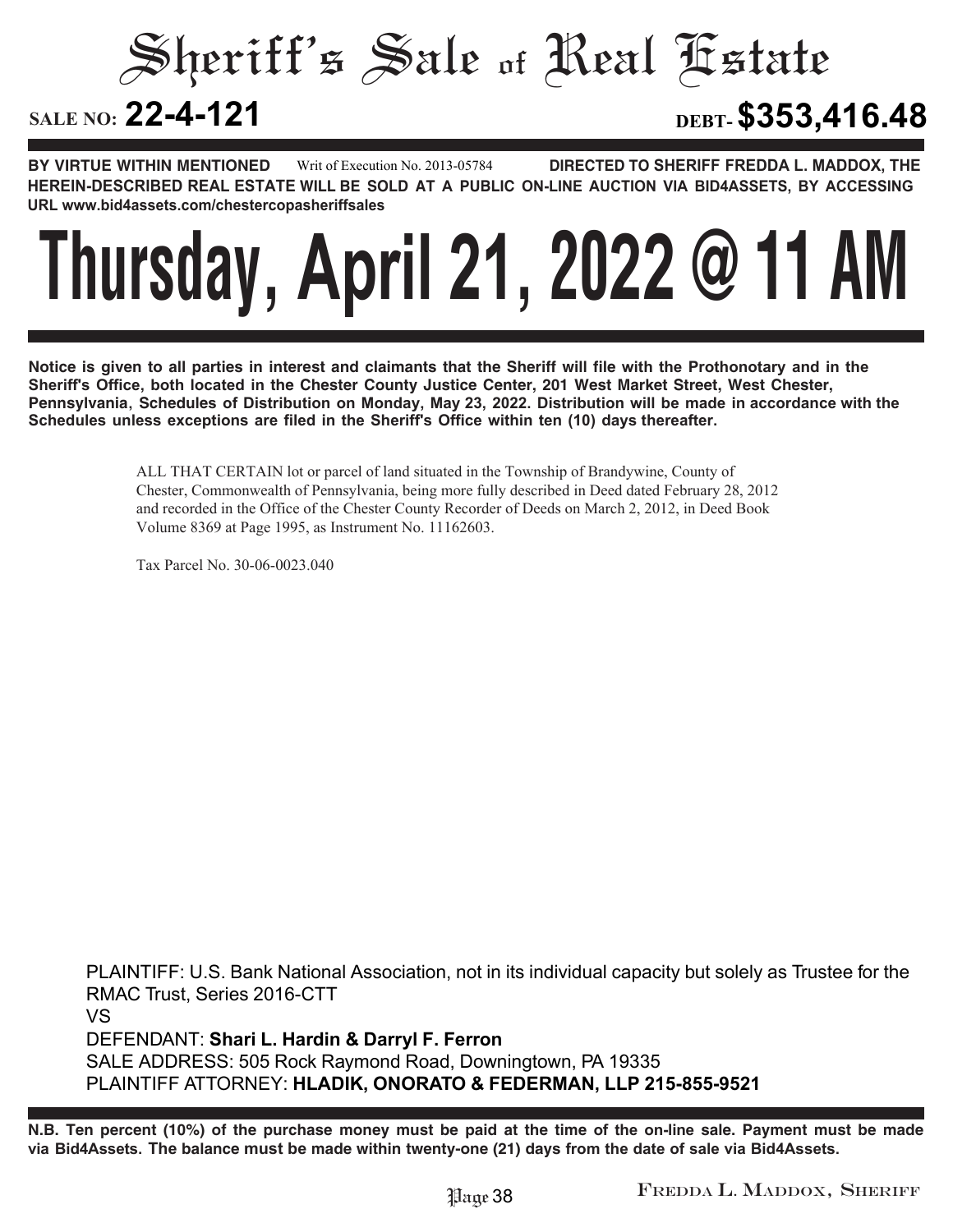Sheriff's Sale of Real Estate

**22-4-122 DEBT-\$195,269.93**

**BY VIRTUE WITHIN MENTIONED DIRECTED TO SHERIFF FREDDA L. MADDOX, THE HEREIN-DESCRIBED REAL ESTATE WILL BE SOLD AT A PUBLIC ON-LINE AUCTION VIA BID4ASSETS, BY ACCESSING URL www.bid4assets.com/chestercopasheriffsales Writ of Execution No. 2019-03763**



**Notice is given to all parties in interest and claimants that the Sheriff will file with the Prothonotary and in the Sheriff's Office, both located in the Chester County Justice Center, 201 West Market Street, West Chester, Pennsylvania, Schedules of Distribution on Monday, May 23, 2022. Distribution will be made in accordance with the Schedules unless exceptions are filed in the Sheriff's Office within ten (10) days thereafter.**

> ALL THOSE CERTAIN LOTS OR PIECES OF GROUND SITUATE IN THE TOWNSHIP OF WEST CALN, CHESTER COUNTY, PENNSYLVANIA:

Parcel Number: 280400663700

**PLAINTIFF: Nationstar Mortgage LLC D/B/A Champion Mortgage Company VS DEFENDANT: Geraldine J. Webb & Carl L. Webb SALE ADDRESS: 123 Nevins Way, Coatesville, PA 19320 PLAINTIFF ATTORNEY: ROBERTSON, ANSCHUTZ, SCHNEID, CRANE & PARTNERS, PLLC 855-225-6906**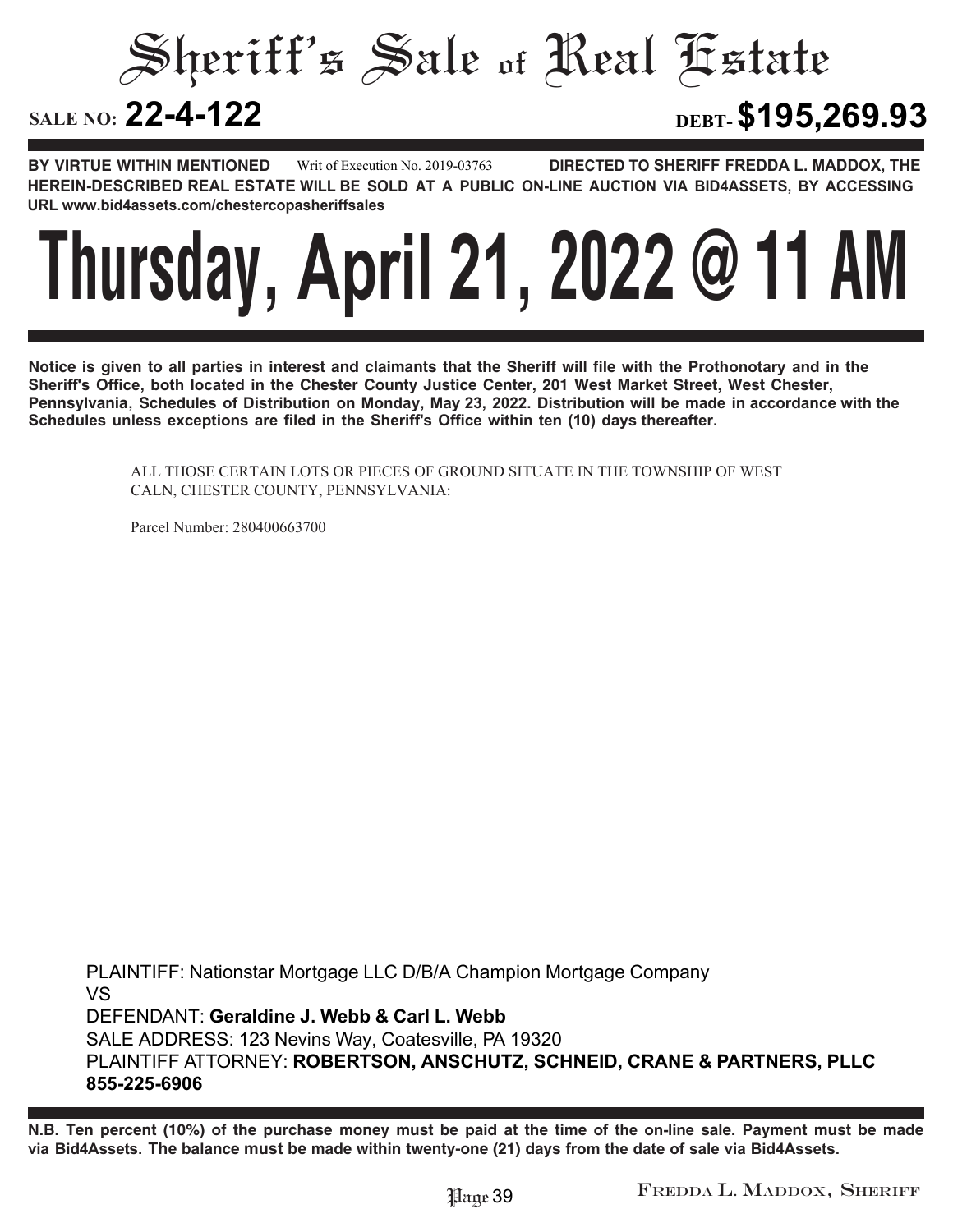Sheriff's Sale of Real Estate

**22-4-123 DEBT-\$337,255.96**

**BY VIRTUE WITHIN MENTIONED DIRECTED TO SHERIFF FREDDA L. MADDOX, THE HEREIN-DESCRIBED REAL ESTATE WILL BE SOLD AT A PUBLIC ON-LINE AUCTION VIA BID4ASSETS, BY ACCESSING URL www.bid4assets.com/chestercopasheriffsales Writ of Execution No. 2019-12289**

# **Thursday, April 21, 2022 @ 11 AM**

**Notice is given to all parties in interest and claimants that the Sheriff will file with the Prothonotary and in the Sheriff's Office, both located in the Chester County Justice Center, 201 West Market Street, West Chester, Pennsylvania, Schedules of Distribution on Monday, May 23, 2022. Distribution will be made in accordance with the Schedules unless exceptions are filed in the Sheriff's Office within ten (10) days thereafter.**

ALL THAT CERTAIN LOT OR PIECE OF GROUND WITH THE BUILDINGS AND IMPROVEMENTS THEREON ERECTED, HEREDITAMENTS AND APPURTENANCES, SITUATE IN THE TOWNSHIP OF EASTTOWN, COUNTY OF CHESTER, COMMONWEALTH OF PENNSYLVANIA, BOUNDED AND DESCRIBED ACCORDING TO A PLAN OF DEVON PARK DEVELOPMENT, AS PREPARED BY FRANKLIN AND LINDSEY, CIVIL ENGINEERS, PHILA., PA DATED 12-14-1938 AND RECORDED IN PLAN BOOK #2 PAGE 10, BOUNDED AND DESCRIBED ACCORDING TO SAID PLAN, AS FOLLOWS, TO WIT:

BEGINNING AT A POINT IN THE CENTER LINE OF HIGHLAND AVENUE (50 FEET WIDE) SAID POINT BEING AT THE DISTANCE OF 425 FEET MEASURED SOUTH 75 DEGREES 57 MINUTES EAST, FROM A SPIKE AT THE INTERSECTION OF THE CENTER LINE WITH THE CENTER LINE OF CENTER AVENUE (50 FEET WIDE); THENCE NORTH 14 DEGREES 03 MINUTES EAST, ALONG LOT #27 OF SAID PLAN OF LOTS FOR A DISTANCE OF 231.72 FEET TO A CORNER POINT IN THE SOUTHERLY LINE OF LOT #8 OF SAID PLAN OF LOTS; THENCE SOUTH 79 DEGREES 43 MINUTES 50 SECONDS EAST, ALONG PART OF LOT #8 AND PART OF LOT #9 OF SAID PLAN OF LOTS FOR A DISTANCE OF 60.13 FEET TO A CORNER POINT OF LOT #29 OF SAID PLAN OF DISTANCE OF 235 FEET: THENCE NORTH 75 DEGREES 57 MINUTES WEST ALONG SAID CENTER LINE OF HIGHLAND AVENUE FOR A DISTANCE OF 60 FEET TO THE FIRST MENTIONED POINT AND PLACE OF BEGINNING. BEING LOT #28 ON SAID PLAN.

BEING THE SAME PREMISES WHICH MICHAEL Z. NICKLAS AND BROOKE M. NICKLAS, HUSBAND AND WIFE, BY DEED DATED JUNE 5, 1999 AND RECORDED JULY 21, 1999 IN THE COUNTY OF CHESTER, IN DEED BOOK 4603 PAGE 870 &C., GRANTED AND CONVEYED UNTO RICHARD E. DISIMONE AND ELIZABETH ZACHAI. THEIR HEIRS AND ASSIGNS, JOINT TENANTS WITH RIGHT OF SURVIVORSHIP, IN FEE.

TITLE TO SAI D PREMISES IS VESTED IN RICHARD DISIMONE A/K/A RICHARD E. DISIMONE AND ELIZABETH ZACHAI A/K/A ELIZABETH E. ZACHAI, HUSBAND AND WIFE, BY DEED FROM RICHARD E. DISIMONE AND ELIZABETH E. ZACHAI DATED MAY 25, 2005 AND RECORDED JUNE 2, 2005 IN DEED BOOK 6508, PAGE 557 INSTRUMENT NUMBER 10538935.

BEING PARCEL NO. 55-2H-232.

**PLAINTIFF: U.S. Bank Trust National Association, not in its individual capacity, but solely as Trustee of LSF10 Master Participation Trust**

**VS**

**DEFENDANT: Richard Disimone A/K/A Richard E. Disimone & Elizabeth Zachai A/K/A Elizabeth E. Zachai**

**SALE ADDRESS: 327 Highland Avenue, Devon, PA 19333 PLAINTIFF ATTORNEY: MCCABE, WEISBERG & CONWAY, LLC 215-790-1010**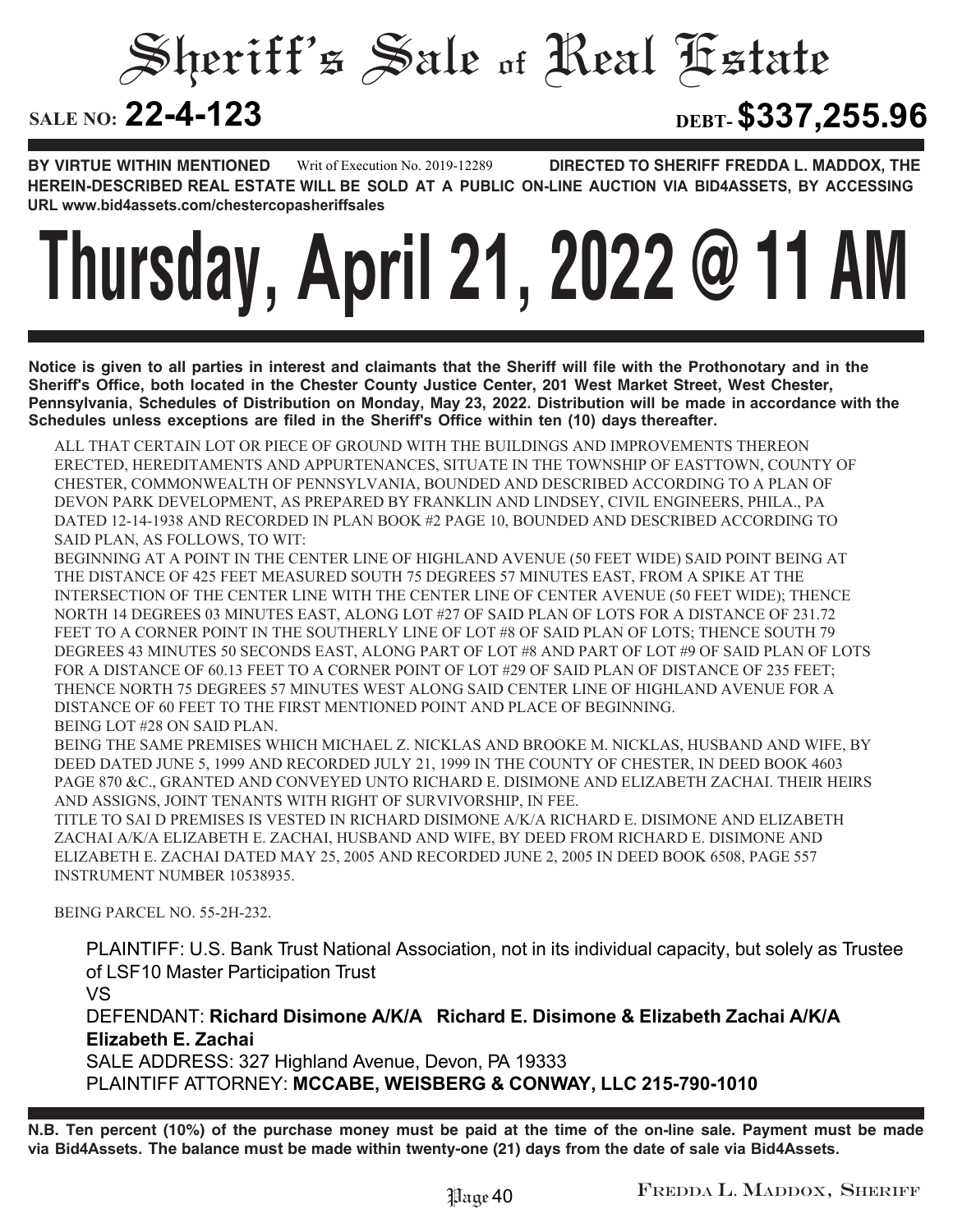Sheriff's Sale of Real Estate

#### **SALE NO:**

**22-4-124 DEBT-\$346,964.84**

**BY VIRTUE WITHIN MENTIONED DIRECTED TO SHERIFF FREDDA L. MADDOX, THE HEREIN-DESCRIBED REAL ESTATE WILL BE SOLD AT A PUBLIC ON-LINE AUCTION VIA BID4ASSETS, BY ACCESSING URL www.bid4assets.com/chestercopasheriffsales Writ of Execution No. 2016-06126**



**Notice is given to all parties in interest and claimants that the Sheriff will file with the Prothonotary and in the Sheriff's Office, both located in the Chester County Justice Center, 201 West Market Street, West Chester, Pennsylvania, Schedules of Distribution on Monday, May 23, 2022. Distribution will be made in accordance with the Schedules unless exceptions are filed in the Sheriff's Office within ten (10) days thereafter.**

ALL THOSE CERTAIN LOTS OR PIECES OF GROUND SITUATE IN SADSBURY TOWNSHIP, CHESTER COUNTY, PENNSYLVANIA.

BEING PARCEL NUMBER: 37-04-0115 AND 37-04-0116

**PLAINTIFF: Loancare, LLC VS DEFENDANT: Joseph Zydinsky; United States of America, Department of Treasury - Internal Revenue Service SALE ADDRESS: 2085 Valley Road, Parkesburg, PA 19365 PLAINTIFF ATTORNEY: ROBERTSON, ANSCHUTZ, SCHNEID, CRANE & PARTNERS, PLLC**

**855-225-6906**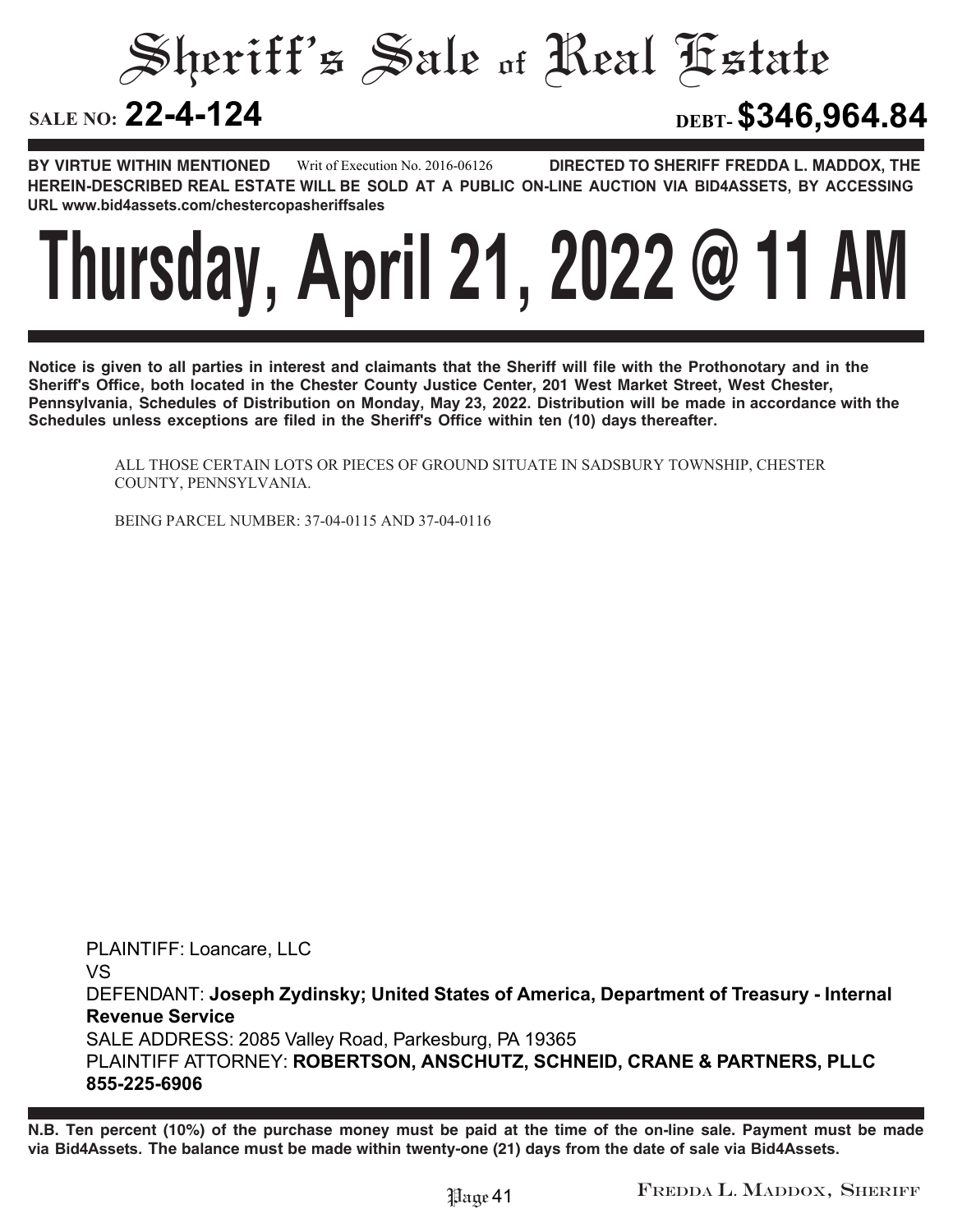Sheriff's Sale of Real Estate

**22-4-125 DEBT-\$255,235.60**

**BY VIRTUE WITHIN MENTIONED DIRECTED TO SHERIFF FREDDA L. MADDOX, THE HEREIN-DESCRIBED REAL ESTATE WILL BE SOLD AT A PUBLIC ON-LINE AUCTION VIA BID4ASSETS, BY ACCESSING URL www.bid4assets.com/chestercopasheriffsales Writ of Execution No. 2021-07585**

### **Thursday, April 21, 2022 @ 11 AM**

**Notice is given to all parties in interest and claimants that the Sheriff will file with the Prothonotary and in the Sheriff's Office, both located in the Chester County Justice Center, 201 West Market Street, West Chester, Pennsylvania, Schedules of Distribution on Monday, May 23, 2022. Distribution will be made in accordance with the Schedules unless exceptions are filed in the Sheriff's Office within ten (10) days thereafter.**

PROPERTY SITUATE IN BOROUGH OF PHOENIXVILLE

SOLD AS THE PROPERTY OF: ABBY SUE CANNON Solely in Her Capacity as Heir of ROBERT T. CANNON, Deceased, and SABRINA CANNON-HENKEN Solely in Her Capacity as Heir of ROBERT T. CANNON, Deceased

TAX PARCEL NO: 15-13-580

**PLAINTIFF: Wilmington Savings Fund Society, FSB, not in its Individual Capacity but solely as owner Trustee for Cascade Funding Mortgage Trust HB4**

**VS**

**DEFENDANT: Abby Sue Cannon Solely in her Capacity as Heir of Robert T. Cannon, Deceased & Sabrina Cannon-Henken Solely in her Capacity as Heir of Robert T. Cannon, Deceased SALE ADDRESS: 330 4th Avenue, Phoenixville, PA 19460 PLAINTIFF ATTORNEY: KML LAW GROUP, P.C. 215-627-1322**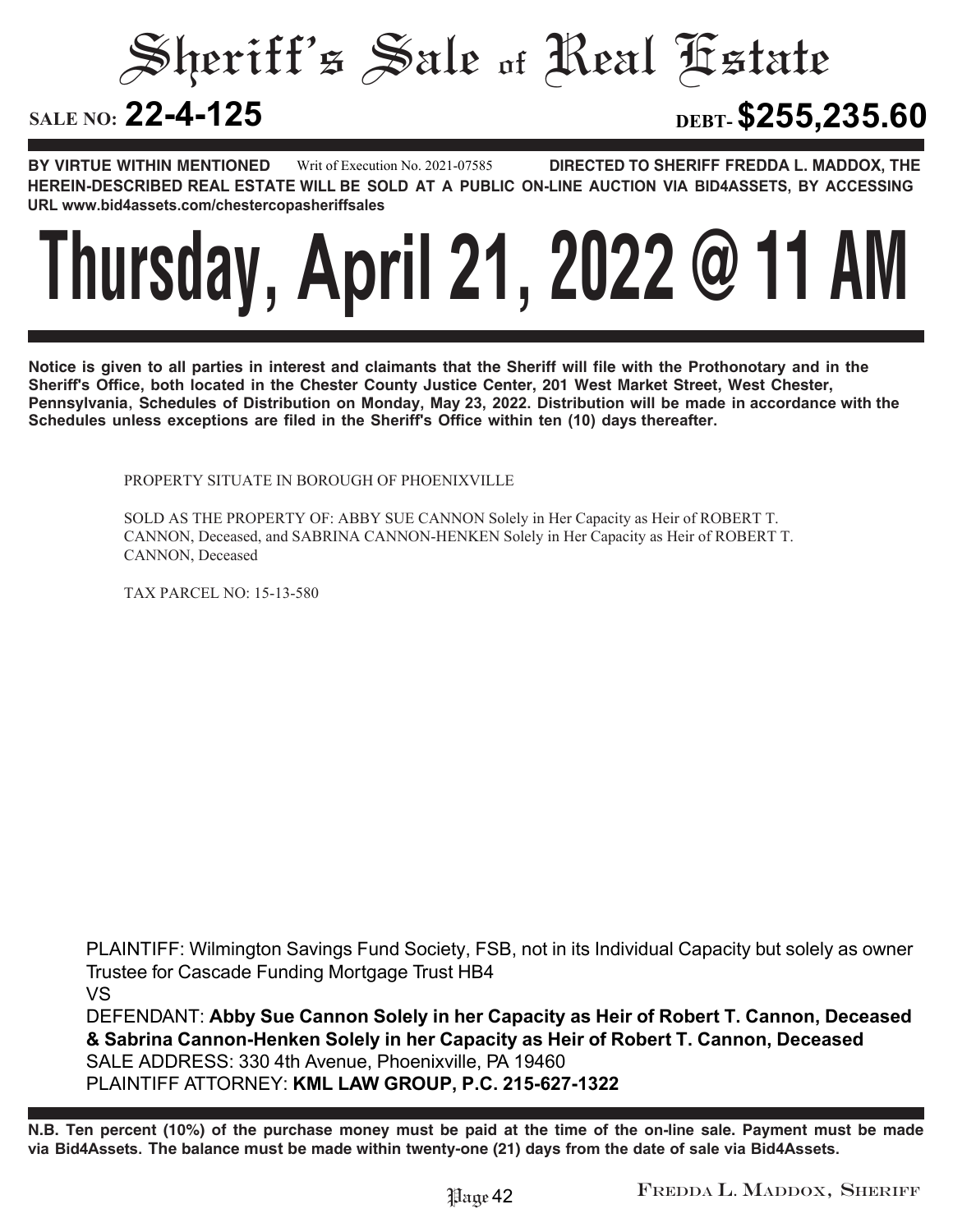Sheriff's Sale of Real Estate

**22-4-126 DEBT-\$617,828.05**

**BY VIRTUE WITHIN MENTIONED DIRECTED TO SHERIFF FREDDA L. MADDOX, THE HEREIN-DESCRIBED REAL ESTATE WILL BE SOLD AT A PUBLIC ON-LINE AUCTION VIA BID4ASSETS, BY ACCESSING URL www.bid4assets.com/chestercopasheriffsales Writ of Execution No. 2016-06785**

### **Thursday, April 21, 2022 @ 11 AM**

**Notice is given to all parties in interest and claimants that the Sheriff will file with the Prothonotary and in the Sheriff's Office, both located in the Chester County Justice Center, 201 West Market Street, West Chester, Pennsylvania, Schedules of Distribution on Monday, May 23, 2022. Distribution will be made in accordance with the Schedules unless exceptions are filed in the Sheriff's Office within ten (10) days thereafter.**

PROPERTY SITUATE IN TOWNSHIP OF WEST PIKELAND

SOLD AD THE PROPERTY OF: JOE BOUSKA A/K/A JOSEPH R. BOUSKA and SHERRIE BOUSKA

TAX PARCEL NO: 34-04-0251.0000

**PLAINTIFF: PNC Bank, N.A. c/o Bank of America, N.A. VS DEFENDANT: Joe Bouska A/K/A Joseph R. Bouska & Sherrie Bouska SALE ADDRESS: 1016 Mulberry Street, Chester Springs, PA 19425 PLAINTIFF ATTORNEY: KML LAW GROUP, P.C. 215-627-1322**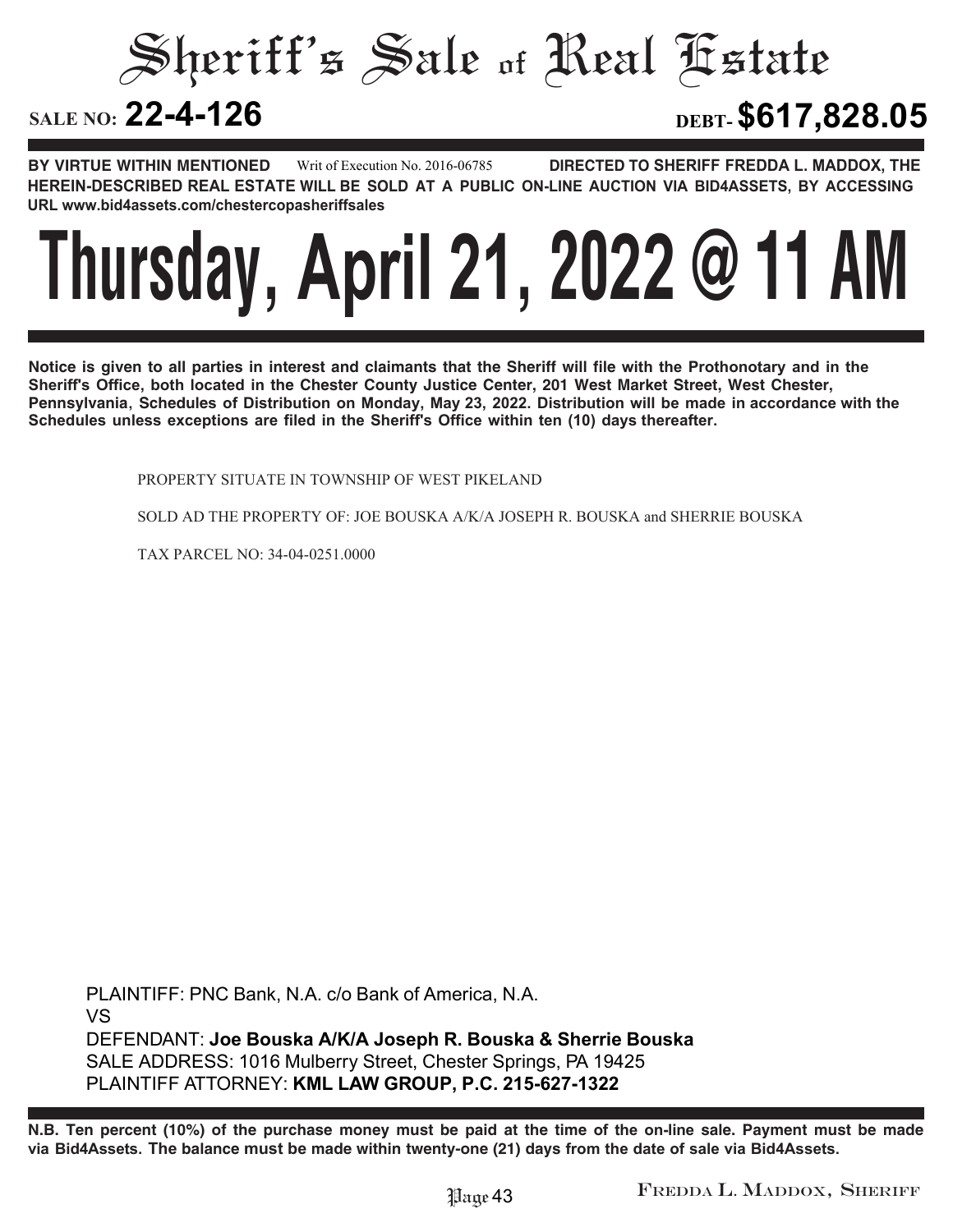#### Sheriff's Sale of Real Estate SALE NO: 22-4-127 **22-4-127 DEBT-\$192,199.61**

**BY VIRTUE WITHIN MENTIONED DIRECTED TO SHERIFF FREDDA L. MADDOX, THE HEREIN-DESCRIBED REAL ESTATE WILL BE SOLD AT A PUBLIC ON-LINE AUCTION VIA BID4ASSETS, BY ACCESSING URL www.bid4assets.com/chestercopasheriffsales Writ of Execution No. 2019-08737**



**Notice is given to all parties in interest and claimants that the Sheriff will file with the Prothonotary and in the Sheriff's Office, both located in the Chester County Justice Center, 201 West Market Street, West Chester, Pennsylvania, Schedules of Distribution on Monday, May 23, 2022. Distribution will be made in accordance with the Schedules unless exceptions are filed in the Sheriff's Office within ten (10) days thereafter.**

PROPERTY SITUATE IN TOWNSHIP OF WEST BRANDYWINE

SOLD AD THE PROPERTY OF: KELLY E. THOMSON

TAX PARCEL NO: 29-04-0118

**PLAINTIFF: Freedom Mortgage Corporation VS DEFENDANT: Kelly E. Thomson SALE ADDRESS: 3553 Manor Road, Glenmoore, PA 19343 PLAINTIFF ATTORNEY: KML LAW GROUP, P.C. 215-627-1322**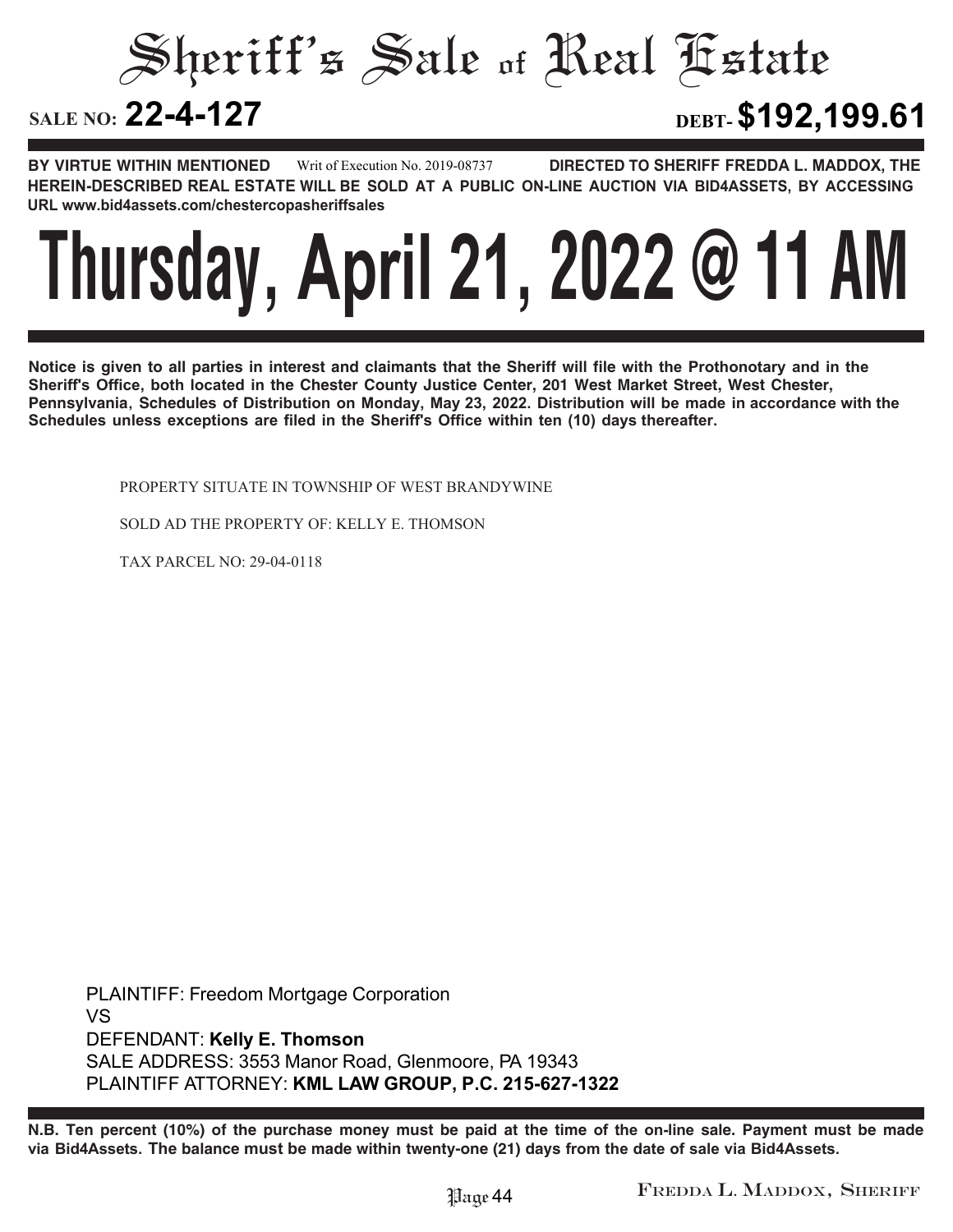Sheriff's Sale of Real Estate

**22-4-128 DEBT-\$241,276.05**

**BY VIRTUE WITHIN MENTIONED DIRECTED TO SHERIFF FREDDA L. MADDOX, THE HEREIN-DESCRIBED REAL ESTATE WILL BE SOLD AT A PUBLIC ON-LINE AUCTION VIA BID4ASSETS, BY ACCESSING URL www.bid4assets.com/chestercopasheriffsales Writ of Execution No. 2019-01307**

### **Thursday, April 21, 2022 @ 11 AM**

**Notice is given to all parties in interest and claimants that the Sheriff will file with the Prothonotary and in the Sheriff's Office, both located in the Chester County Justice Center, 201 West Market Street, West Chester, Pennsylvania, Schedules of Distribution on Monday, May 23, 2022. Distribution will be made in accordance with the Schedules unless exceptions are filed in the Sheriff's Office within ten (10) days thereafter.**

PROPERTY SITUATE IN CALN TOWNSHIP

SOLD AD THE PROPERTY OF: JOHN P. BOCCELLI

TAX PARCEL NO: 39-4-359

**PLAINTIFF: U.S. Bank National Association, not Individually but solely as Trustee for Bluewater Investment Trust 2017-1 VS DEFENDANT: John P. Boccelli SALE ADDRESS: 404 Country Edge Circle, Downingtown, PA 19335 PLAINTIFF ATTORNEY: KML LAW GROUP, P.C. 215-627-1322**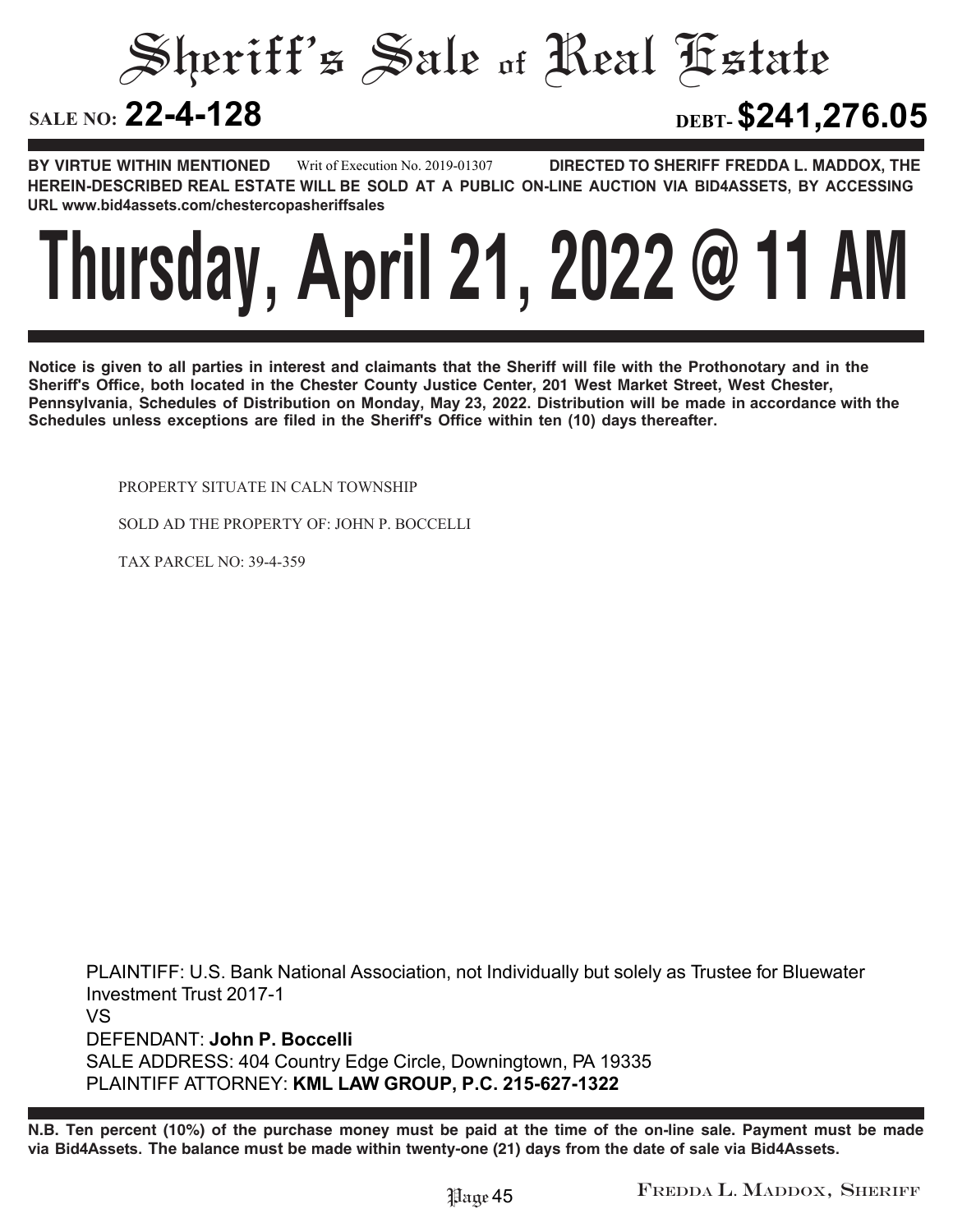Sheriff's Sale of Real Estate

**22-4-129 DEBT-\$240,062.42**

**BY VIRTUE WITHIN MENTIONED DIRECTED TO SHERIFF FREDDA L. MADDOX, THE HEREIN-DESCRIBED REAL ESTATE WILL BE SOLD AT A PUBLIC ON-LINE AUCTION VIA BID4ASSETS, BY ACCESSING URL www.bid4assets.com/chestercopasheriffsales Writ of Execution No. 2018-12076**

# **Thursday, April 21, 2022 @ 11 AM**

**Notice is given to all parties in interest and claimants that the Sheriff will file with the Prothonotary and in the Sheriff's Office, both located in the Chester County Justice Center, 201 West Market Street, West Chester, Pennsylvania, Schedules of Distribution on Monday, May 23, 2022. Distribution will be made in accordance with the Schedules unless exceptions are filed in the Sheriff's Office within ten (10) days thereafter.**

ALL THAT CERTAIN lots or pieces of ground SITUATE in Penn Township, Chester County, Pennsylvania bounded and described according to a 5 Lot subdivision for Fred Ham, made by Concord Land Planners & Surveyors, Inc. P.O. Box 378 Oxford, Pennsylvania 19363 (610) 932-5119, dated 10/23/2001 and last revised 05/09/2002 as follows, to wit:

BEGINNING at a concrete monument set on the Southerly side of a cul-de-sac at the end of Dutton Farms Lane a corner of Lot 2 on said plan, thence extending along same, South 00 degrees 20 minutes 37 seconds East 240.36 feet to an iron pin set in line of Lot 1, thence extending along same, North 67 degrees 28 minutes 33 seconds West 201.97 feet to an iron set in line of lands now or formerly of Walter G & E Louise Harris, thence extending along same, North 15 degrees 20 minutes 00 seconds West 235.00 feet to an iron pin set in a corner of Lot 4, thence extending along same, South 87 degrees 51 minutes 34 seconds East 187.23 feet to an iron pin set on the Westerly side of said cul-de-sac at the end of Dutton Farms Lane, thence extending along same, on the arc of circle curving to the left having a radius of 60.00 feet the arc distance of 89.59 feet to the first mentioned point and place of beginning.

BEING Lot No. 3 on said plan.

BEING the same premises in which William T. O'Neill, by deed dated 09/24/2003 and recorded 10/30/2003 in the Office of the Recorder of Deeds, in and for the County of Chester, Commonwealth of Pennsylvania, in Deed Book 5958, Page 921, and Instrument No. 10328448, granted and conveyed unto Warren Lapham and Constance L. Lapham, Husband and wife.

Parcel ID No. 58-4-93.2B

**PLAINTIFF: U.S. Bank National Association, not in its Individual Capacity but solely as Owner Trustee for VRMTG Asset Trust VS DEFENDANT: Constance L. Lapham & Warren Lapham SALE ADDRESS: 25 Dutton Farms Lane, West Grove, PA 19390 PLAINTIFF ATTORNEY: LOGS LEGAL GROUP LLP 610-278-6800**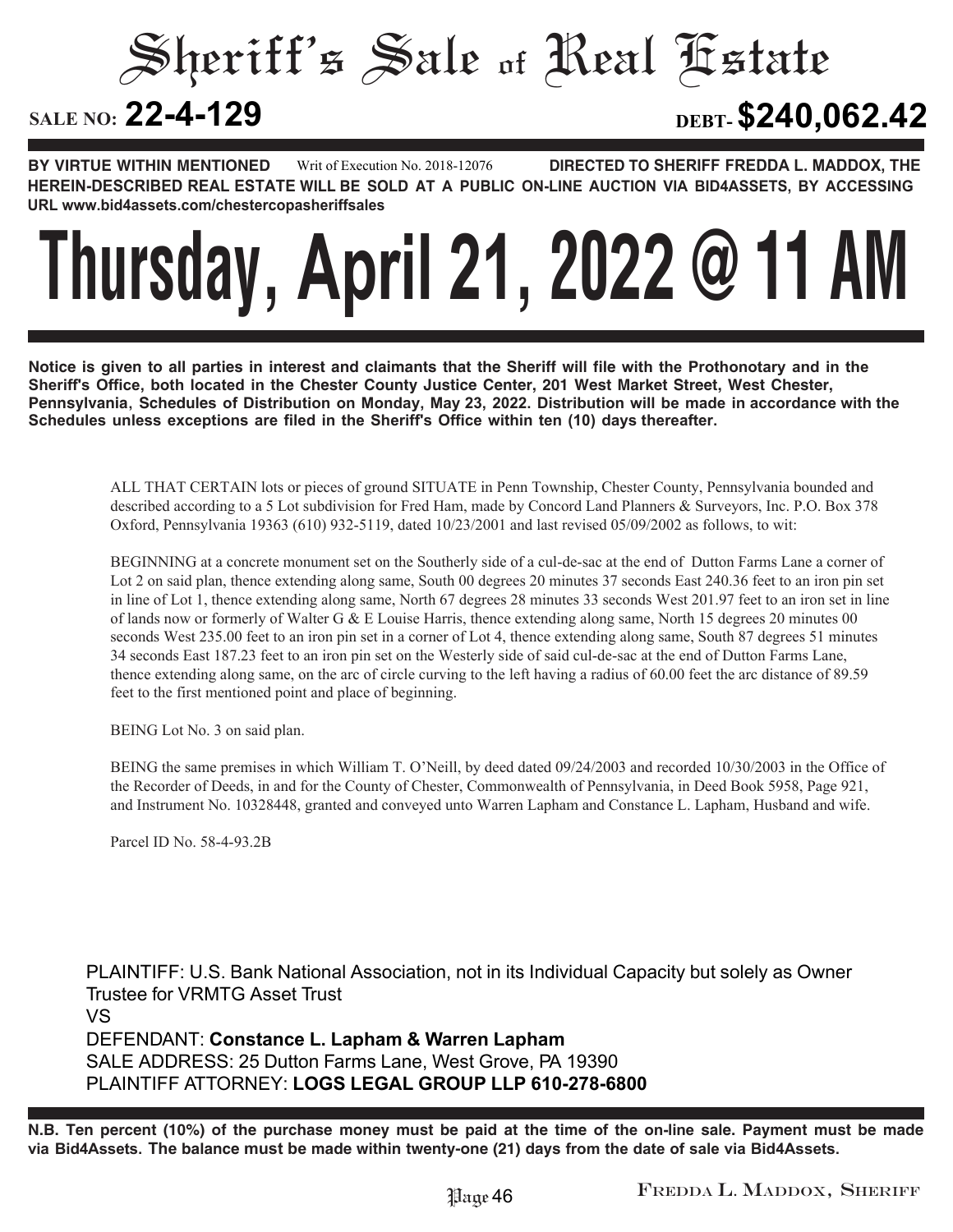Sheriff's Sale of Real Estate

**22-4-130 DEBT-\$125,847.18**

**BY VIRTUE WITHIN MENTIONED DIRECTED TO SHERIFF FREDDA L. MADDOX, THE HEREIN-DESCRIBED REAL ESTATE WILL BE SOLD AT A PUBLIC ON-LINE AUCTION VIA BID4ASSETS, BY ACCESSING URL www.bid4assets.com/chestercopasheriffsales Writ of Execution No. 2020-02782**

## **Thursday, April 21, 2022 @ 11 AM**

**Notice is given to all parties in interest and claimants that the Sheriff will file with the Prothonotary and in the Sheriff's Office, both located in the Chester County Justice Center, 201 West Market Street, West Chester, Pennsylvania, Schedules of Distribution on Monday, May 23, 2022. Distribution will be made in accordance with the Schedules unless exceptions are filed in the Sheriff's Office within ten (10) days thereafter.**

> ALL THAT CERTAIN, MESSAGE, LOT OR PIECE OF LAND SITUATE ON, IN THE TOWNSHIP OF VALLEY, COUNTY OF CHESTER, STATE OF PENNSYLVANIA, BOUNDED AND DESCRIBED, AS FOLLOWS, TO WIT:

All those two certain lots or pieces of ground on which is located a frame dwelling house, hereditaments and appurtenances, situate in Valley Township, Chester County, Pennsylvania, bounded and described according to a Plan of Poplar Terrace, recorded in Plan Book 1, page 87, as follow, to wit:

Beginning at the intersection of the center line of Valley Road with the center line of Linden Avenue; thence along the center line of Valley Road, North 70 degrees 42 minutes East, 70 feet to a corner of Lot #32; thence by said Lot #32, South 19 degrees 18 minutes East 187 feet to the center line of a 15 feet wide alley; thence along the same, South 70 degrees 42 minutes West, 70 feet to the center line of Linden Avenue; thence by the same, North 19 degrees 18 minutes West, 187 feet to the place of beginning. Containing 13,090 square feet of land be the same more or less.

Being Lots #30 & #31 as shown on said Plan.

Containing 13,090 square feet of land be the same more or less.

BEING THE SAME PROPERTY CONVEYED TO PAYGE A. SLOYER AND RONALD F. SLOYER, WIFE AND HUSBAND WHO ACQUIRED TITLE, AS TENANTS BY THE ENTIRETY, BY VIRTUE OF A DEED FROM PAYGE SLOYER , DATED MARCH 25, 2004, RECORDED MARCH 31, 2004, AT DOCUMENT ID 10395348, AND RECORDED IN BOOK 6106, PAGE 2247, OFFICE OF THE RECORDER OF DEEDS, CHESTER COUNTY, PENNSYLVANIA.

PARCEL NO.: 68-5F-42

**PLAINTIFF: LNV Corporation VS DEFENDANT: Ronald F. Sloyer, AKA Ronald Sloyer & Payge A. Sloyer, AKA Payge Sloyer SALE ADDRESS: 1596 Valley Road, Coatesville, PA 19320 PLAINTIFF ATTORNEY: MANLEY DEAS KOCHALSKI LLC 614-220-5611**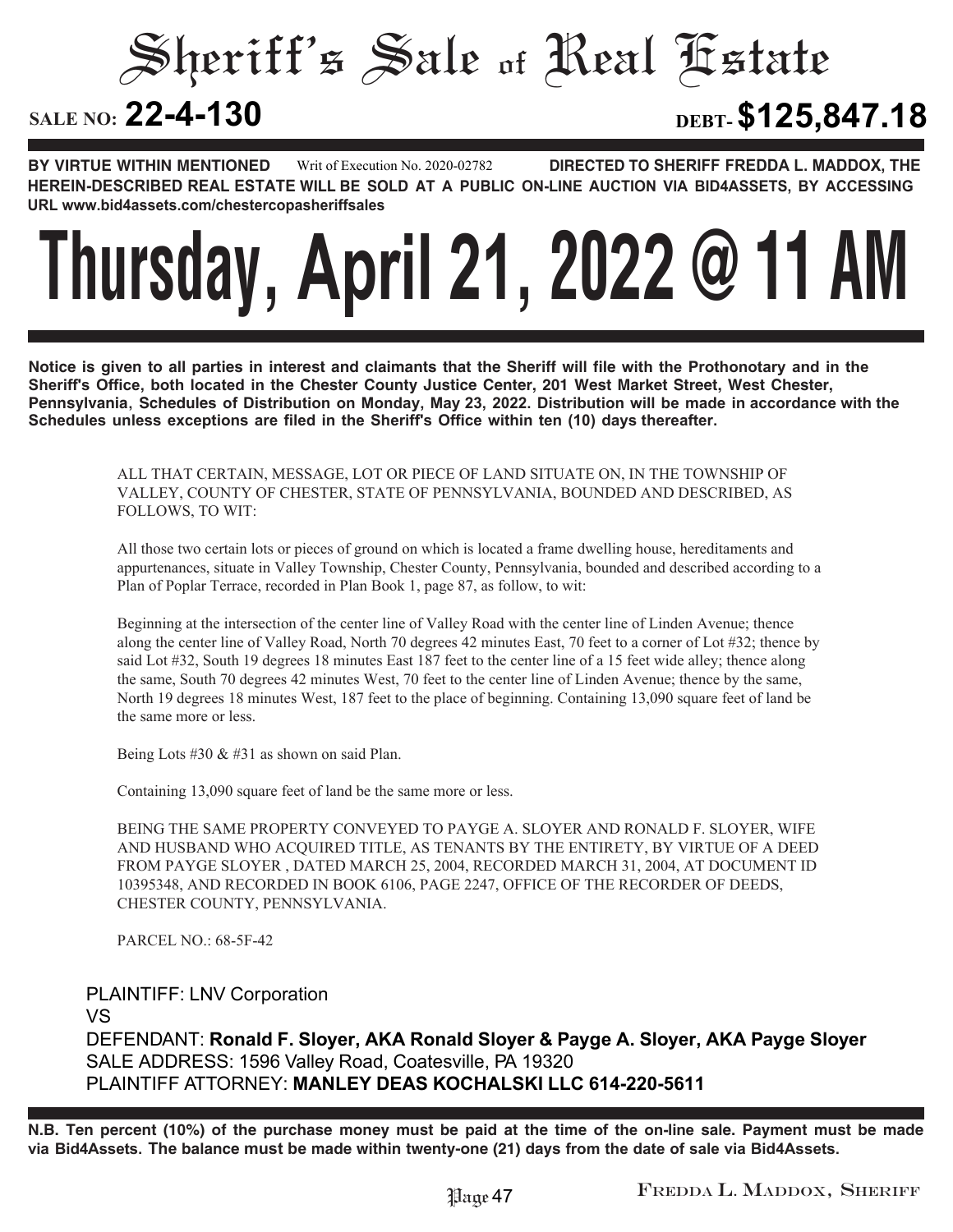Sheriff's Sale of Real Estate

**22-4-131 DEBT-\$60,659.05**

**BY VIRTUE WITHIN MENTIONED** Writ of Execution No. 2017-10312 **DIRECTED TO SHERIFF FREDDA L. MADDOX, THE HEREIN-DESCRIBED REAL ESTATE WILL BE SOLD AT A PUBLIC ON-LINE AUCTION VIA BID4ASSETS, BY ACCESSING URL www.bid4assets.com/chestercopasheriffsales Writ of Execution No. 2017-10312**

# **Thursday, April 21, 2022 @ 11 AM**

**Notice is given to all parties in interest and claimants that the Sheriff will file with the Prothonotary and in the Sheriff's Office, both located in the Chester County Justice Center, 201 West Market Street, West Chester, Pennsylvania, Schedules of Distribution on Monday, May 23, 2022. Distribution will be made in accordance with the Schedules unless exceptions are filed in the Sheriff's Office within ten (10) days thereafter.**

ALL THAT CERTAIN, MESSAGE, LOT OR PIECE OF LAND SITUATE ON, IN THE CITY OF COATESVILLE, COUNTY OF CHESTER, STATE OF PENNSYLVANIA, BOUNDED AND DESCRIBED, AS FOLLOW, TO WIT:

All that certain lot of land, upon which is erected the West house of a block of two brick dwelling houses, situate in the Fourth Ward of the City of Coatesville, County of Chester and State of Pennsylvania, more particularly as bounded and described as follows:-

Beginning at a point in the center line of Belmont Street, 18.8 feet Westwardly from the West line of White Alley, a corner of land late or James E. Dunleavy, deceased; thence along the said center line of Belmont Street, South 80 degrees 44 minutes West 21.2 feet to a point, a corner of land of Stanley Staneski, and his wife; thence by the same North 09 degrees 16 minutes West 115 feet to the South line of Harmony Street; thence by the same North 80 degrees 44 minutes East 21.2 feet to a point, another corner of land late of James E. Dunleavy, deceased; thence by the same, South 09 degrees 16 minutes East and passing through the center of the middle dividing partition in said block of two brick dwelling houses, 115 feet to the place of beginning.

BEING THE SAME PROPERTY CONVEYED TO MIESHA WILLIAMS AND MOHAMED KARGBO WHO ACQUIRED TITLE, WITH RIGHTS TO SURVIVORSHIP, BY VIRTUE OF A DEED FROM HARMUN DEVELOPMENT, INC., DATED AUGUST 6, 2014, RECORDED SEPTEMBER 23, 2014, AT DOCUMENT ID 11367155, AND RECORDED IN BOOK 8989, PAGE 335, OFFICE OF THE RECORDER OF DEEDS, CHESTER COUNTY, PENNSYLVANIA.

PARCEL NO.: 16-06-0648

**PLAINTIFF: Wilmington Savings Fund Society, FSB, as Trustee of Stanwich Mortgage Loan Trust I VS DEFENDANT: Mohamed Kargbo & Miesha Williams, AKA Miesha L. Williams SALE ADDRESS: 615 Belmont Street, Coatesville, PA 19320**

**PLAINTIFF ATTORNEY: MANLEY DEAS KOCHALSKI LLC 614-220-5611**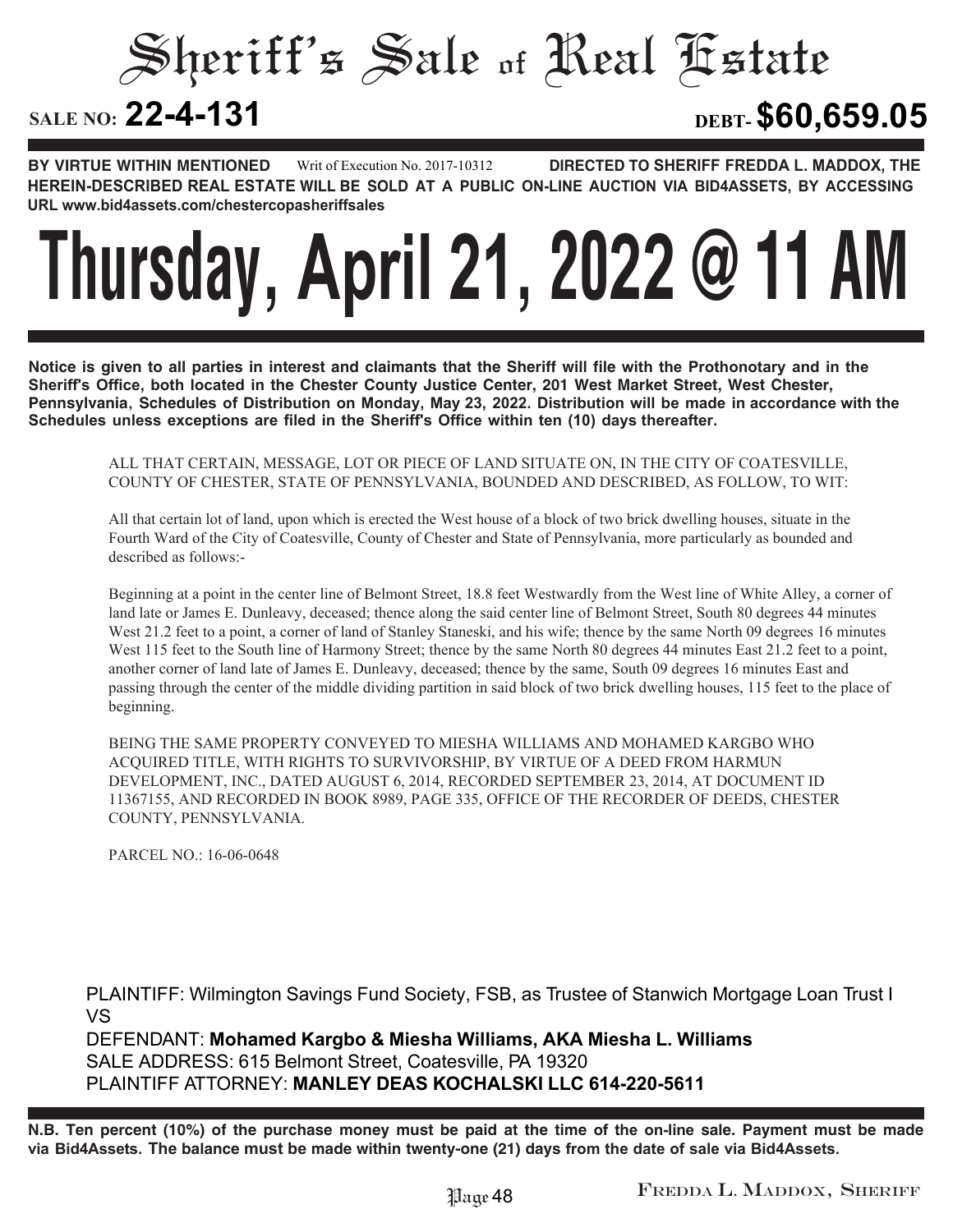Sheriff's Sale of Real Estate

**22-4-132 DEBT-\$30,395.17**

**BY VIRTUE WITHIN MENTIONED DIRECTED TO SHERIFF FREDDA L. MADDOX, THE HEREIN-DESCRIBED REAL ESTATE WILL BE SOLD AT A PUBLIC ON-LINE AUCTION VIA BID4ASSETS, BY ACCESSING URL www.bid4assets.com/chestercopasheriffsales Writ of Execution No. 2019-01609**

# **Thursday, April 21, 2022 @ 11 AM**

**Notice is given to all parties in interest and claimants that the Sheriff will file with the Prothonotary and in the Sheriff's Office, both located in the Chester County Justice Center, 201 West Market Street, West Chester, Pennsylvania, Schedules of Distribution on Monday, May 23, 2022. Distribution will be made in accordance with the Schedules unless exceptions are filed in the Sheriff's Office within ten (10) days thereafter.**

ALL THAT CERTAIN LOT OR PIECE OF GROUND WITH THE BUILDINGS AND IMPROVEMENTS THEREON ERECTED, SITUATE IN THE TOWNSHIP OF NEW GARDEN, COUNTY OF CHESTER AND COMMONWEALTH OF PENNSYLVANIA, BOUNDED AND DESCRIBED ACCORDING TO A FINAL SUBDIVISION PLAN OF PALMERS RUN, MADE FOR LEWIS L. AND FRANCES P PALMER, BY GEORGE E. REGESTER, JR. & SONS, INC., REGISTERED LAND SURVEYORS, KENNETT SQUARE, PA, DATED 10/19/1982, LAST REVISED 2/2/1983 AND RECORDED AS CHESTER COUNTY PLAN #4275, AS FOLLOW, TO WIT:

BEGINNING AT AN IRON PIN ON THE TITLE LINE IN THE BED OF PUBLIC ROAD (T-390), KNOWN AS WALNUT RUN ROAD AT THE NORTHWESTERLY CORNER OF THIS ABOUT TO BE DESCRIBED LOT AT THE SOUTHWESTERLY CORNER OF LAND NOW OR LATE OF FRANK S. RZUCIDCO; THENCE EXTENDING ALONG THE SAME CROSSING THE EASTERLY SIDE OF SAID ROAD, NORTH 84 DEGREES, 52 MINUTES, 00 SECONDS EAST, 730.50 FEET TO A POINT AT THE NORTHWESTERLY CORNER OF TRACT #3, AS SHOWN ON SAID PLAN; THENCE EXTENDING, ALONG THE SAME, SOUTH 05 DEGREES, 04 MINUTES, 30 SECONDS EAST, 200.00 FEET TO A POINT AT THE NORTHEASTERLY CORNER OF LOT #2, AS SHOWN ON SAID PLAN, THENCE EXTENDING ALONG THE SAME, SOUTH 84 DEGREES, 52 MINUTES, 00 SECONDS WEST, CROSSING THE EASTERLY SIDE OF SAID PUBLIC ROAD T-390, KNOWN AS WALNUT RUN ROAD, 730.50 FEET TO A PIN TON THE TITLE LINE IN THE BED OF THE SAME; THENCE EXTENDING ALONG THE SAME, NORTH 05 DEGREES, 04 MINUTES, 30 SECONDS WEST, 200.00 FEET TO THE FIRST MENTIONED POINT AN PLACE OF BEGINNING.

BEING THE SAME PREMISES CONVEYED TO JEFFREY E. HOOPES AND TINA M. HOOPES, HUSBAND AND WIFE FROM DIANA C. HOOPES BY DEED DATED SEPTEMBER 30, 2003, AND RECORDED ON OCTOBER 6, 2003, AS INSTRUMENT NUMBER: 10314370 IN BOOK: 5923, PAGE: 1644.

TAX I.D.# 60-5-96.4

**PLAINTIFF: Truist Bank fka Branch Banking and Trust Company VS DEFENDANT: Jeffrey E. Hoopes, Tina M. Hoopes A/K/A Tina Hoopes & United States of America SALE ADDRESS: 150 Walnut Run Road, Landenberg, PA 19350 PLAINTIFF ATTORNEY: MCCABE, WEISBERG & CONWAY, LLC 215-790-1010**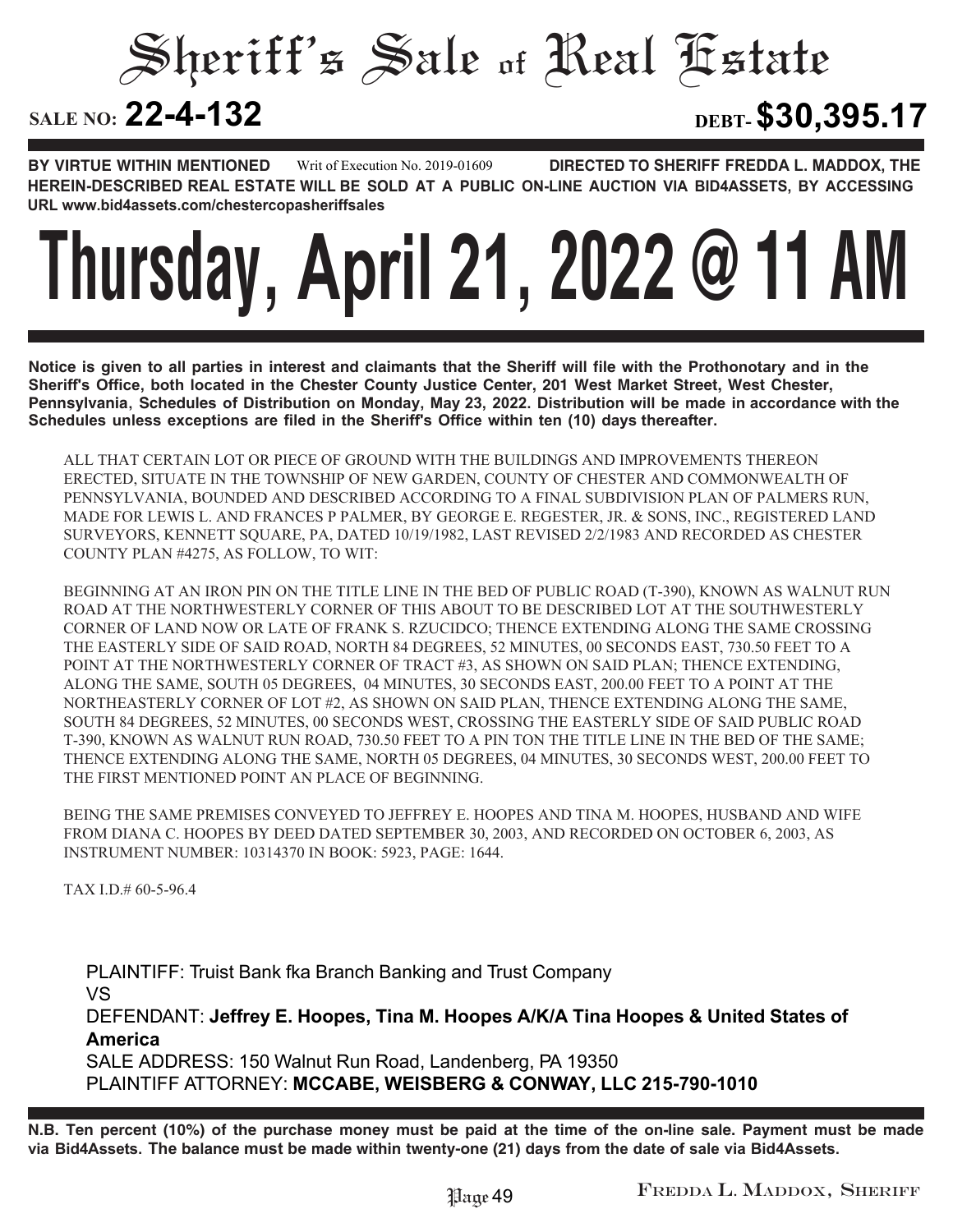Sheriff's Sale of Real Estate

**22-4-133 DEBT-\$169,045.28**

**BY VIRTUE WITHIN MENTIONED DIRECTED TO SHERIFF FREDDA L. MADDOX, THE HEREIN-DESCRIBED REAL ESTATE WILL BE SOLD AT A PUBLIC ON-LINE AUCTION VIA BID4ASSETS, BY ACCESSING URL www.bid4assets.com/chestercopasheriffsales Writ of Execution No. 2018-12296**



**Notice is given to all parties in interest and claimants that the Sheriff will file with the Prothonotary and in the Sheriff's Office, both located in the Chester County Justice Center, 201 West Market Street, West Chester, Pennsylvania, Schedules of Distribution on Monday, May 23, 2022. Distribution will be made in accordance with the Schedules unless exceptions are filed in the Sheriff's Office within ten (10) days thereafter.**

Property situate in the TOWNSHIP OF SADSBURY, CHESTER County, Pennsylvania, being

BLR# 37-4A-1

**PLAINTIFF: HBSC Bank USA, N.A. as Indenture Trustee for the Registered Noteholders of Renaissance Home Equity Loan Trust 2005-3, Renaissance Home Equity Loan Asset-Backed Notes, Series 2005-3 VS DEFENDANT: Linda K. Seal SALE ADDRESS: 47 Settlers Path A/K/A 47 Settlers Pa, Parkesburg, PA 19365 PLAINTIFF ATTORNEY: BROCK & SCOTT, PLLC 844-856-6646**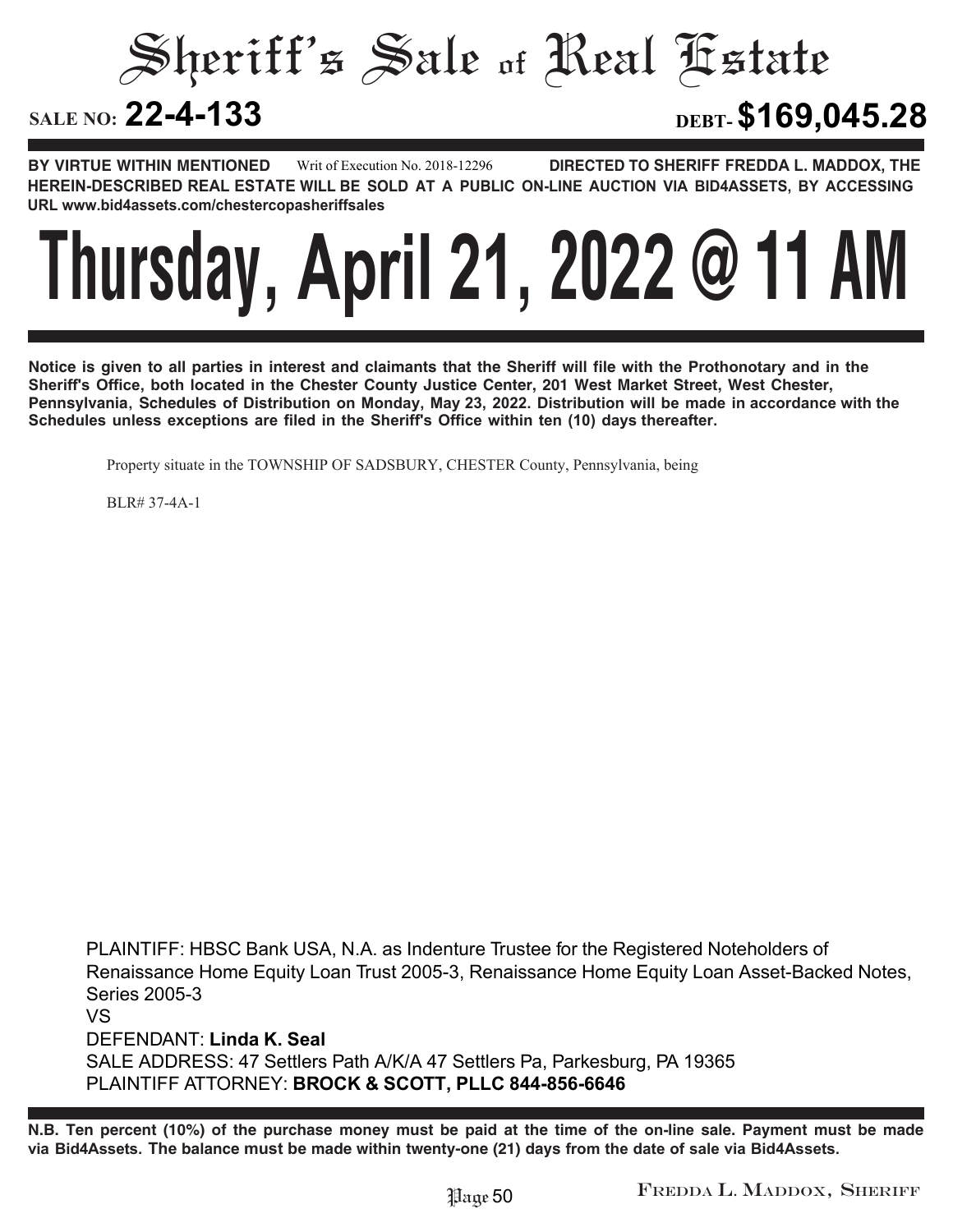Sheriff's Sale of Real Estate

**22-4-134 DEBT-\$145,079.15**

**BY VIRTUE WITHIN MENTIONED DIRECTED TO SHERIFF FREDDA L. MADDOX, THE HEREIN-DESCRIBED REAL ESTATE WILL BE SOLD AT A PUBLIC ON-LINE AUCTION VIA BID4ASSETS, BY ACCESSING URL www.bid4assets.com/chestercopasheriffsales Writ of Execution No. 2020-03164**



**Notice is given to all parties in interest and claimants that the Sheriff will file with the Prothonotary and in the Sheriff's Office, both located in the Chester County Justice Center, 201 West Market Street, West Chester, Pennsylvania, Schedules of Distribution on Monday, May 23, 2022. Distribution will be made in accordance with the Schedules unless exceptions are filed in the Sheriff's Office within ten (10) days thereafter.**

Property situate in the LOWER OXFORD TOWNSHIP, CHESTER County, Pennsylvania, being

BLR# 56-7K-9

**PLAINTIFF: Wells Fargo Bank, National Association, as Trustee for Citigroup Mortgage Loan Trust, Series 2004-OPT1, Asset Backed Pass-Through Certificates, Series 2004-OPT1 VS DEFENDANT: John Higgins SALE ADDRESS: 4651 Forge Road, Nottingham, PA 19362 PLAINTIFF ATTORNEY: BROCK & SCOTT, PLLC 844-856-6646**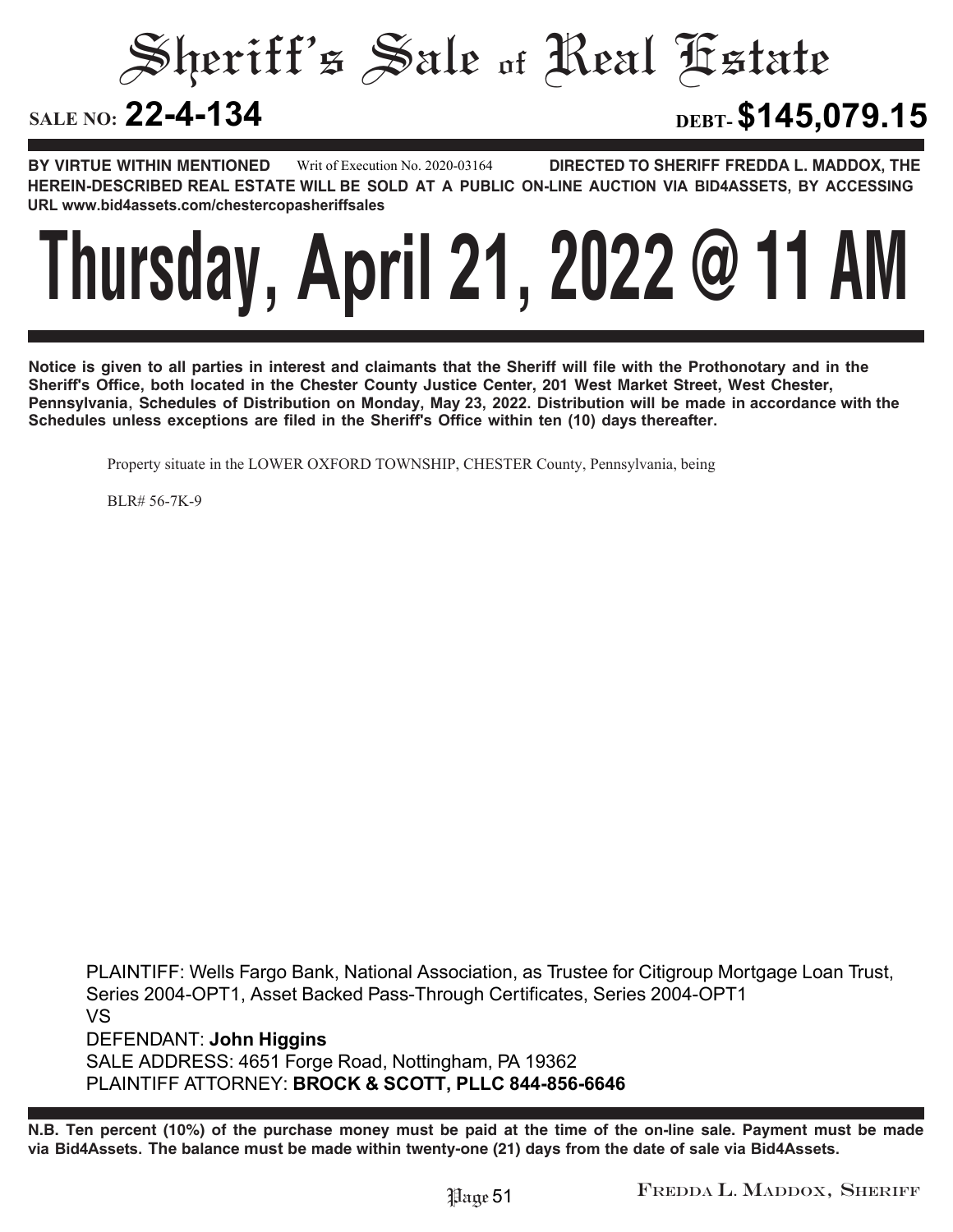Sheriff's Sale of Real Estate

**22-4-135 DEBT-\$228,170.58**

**BY VIRTUE WITHIN MENTIONED DIRECTED TO SHERIFF FREDDA L. MADDOX, THE HEREIN-DESCRIBED REAL ESTATE WILL BE SOLD AT A PUBLIC ON-LINE AUCTION VIA BID4ASSETS, BY ACCESSING URL www.bid4assets.com/chestercopasheriffsales Writ of Execution No. 2019-01103**



**Notice is given to all parties in interest and claimants that the Sheriff will file with the Prothonotary and in the Sheriff's Office, both located in the Chester County Justice Center, 201 West Market Street, West Chester, Pennsylvania, Schedules of Distribution on Monday, May 23, 2022. Distribution will be made in accordance with the Schedules unless exceptions are filed in the Sheriff's Office within ten (10) days thereafter.**

> Gateway Bank, F.S.B. v. Jean M. Fash and Phillip R. Fash, 502 Victoria Gardens Drive, Township of Kennett Square, PA 19348. Improvements thereon consisting of a Residential Dwelling, sold to satisfy judgment in the amount of \$228,170.58.

UPI No. 62-04-0782

**PLAINTIFF:** Community Loan Servicing, LLC f/k/a Bayview Loan Servicing, LLC **VS DEFENDANT: Jean M. Fash & Phillip R. Fash SALE ADDRESS: 502 Victoria Gardens Drive, Kennett Square, PA 19348 PLAINTIFF ATTORNEY: STERN & EISENBERG, PC 215-572-8111**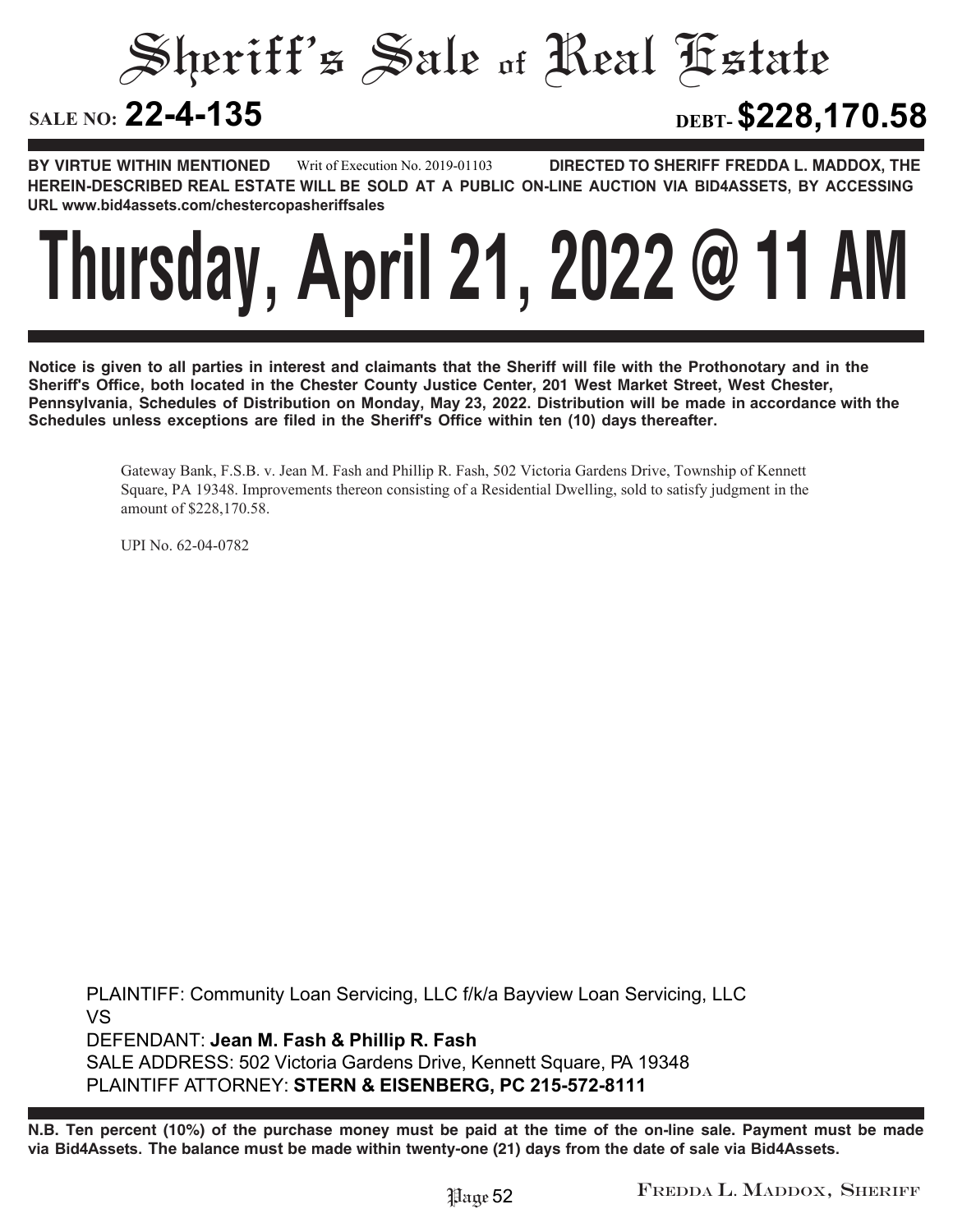Sheriff's Sale of Real Estate

**22-4-136 DEBT-\$494,307.34**

**BY VIRTUE WITHIN MENTIONED DIRECTED TO SHERIFF FREDDA L. MADDOX, THE HEREIN-DESCRIBED REAL ESTATE WILL BE SOLD AT A PUBLIC ON-LINE AUCTION VIA BID4ASSETS, BY ACCESSING URL www.bid4assets.com/chestercopasheriffsales Writ of Execution No. 2019-04973**

### **Thursday, April 21, 2022 @ 11 AM**

**Notice is given to all parties in interest and claimants that the Sheriff will file with the Prothonotary and in the Sheriff's Office, both located in the Chester County Justice Center, 201 West Market Street, West Chester, Pennsylvania, Schedules of Distribution on Monday, May 23, 2022. Distribution will be made in accordance with the Schedules unless exceptions are filed in the Sheriff's Office within ten (10) days thereafter.**

ALL THAT CERTAIN UNIT OR PARCEL OF GROUND SITUATE IN THE TOWNSHIP OF WILLISTOWN, COUNTY OF CHESTER AND COMMONWEALTH OF PENNSYLVANIA BEING MORE FULLY DESCRIBED IN A DEED DATED DECEMBER 11, 1978 AND RECORDED ON MARCH 27, 1980 IN A PLAN FILE #2933.

TAX PARCEL NO. 54-1-263

**PLAINTIFF: Nationstar Mortgage LLC D/B/A Champion Mortgage Company VS**

**DEFENDANT: Linda Napoli, in her capacity as known heir, devisee, and/or distribute of the Estate of Charles T. Derry, Deceased; Mark Eastlake Derry, in his capacity as known heir, devisee, and/or distribute of the Estate of Charles T. Derry, Deceased & Unknown Heir(s) of the Estate of Charles T. Derry, Deceased**

**SALE ADDRESS: 1205 Weatherstone Drive, Paoli, PA 19301 PLAINTIFF ATTORNEY: PINCUS LAW GROUP, PLLC 484-575-2201**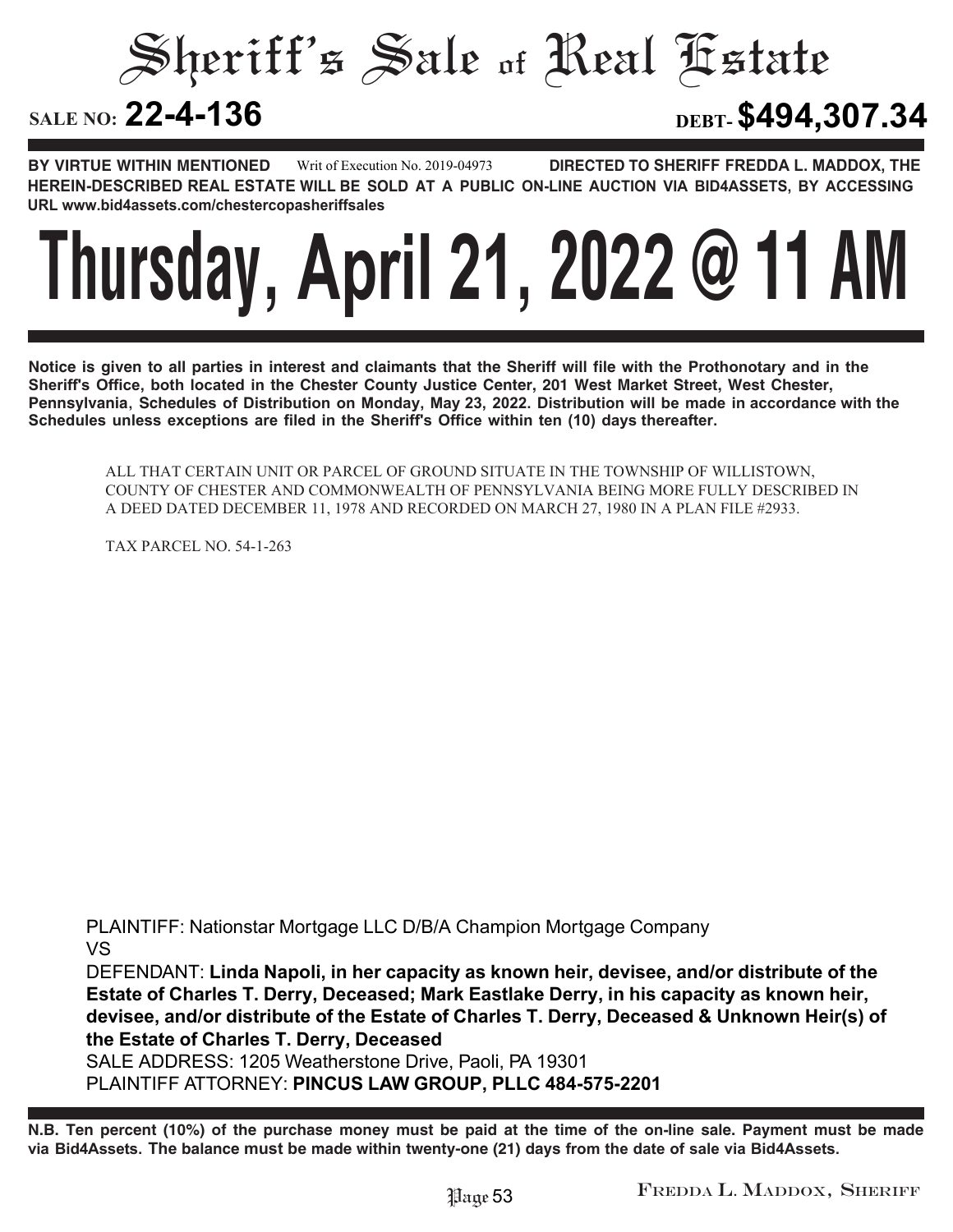#### Sheriff's Sale of Real Estate SALE NO: 22-4-137 **22-4-137 DEBT-\$165,846.98**

**BY VIRTUE WITHIN MENTIONED DIRECTED TO SHERIFF FREDDA L. MADDOX, THE HEREIN-DESCRIBED REAL ESTATE WILL BE SOLD AT A PUBLIC ON-LINE AUCTION VIA BID4ASSETS, BY ACCESSING URL www.bid4assets.com/chestercopasheriffsales Writ of Execution No. 2019-02143**

# **Thursday, April 21, 2022 @ 11 AM**

**Notice is given to all parties in interest and claimants that the Sheriff will file with the Prothonotary and in the Sheriff's Office, both located in the Chester County Justice Center, 201 West Market Street, West Chester, Pennsylvania, Schedules of Distribution on Monday, May 23, 2022. Distribution will be made in accordance with the Schedules unless exceptions are filed in the Sheriff's Office within ten (10) days thereafter.**

> ALL THAT CERTAIN Westerly half of a certain lot of land thereunto belonging, situate in the Borough of Spring City, Chester County, Pennsylvania, being part of the Lot No. 38 on plan of lots of the Yost & Finkbiner farm in the Borough of Spring City aforesaid, bounded and described as follow:

> BEGINNING at a pint in the Southern margin of Yost Avenue and corner of Lot No. 40 as shown on said plan of lots at the distance of Ninety-five and two tenths feet Northeast from a point at the intersection of the Southern margin line of Yost Avenue and the eastern margin line of Penn Street; thence along the Southern margin line of Yost Avenue, North Seventy-five degrees and thirty-two minutes East twenty-two feet six inches to a point directly opposite the center of the division wall of the dwelling house on the hereby granted premises and the dwelling house on the property adjoining on the East (property of Howard Barcley); thence South Fourteen degrees and Twenty-eight minutes East passing through the center of the division wall aforesaid One hundred ninety-four and six-tenths feet to a point in the Northern margin of a twenty feet wide alley; thence along the Northern margin of the same South Sixty-eight degrees and Three minutes West and Twenty-two and sixty-eight one hundredths feet to a corner of Lot #40 on the aforementioned plan of lots; thence along Lot #40 North fourteen degrees and twenty-eight minutes West One hundred ninety-seven and five-tenths feet to the place of BEGINNING.

> BEING the same premises which Rosemarie T. Wilhelm, bye Deed dated 12/18/09 and recorded 12/22/09 in the Office of the Recorder of Deeds in and for the County of Chester in Record Book 7834 Page 1218, granted and conveyed unto Sean P. Bailey and Gretchen Bailey, in fee.

UPI NO. 14-4-166

**PLAINTIFF: BANKUNITED N.A. VS DEFENDANT: Sean P. Bailey & Gretchen E. Bailey SALE ADDRESS: 256 Yost Avenue, Spring City, PA 19475 PLAINTIFF ATTORNEY: HILL WALLACK LLP 215-579-7700**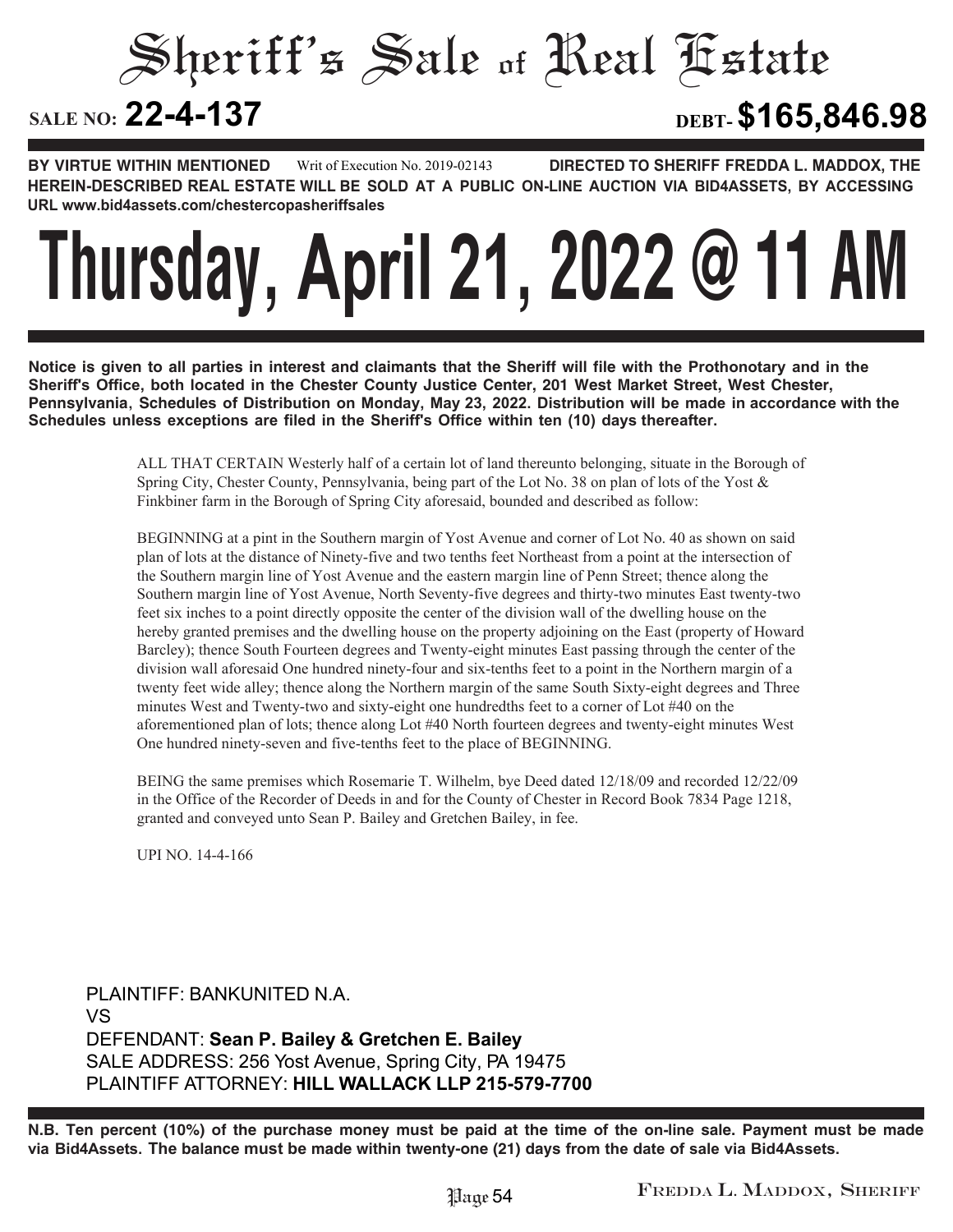Sheriff's Sale of Real Estate

**22-4-138 DEBT-\$79,290.52**

**BY VIRTUE WITHIN MENTIONED DIRECTED TO SHERIFF FREDDA L. MADDOX, THE HEREIN-DESCRIBED REAL ESTATE WILL BE SOLD AT A PUBLIC ON-LINE AUCTION VIA BID4ASSETS, BY ACCESSING URL www.bid4assets.com/chestercopasheriffsales Writ of Execution No. 2019-06688**



**Notice is given to all parties in interest and claimants that the Sheriff will file with the Prothonotary and in the Sheriff's Office, both located in the Chester County Justice Center, 201 West Market Street, West Chester, Pennsylvania, Schedules of Distribution on Monday, May 23, 2022. Distribution will be made in accordance with the Schedules unless exceptions are filed in the Sheriff's Office within ten (10) days thereafter.**

Property situate in the CALN TOWNSHIP, CHESTER County, Pennsylvania, being

BLR# 39-4D-1

**PLAINTIFF: Wells Fargo Bank, N.A. S/B/M to Wachovia Bank, National Association VS DEFENDANT: George R. Crompton A/K/A G. Richard Crompton SALE ADDRESS: 618 Bondsville Road, Downingtown, PA 19335 PLAINTIFF ATTORNEY: BROCK & SCOTT, PLLC 844-856-6646**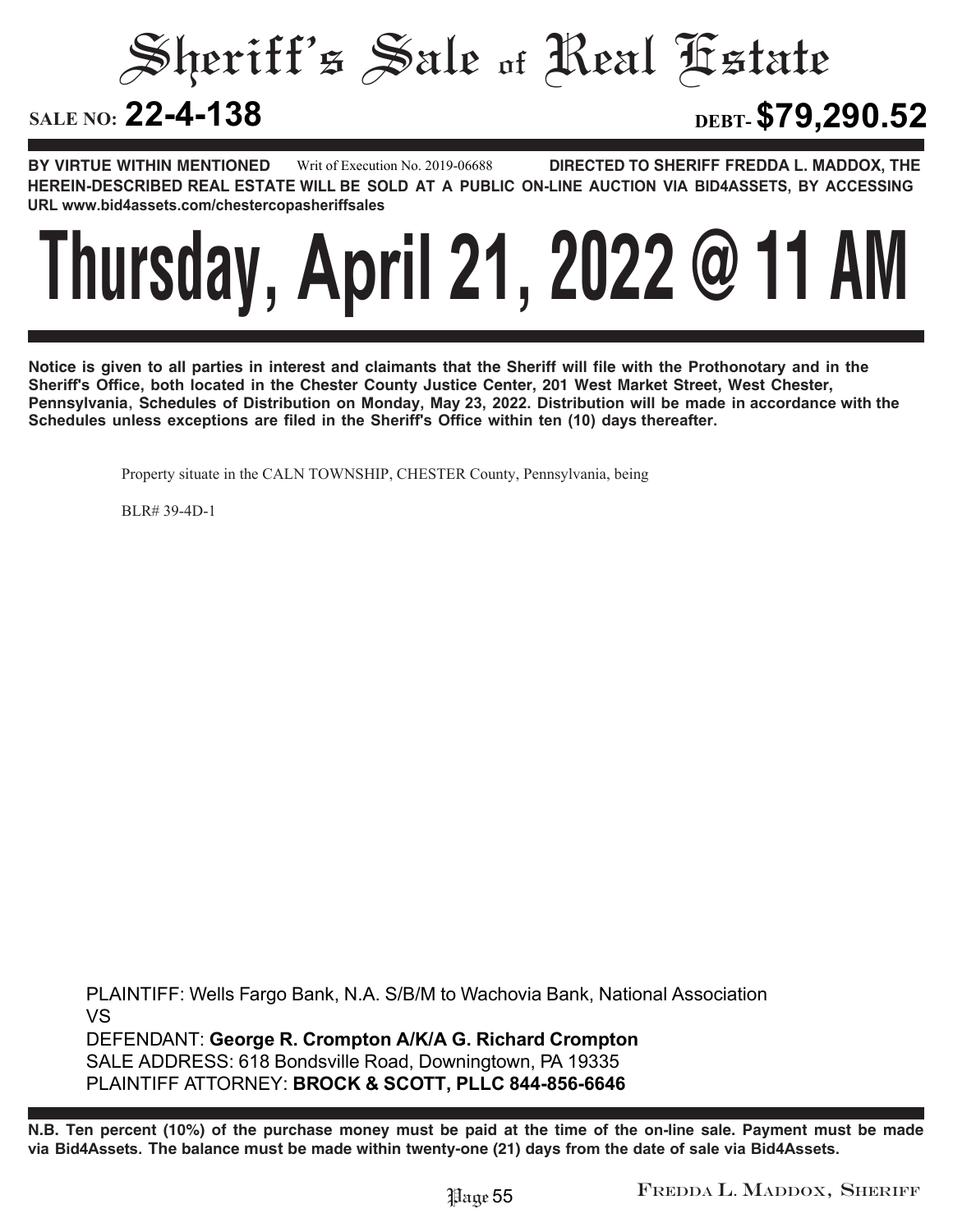Sheriff's Sale of Real Estate

**22-4-139 DEBT-\$599,798.84**

**BY VIRTUE WITHIN MENTIONED DIRECTED TO SHERIFF FREDDA L. MADDOX, THE HEREIN-DESCRIBED REAL ESTATE WILL BE SOLD AT A PUBLIC ON-LINE AUCTION VIA BID4ASSETS, BY ACCESSING URL www.bid4assets.com/chestercopasheriffsales Writ of Execution No. 2019-12740**



**Notice is given to all parties in interest and claimants that the Sheriff will file with the Prothonotary and in the Sheriff's Office, both located in the Chester County Justice Center, 201 West Market Street, West Chester, Pennsylvania, Schedules of Distribution on Monday, May 23, 2022. Distribution will be made in accordance with the Schedules unless exceptions are filed in the Sheriff's Office within ten (10) days thereafter.**

Property situate in the TOWNSHIP OF PENN, CHESTER County, Pennsylvania, being

BLR# 58-3-33.67

**PLAINTIFF: Deutsche Bank National Trust Company, as Trustee for Saxon Asset Securities Trust 2007-4, Mortgage Loan Asset- Backed Certificates, Series 2007-4 VS DEFENDANT: Karen L. Klemaszewski & Michael P. Klemaszewski SALE ADDRESS: 640 Bl**anca **Court, West Grove, PA 19390 PLAINTIFF ATTORNEY: BROCK & SCOTT, PLLC 844-856-6646**